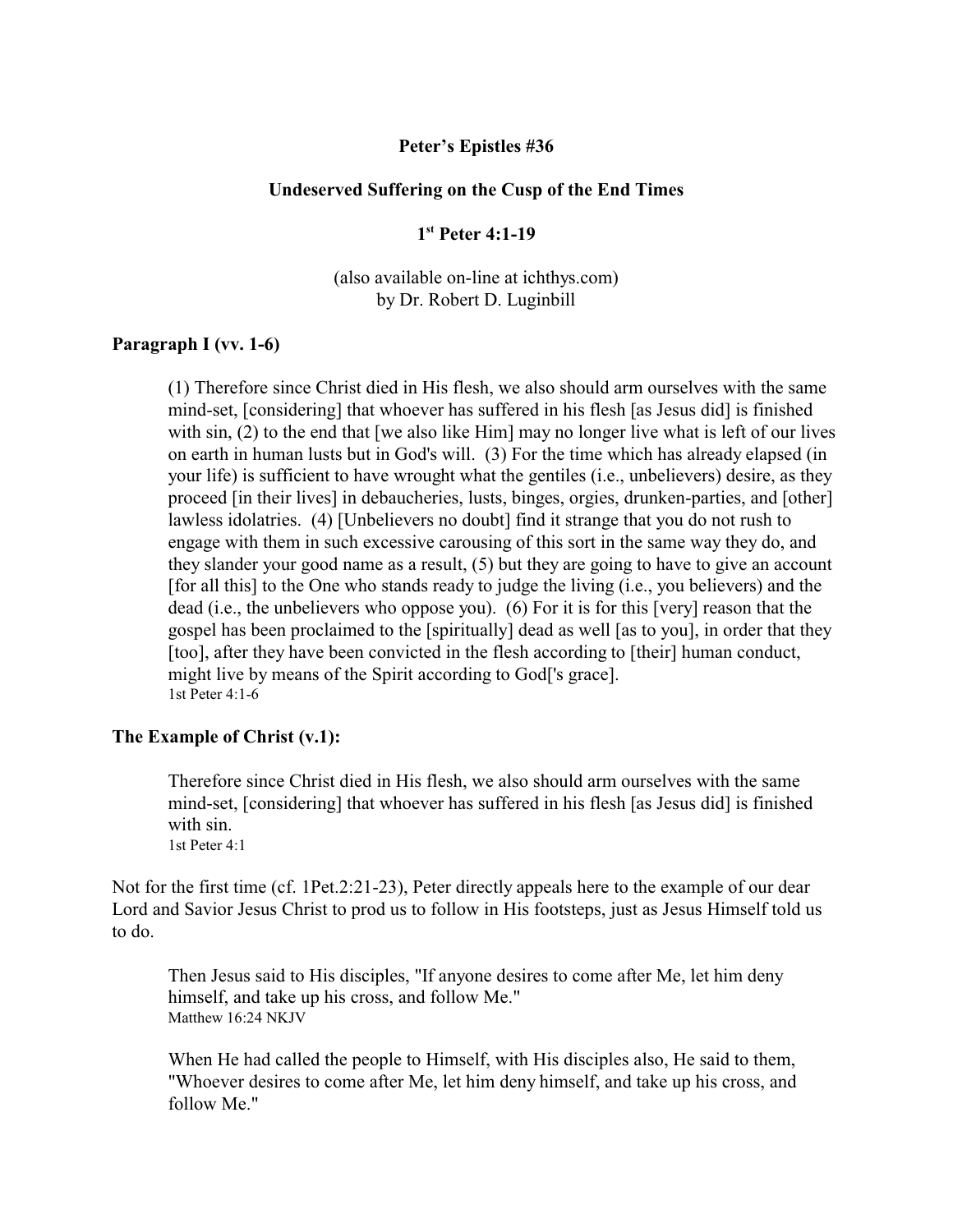Mark 8:34 NK IV

Then He said to them all, "If anyone desires to come after Me, let him deny himself, and take up his cross daily, and follow Me." Luke 9:23 NKJV

We belong to Jesus Christ. He bought us with His blood, His spiritual death on the cross whereby He paid for all of our sins. We owe Him everything: deliverance from death and judgment and our consequent eternal life. Therefore we should always be ready and willing to do what He wants us to do. He is our life, so we should always be willing to be living our lives for Him.

For to me, to live is Christ, and to die is gain. Philippians 1:21

It is important to note, however, that this is merely an analogy: Christ's suffering in the darkness on the cross in propitiating the sins of all mankind was in its smallest part far beyond anything we can imagine, far less endure. The judgment of our Lord Jesus in our place whereby He paid for the sins of the world was so intense that it is termed by scripture "death" (and even pluralized as "deaths" at Isaiah 53:9 to denote that intensity). It is that spiritual death, "the blood of Christ", to which Peter refers here in verse one of our chapter.<sup>1</sup> Just as Christ had to suffer physically to save us, and had to "set His face like flint" (Is.50:7; cf. Matt.26:38-42; Mk.14:34-36; Lk.22:42), in order to endure the immensity of the spiritual death of the cross, so it is incumbent upon us who belong to Him to emulate our Lord's example – *not* in paying for sin (something we could never do), but in resisting sin.

(15) But just as He who has called you is holy, you too should be entirely holy in your behavior. (16) For the scripture says: "Be holy, for I am holy" (Lev.11:44-45; 19:2). 1st Peter 1:15-16

Christ is our example in all things, so that we who belong to Him should ever be "pursuing sanctification", that is, holiness, following in the footsteps of our sinless Lord and Savior (Heb.12:14). Those who have advanced in the faith to the point of spiritual maturity have "shared the suffering of Christ" in the testing received necessary to reach that mark. Having thus already endured much in terms of pushing through all resistance to spiritual growth, progress and production, so as to also have endured the testing of undeserved suffering as well, mature believers should, of all Christians, take care to avoid becoming weary so as to slack off on spiritual advance, or sloppy in their application so as to fall into unsanctified behavior. Having already suffered much for Jesus Christ, mature believers, of all Christians, should be dead set against backing off on the former through fatigue so as to become "weary of doing" the good things we should be doing (Gal.6:9), or on the latter through a careless attitude towards "the sin which easily besets" (Heb.12:1). The Spirit helps us avoid both negative extremes through helping us recall the example of Jesus Christ:

<sup>&</sup>lt;sup>1</sup> See **BB 4A: Christology**, section II.4, "The Blood of Christ".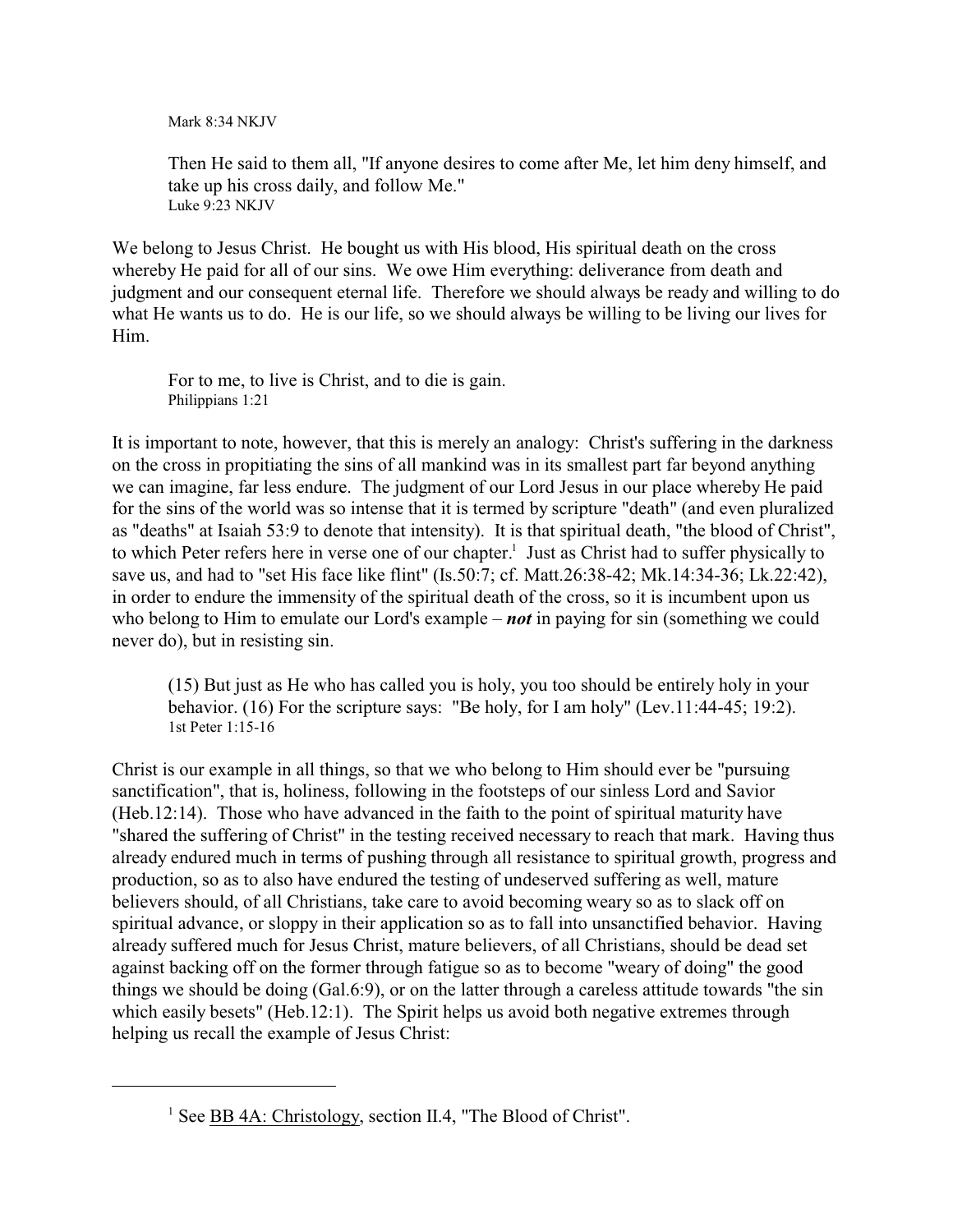(1) Since then we too [like the believers of chapter 11] have such a large audience of witnesses surrounding us [both men and angels], let us put off every hindrance – especially whatever sins habitually affect us – and run with endurance the race set before us, (2) turning our gaze unto Jesus, the originator and completer of our faith (cf. "Alpha and Omega"), who, for the joy set before Him, endured the shame of the cross, treating it with despite, and took His seat at the right hand of the throne of God. (3) Keep in mind all the terrible opposition He endured against Himself at the hands of sinful men, so as not to grow sick at heart and give up. Hebrews 12:1-3

### **The Same Mind-Set (v.1):**

Therefore since Christ died in His flesh, we also should arm ourselves with the same mind-set, [considering] that whoever has suffered in his flesh [as Jesus did] is finished with sin. 1st Peter 4:1

The word translated "mind-set" is the Greek *ennoia* (derived from the preposition *en*, meaning "in", and the noun *nous*, meaning "mind"). "Thinking" and "thought pattern" would also be acceptable translations here. Believers are told to have the same mind-set, thinking and thought pattern that our Lord had and has – and the only way we can even hope to approach that lofty ideal is by infusing our hearts with the truth, which is the very thinking of Jesus Christ.

For who has known the mind of the Lord, that he might instruct Him? But we possess the very mind of Christ (i.e., the Bible which represents Christ's very thinking). 1st Corinthians 2:16

It is true that Peter is applying this principle in particular here to our resistance to sinful behavior, but this goal of emulating our Lord's thinking – and therefore our Lord's approach – should be one which believers have in view in regard to everything we think, because what we think is always reflected in what we say and do as well.

Then Jesus said to his disciples, "Whoever wants to be my disciple must deny themselves and take up their cross and follow me." Matthew 16:24 NIV

Following Jesus Christ requires self-denial (that is, putting spiritual priorities ahead of worldly ones), embracing the allegiance we have sworn to Him in putting our trust in Him for life eternal (that is, keeping the cross, His sacrifice for us, and our response in gratitude to Him at the center of our heart), and following Him wherever He leads us (that is, responding to His guidance through the Spirit in spiritual growth, progress and production). All of these aspects of the Christian life are so much easier if we learn to keep our eyes focused on Jesus Christ – and really nigh on impossible if we fail to do so.

I say to the Lord, "You are my Lord; apart from you I have no good thing." Psalm 16:2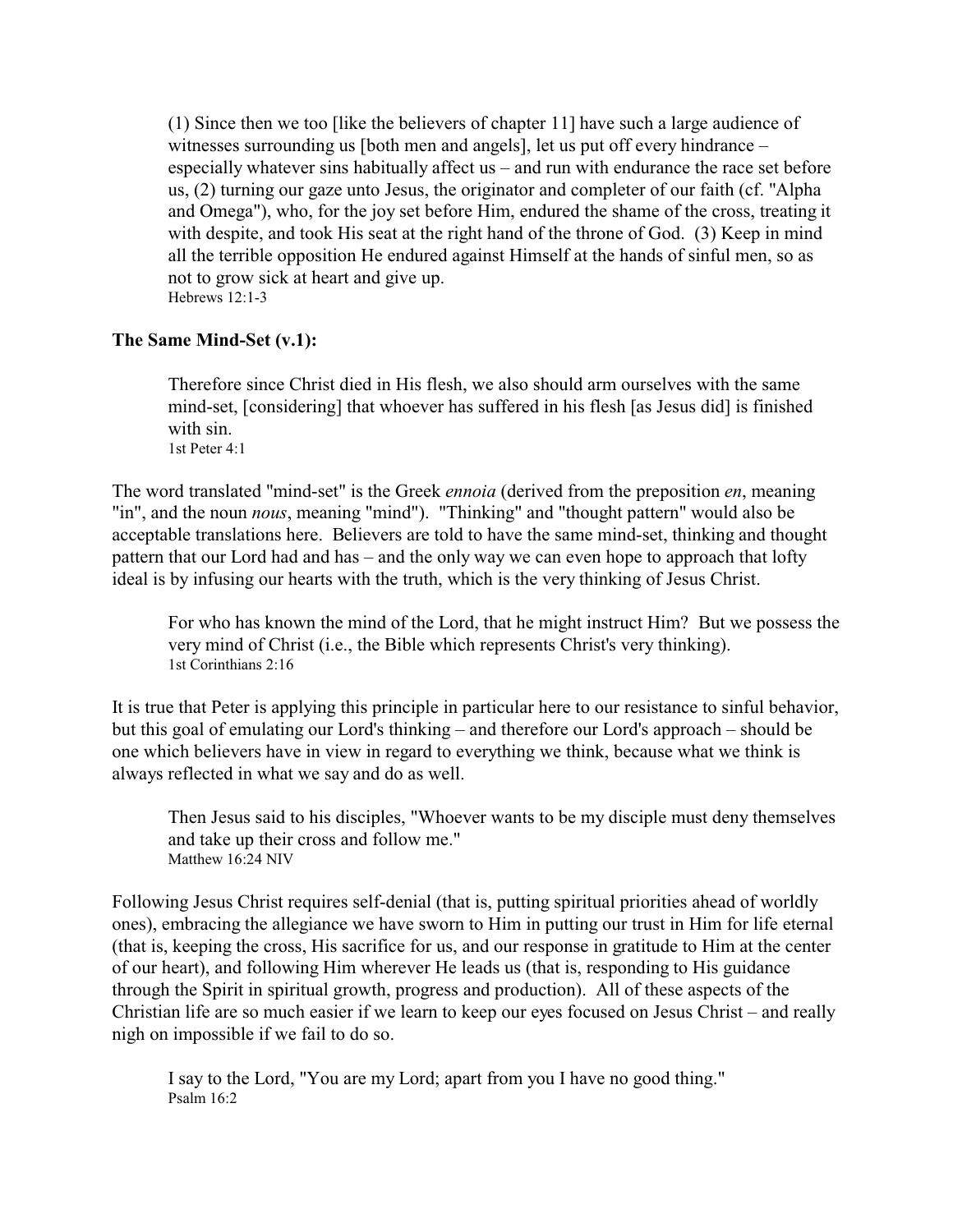I have kept the Lord always before me. Because He is at my right hand, I will not be moved. Psalm 16:8

My eyes are ever on the LORD, for only he will release my feet from the snare. Psalm 25:15 NIV

Take delight in the LORD, and he will give you the desires of your heart. Psalm 37:4 NIV

Whom have I in heaven but you? And earth has nothing I desire besides you. Psalm 73:25 NIV

But my eyes are fixed on you, Sovereign Lord; in you I take refuge—do not give me over to death. Psalm 141:8 NIV

For to me, to live is Christ, and to die is gain. Philippians 1:21

(8) Though you have never laid eyes on Him, yet you love Him. And though you cannot see Him at this present time, yet you have faith in Him. For this reason you rejoice with an inexpressible joy that bespeaks the glorious future to come, (9) when you shall carry off in victory the ultimate prize – the deliverance (lit. "salvation") of your lives – which is the very purpose and objective of this faith of yours. 1st Peter 1:8-9

For [Moses] grew strong by seeing the One who cannot be seen (i.e., by keeping his mind's eye on the invisible Lord Jesus Christ). Hebrews 11:27b

. . . turning our gaze unto Jesus, the originator and completer of our faith. Hebrews 12:2a

### **Arm Yourself (v.1):**

Therefore since Christ died in His flesh, we also should arm ourselves with the same mind-set, [considering] that whoever has suffered in his flesh [as Jesus did] is finished with sin. 1st Peter 4:1

We have covered the Bible's frequent use of military analogies before, $2$  an unsurprising device since warfare is a perfect descriptor of the Christian life: we believers find ourselves in enemy territory here in the devil's world; as a result, we are constantly in deadly combat with the evil

<sup>&</sup>lt;sup>2</sup> See **BB 6A: Peripateology**, section II.2.D, "The Military Analogy".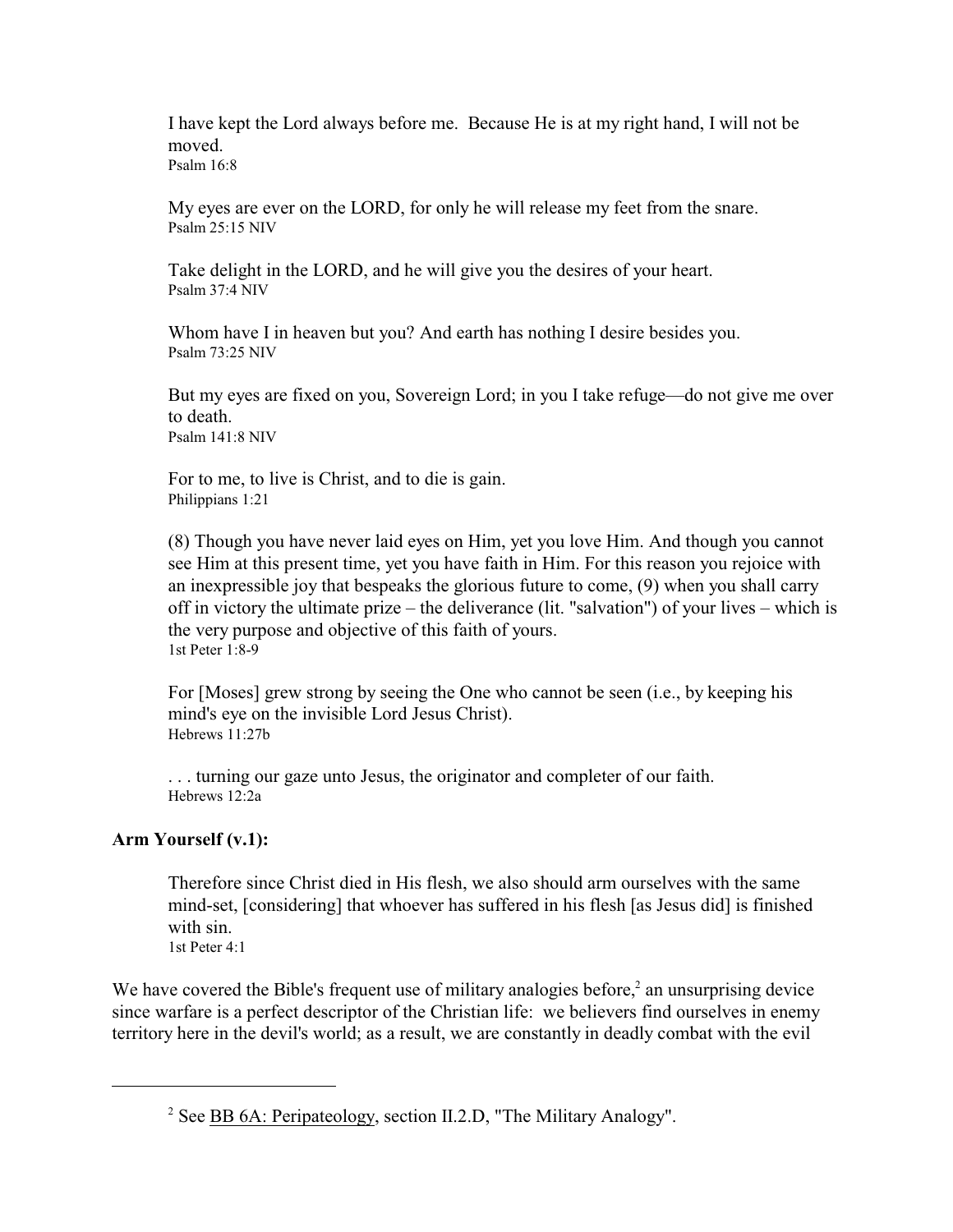one's forces, seen and unseen.<sup>3</sup>

For our battle is not against flesh and blood, but against [angelic] princes, against [angelic] authorities, against the cosmic powers of this [present] darkness, against evil spirits in the heavenly realms. Ephesians 6:12

Stay sober and wide awake. Your adversary the devil prowls about like a roaring lion, looking for someone to devour. 1st Peter 5:8

This warfare of ours is not physical (as cults have sometimes construed it; cf. the "Crusades"), but spiritual. As such, the weapons of our warfare are likewise spiritual.

But since we belong to the day, let us be sober, putting on faith and love as a breastplate, and the hope of salvation as a helmet. 1st Thessalonians 5:8 NIV (cf. Is.59:17)

(10) So come what may, draw strength from the Lord and be strengthened through His powerful might. (11) Put on the full armor of God, so that you may be able to stand firm against the tricks of the devil. (12) For our battle is not against flesh and blood, but against [angelic] princes, against [angelic] authorities, against the cosmic powers of this [present] darkness, against evil spirits in the heavenly realms. (13) Keeping that in mind, put on God's complete set of armor so that you may be able to resist attack on the day evil surrounds you, and stand your ground – once you have done all that it is your responsibility to do (i.e., prior spiritual growth and present spiritual application). (14) So stand your ground, having girded your loins with truth and having put on the breastplate of righteousness, (15) and having dressed your feet in preparation for [sharing] the gospel of peace (i.e., reconciliation with God as the result of faith in Christ). (16) And at all times take up the shield of faith, with which you will be able to quench all the fiery missiles of the evil one. Ephesians 6:10-16

In order to be successful in this unseen spiritual combat to which we have been called, we need to "arm ourselves", and that is only possible to do through the truth of the Word of God.

 And [in this spiritual warfare] put on the helmet of salvation and gird on the sword of the Spirit – which is the Word of truth. Ephesians 6:17

Now in our context, the particular "armor" we are to don in order to carry out the will of God for our lives is the very thinking of Jesus Christ. This is essentially what all "armor up" passages in scripture are saying. For we cannot have righteous and hopeful thinking, for example, without first having "eaten" the truth and fully digested it in faith, so that in the time of testing we may

<sup>&</sup>lt;sup>3</sup> See SR 4: Satan's World System, section I, "Strangers in the Devil's Realm".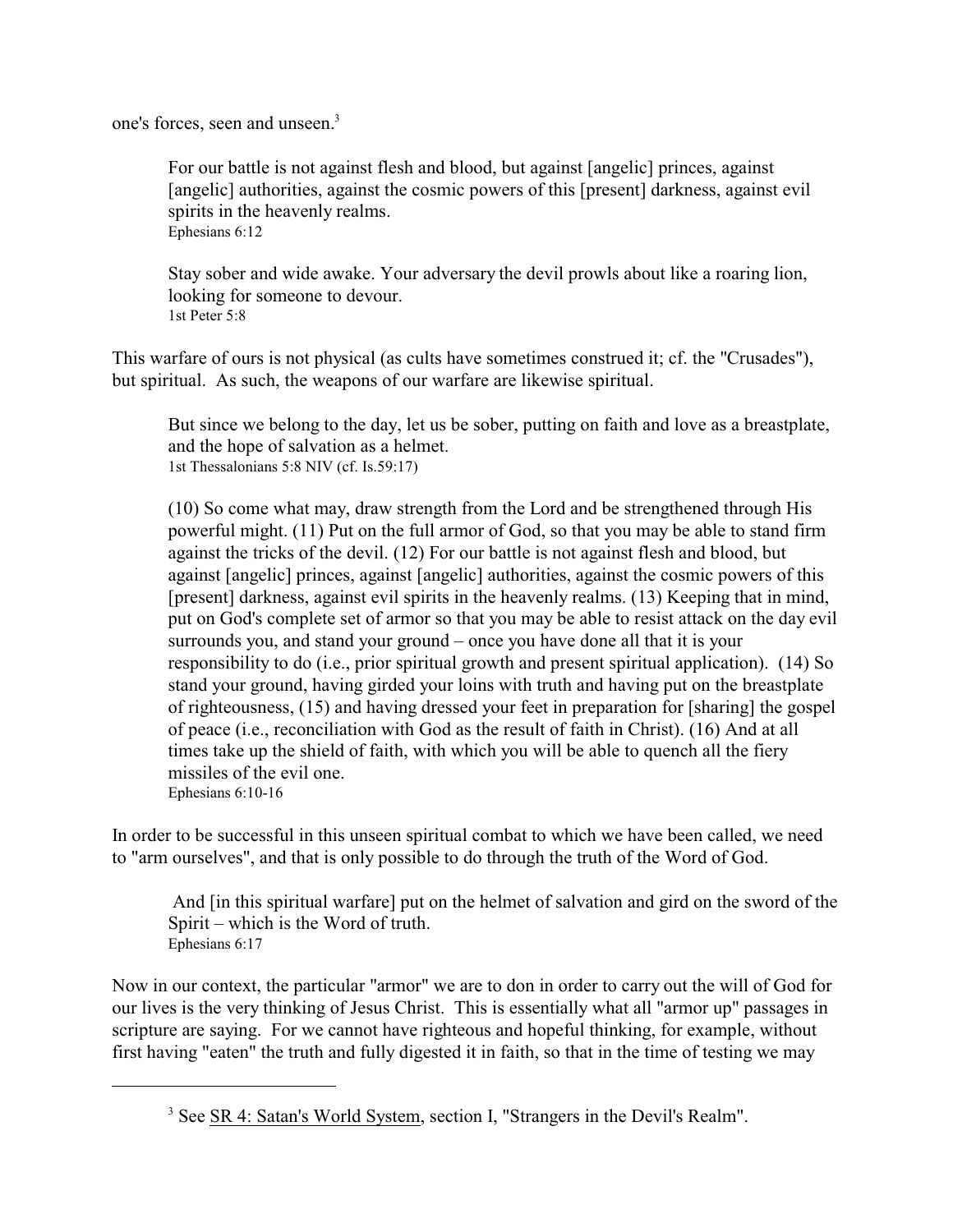have the will and the ability to apply that "sword of truth" through response to the Spirit's guidance as He mobilizes said truth in our responsive application of it to whatever we face in this life, the particular challenge in our context being the resisting of sin.

# **Whoever has Suffered in his Flesh is Finished with Sin (v.1):**

Therefore since Christ died in His flesh, we also should arm ourselves with the same mind-set, [considering] that whoever has suffered in his flesh [as Jesus did] is finished with sin. 1st Peter 4:1

As believers in Jesus Christ, we have been redeemed from sin (Gal.3:13; Eph.1:7; Col.1:14). Therefore, in terms of our position in Christ, we are holy, sanctified, and sinless as those who are one with our dear Savior (Rom.8:1; cf. Acts 26:18; 1Cor.6:11; Heb.10:10; 10:14). Furthermore, once resurrected, we will be ultimately free from sin for all eternity. In between, however, we are left here in the world after salvation in these bodies still infected with the sin nature, and it is our job, our calling, to make our experience line up with our godly position in anticipation of that ultimate deliverance. We are followers of Jesus Christ, and it is our duty to behave in a way commensurate with that highest of all callings.

(1) Therefore since you have been resurrected [positionally] with Christ, keep seeking after the things above, where Christ is, seated at the right hand of God. (2) Keep thinking on the things above, and not the things on the earth. Colossians 3:1-2

(7) You too once walked in these ways when your life was defined by them. (8) But now, see to it that you put away all these things, anger, wrath, wickedness, slander, [and all] foul talk from your mouth. (9) Stop lying to each other, having put aside your "former person" (10) and having put on the "new" one which is being renewed for the purpose [of attaining] a full and obedient knowledge [of the truth] (*epignosis*), [so as to model yourselves] in the image of the One who created it. Colossians 3:9-10

Peter is addressing this epistle to Christians, many of whom have been in the faith for some time, and many of whom have endured significant testing and undeserved suffering on account of their faith. Peter's point is that for all of us who have made the sometimes painful investment to grow and advance spiritually, suffering through the testing and the trials which are needful to produce maturity and to make us seasoned warriors in this spiritual struggle (Jas.1:2-4; 1:12; 1Pet.1:3-9), it is needful to remember the price we have paid so far, and not allow ourselves to slip backwards – as if our previous sacrifices meant nothing. For when we suffered in emulation of our Lord, we proclaimed by our actions that the world meant nothing to us. It is therefore incumbent upon us not to allow our previous good spiritual offense to now be undermined by falling back into sinful activity, giving up the ground we have gained in spiritual advance by failing to muster an equally good defense. All believers need to persevere until the end, and not make the mistake of resting on our laurels – for that is not honoring to Christ (and is a sure path to spiritual ruin).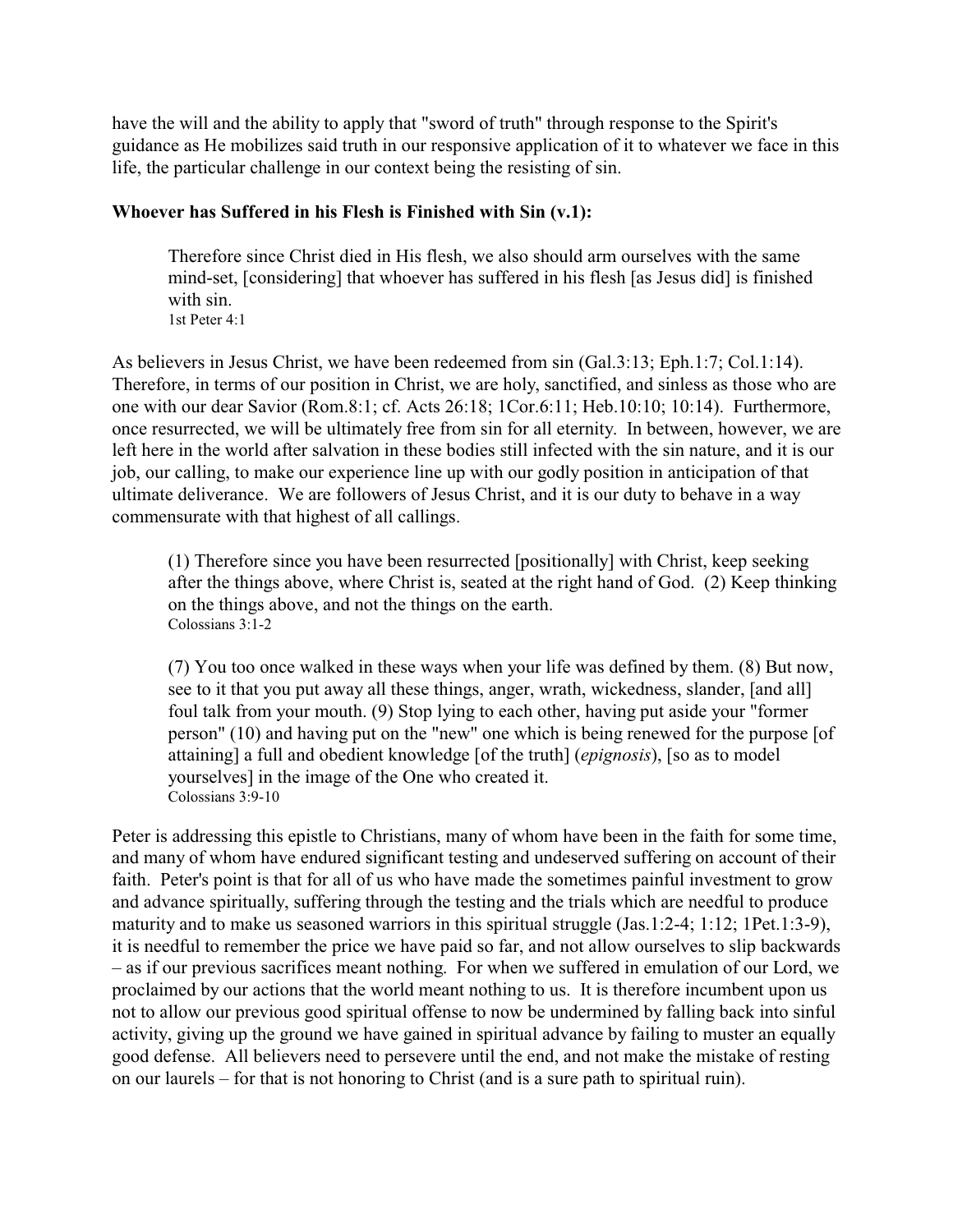(32) Remember the days gone by, when you first saw the light, when you persevered through that terrible trial of abuse. (33) For you were publicly exposed to humiliation and persecution, and shared the lot of others who experienced the same. (34) You suffered from my chains, and accepted the confiscation of your belongings with joy, because you knew that you possessed a more valuable estate, and a more lasting one. (35) So do not throw away this conviction of yours – it leads to a great reward.  $(36)$  You need to keep persevering so that you may carry off in victory what has been promised – after you have accomplished God's will. (37) For yet a little while, how short, how short [the wait], and He who is coming shall come, nor will He delay. (38) "Then shall my righteous one by faith live because of his faith, but if he shrinks back, My heart takes no pleasure in him (Hab.2:3-4)."

Hebrews 10:32-38 [index]

### **That We May No Longer Live in Lust (v.2):**

. . . to the end that [we also like Him] may no longer live what is left of our lives on earth in human lusts but in God's will. 1st Peter 4:2

If we have indeed gotten to the point in our spiritual lives of being able to be trusted with such testing, the testing of undeserved suffering, the testing of sharing the suffering of Christ, then it is high time that we also accept the corresponding responsibility of living up to a certain level of sanctification – not total sinlessness (which is impossible) but certainly at the very least of eschewing all evident and overtly gross sinning of the sort which is very bad for our Christian witness. Mature Christians have it as part of their basic view of the world, one they maintain in spite of all the "shot and shell" of daily life, that *this* life on *this* earth is very short and of far less importance than the new life and the new world to come. Being overly concerned with this life and this world, therefore, not to mention allowing ourselves to be caught up in it to the extent of sullying our Christian witness through giving way to its lusts, is the direct opposite of the life to which we have been called.

In our context, the Greek word for "lust", *epithymia*, is sometimes distinguished from "desire" (*pathema*, e.g., at Gal.5:24), where the former describes active pursuit of things illicit which pull us toward gross sin (such as Peter will delineate below), while the latter refers to susceptibility to pressures which push towards worldly solutions to the problems of insecurity (such as the love of money). Here Peter uses the word to describe all the pushes and pulls of the sin nature when it runs after the temptations of the world wherein believers react and respond to the wrong things rather than to "the will of God". We know very well what the Lord wants us to do. Caving in to pressures or temptations so as to do things which are clearly displeasing to Him is spiritually dangerous – as we all know, since there is no believer who has not experienced divine discipline (Heb.12:8). "Arming ourselves" with the thinking of Christ, diligently training ourselves to be constantly looking to His example, keeping also in mind the suffering we have already endured in following Him so far, ought to be very good motivation in helping us cleave to the strait and narrow way as we refrain from turning to the left (in pursuing ungodly pleasures out of lust) or to the right (in racing after worldly security out of fear). By denying ourselves both false choices, we will not only keep ourselves safe from serious discipline and potential spiritual disaster but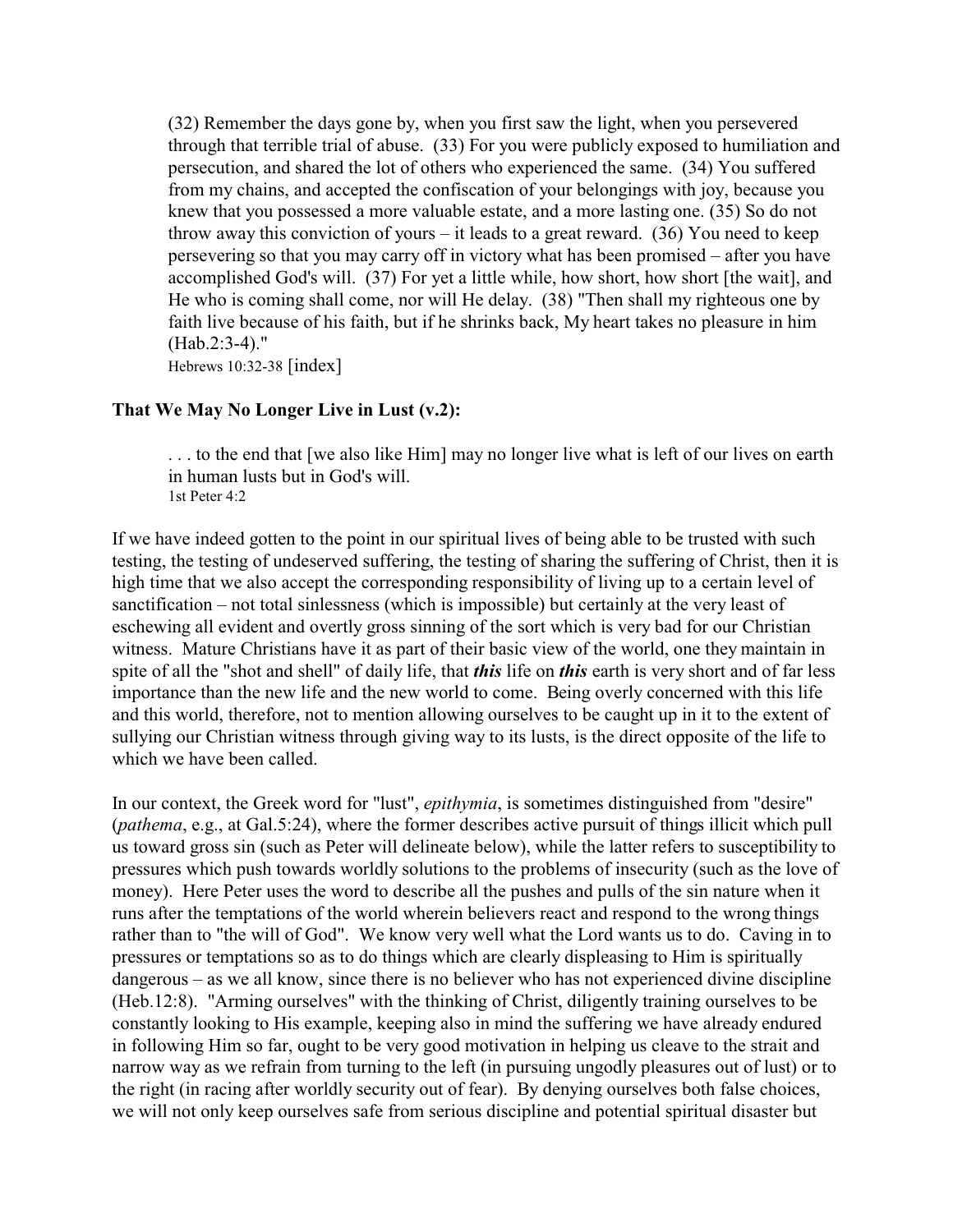we will also be following the way of blessing in this life – true blessing even if not in the world's eyes – and of eternal reward in the next.

The path of the righteous is like the first gleam of dawn, shining ever brighter till the full light of day. Proverbs 4:18 NIV1985

Then Jesus said to His disciples, "If anyone desires to come after Me, let him deny himself, and take up his cross, and follow Me." Matthew 16:24 NKJV

# **Time Past Living in Sin Sufficient (v.3):**

For the time which has already elapsed (in your life) is sufficient to have wrought what the gentiles (i.e., unbelievers) desire, as they proceed [in their lives] in debaucheries, lusts, binges, orgies, drunken-parties, and [other] lawless idolatries. 1st Peter 4:3

Entrenched behavior is often hard to change, especially bad behavior. Just as in the case of Augustine's despicable prayer, "Grant me chastity and continence, but not yet", Peter was clearly anticipating resistance to his appeal and thus felt the need to take his efforts at persuasion to a higher level. Peter here shames his readers by reminding them that in the past they had already committed enough sins – not minor sins but the sort of degenerate behavior that was typical of unsaved gentiles in that time and place, "debaucheries, lusts, binges, orgies, drunken-parties, and [other] lawless idolatries". Assigning these disturbing and shameful behaviors to gentiles – that is, unbelievers as opposed to the "Israel of God" of which we believers are now a part (Gal.6:16) – is a double insult, definitely meant to get his readers' attention. For the fact that some of them are still (apparently) engaged in such behavior is shameful indeed – and incredibly spiritually dangerous.

What fruit did you have then in the things of which you are now ashamed? For the end of those things is *death* (i.e., physical death, the sin unto death for believers who will not change their ways; or spiritual death, apostasy for those who abandon faith as a result). Romans 6:21 NKJV

Time in this world is short – often shorter than we think. The man in the parable of the rich fool thought he would have plenty of years to enjoy his prosperity – but the Lord took his life that very night (Lk.12:13-21). The time to get right with the Lord, to confess our sins and repent of whatever foul behavior we are involved in is *right now today*. For there may be no tomorrow.

(4) Show me, LORD, my life's end and the number of my days; let me know how fleeting my life is. (5) You have made my days a mere handbreadth; the span of my years is as nothing before you. Everyone is but a breath, even those who seem secure. Psalm 39:4-5 NIV

Teach us to number our days, that we may gain a heart of wisdom.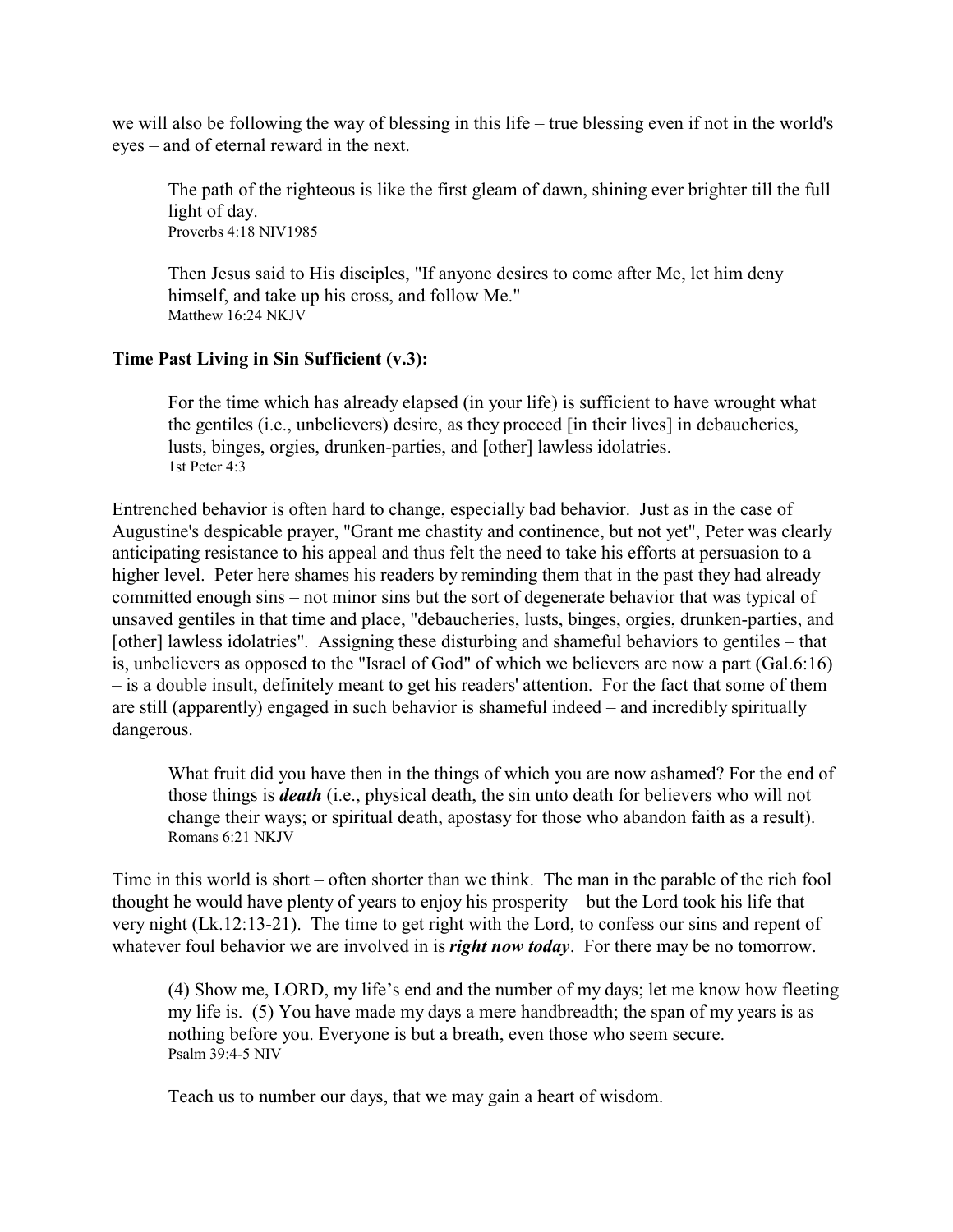Psalm 90:12 NIV

# **Debauchery et al. (v.3):**

For the time which has already elapsed (in your life) is sufficient to have wrought what the gentiles (i.e., unbelievers) desire, as they proceed [in their lives] in debaucheries, lusts, binges, orgies, drunken-parties, and [other] lawless idolatries. 1st Peter 4:3

The first thing to note here is that this list, "debaucheries, lusts, binges, orgies, drunken-parties, and [other] lawless idolatries", is not meant to be comprehensive by any means. Peter chooses these notable, undeniably reprehensible, and in his day all too common behaviors to get his readers' attention, but adds the last element, "[other] lawless idolatries", as an elastic element meant to expand the list to any and all other such sinful activities which readers now as then may be or may have been involved in. That is to say, the last element makes it clear that, no, one is not "in the clear" just because one's particular, favorite transgression has not been mentioned explicitly: anything which is lawless (meaning anything forbidden by God: 1Jn.3:4) or idolatrous (meaning placing oneself and one's desires before the will of God, the opposite of denying oneself: Eph.5:5; Col.3:5; cf. Matt.16:24) is deserving of equal censure, even though not here named.

(19) The acts of the sinful nature are obvious: sexual immorality, impurity and debauchery; (20) idolatry and witchcraft; hatred, discord, jealousy, fits of rage, selfish ambition, dissensions, factions (21) and envy; drunkenness, orgies – *and whatever is similar to all these things*. I warn you, as I did before, that those who live like this will not inherit the kingdom of heaven. Galatians 5:19-21

Peter picks some of the most gross and overt sins of unbelievers of the sort that anyone in that society (or today) would realize as excessive to draw the sharpest possible contrast between the behavior of believers and that of unbelievers – because there are certain sins that the Lord is not going to allow believers to continue in for long. Of course we all sin, but gross, over the top sin, "high-handed" sinning in arrogant disregard of any noticeable fear of God is liable to be indicative of falling away from the faith into apostasy or to result in being taken out of this life in that most shameful end of the "sin unto death". 4

(12) Who can understand his errors? Cleanse me from secret faults. (13) Keep back Your servant also from presumptuous sins; Let them not have dominion over me. Then I shall be blameless, And I shall be innocent of great transgression. Psalm 19:12-13 NKJV

# **Unbeliever Surprise and Slander (v.4):**

[Unbelievers no doubt] find it strange that you do not rush to engage with them in such

<sup>&</sup>lt;sup>4</sup> See Bible Basics 3B: Hamartiology, section IV.6, "Apostasy and the Sin unto Death".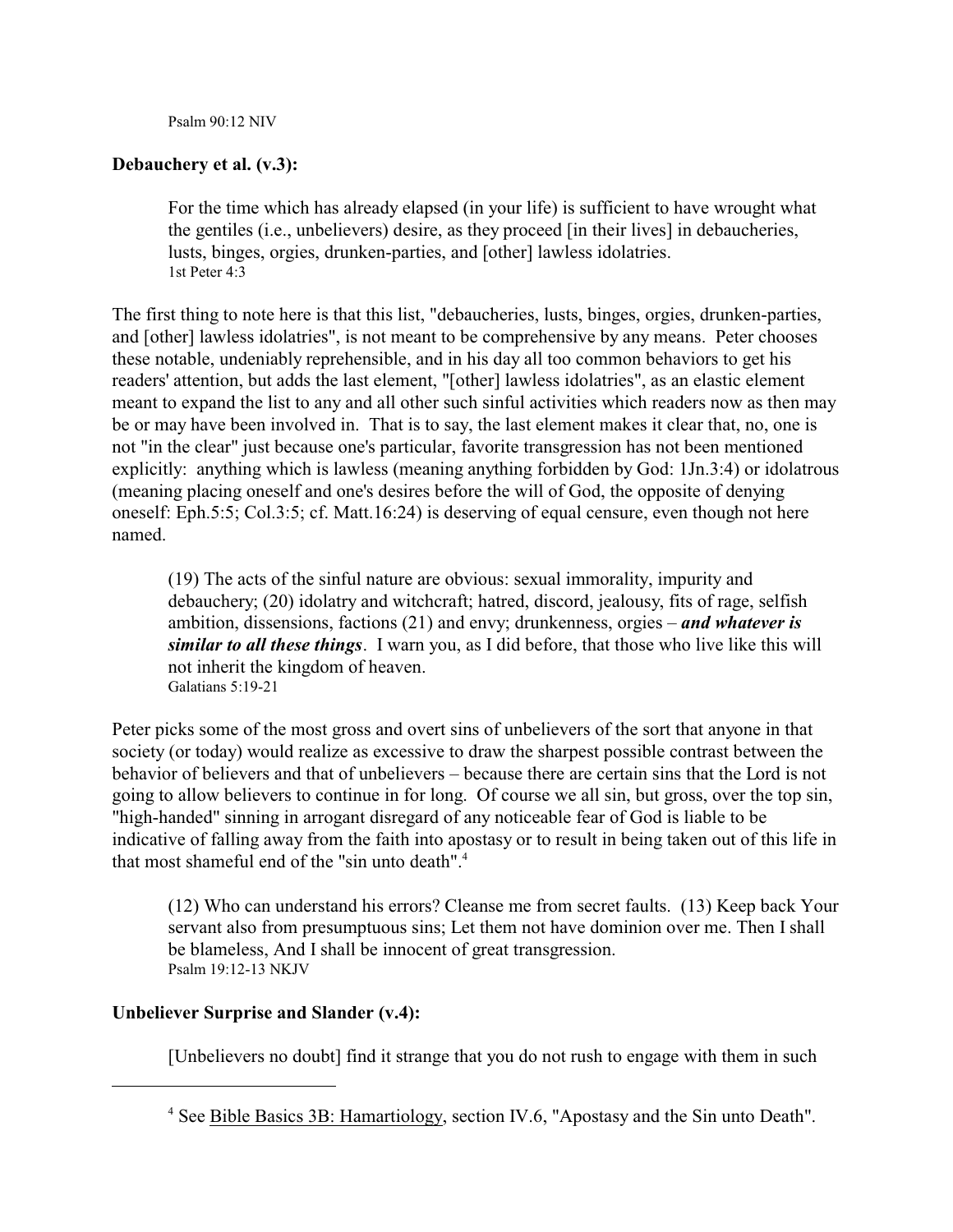excessive carousing of this sort in the same way they do, and they slander your good name as a result. 1st Peter 4:4

Most believers have probably had the experience of secular acquaintances, relatives, or contacts at work expressing amazement at our unwillingness to involve ourselves in various behaviors common among unbelievers from which we distance ourselves out of our fear of the Lord. Perhaps it is that we do not gossip. Or that we do not take the Lord's Name in vain. Or that we do not drink to excess at the office Christmas party. Or that we stay away from flirtation. Add to that positive comments we may make about God and the Bible and it really is not "surprising" that we are often treated like pariahs. More than that, we are often looked down upon as those who must assume that we are "holier than thou", as those in our circuit take offense at our good behavior (and at our staying away from bad behavior). Both tendencies are "surprising" to unbelievers who are most often content to follow the crowd, especially because swimming against the current is both difficult and inviting of unwanted negative attention. Thus it can also seem to them (possibly only because in their heart of hearts even unbelievers recognize the folly of their ways) that by refusing to "rush to engage with them in such excessive carousing", we are judging them as somehow inferior to ourselves.

While it is true that many legalistic (and thus by definition immature) believers do indeed have – and often gratuitously share – that judgmental attitude, this is not what Peter is referring to here. Instead, Peter is referencing the surprise and inevitable, unpleasant response of unbelievers who take offense at our different approach – not because we verbally judge them or overtly express superiority of our behavior over theirs (mature believers want only to be left alone and for others to come to the truth that we know to be true), but because they *interpret* our good behavior as a subtle attack on their bad behavior, as irrational as that may seem. This makes them uncomfortable, for one reason because it causes unbelievers to have to examine their underlying assumptions about life. And nothing is more uncomfortable for an unbeliever than the prospect of scrutiny from the *actual* Judge, that is, of *God's* eventual judgment – especially for those who are determined not to change.

As Paul talked about righteousness, self-control and the judgment to come, Felix was afraid and said, "That's enough for now! You may leave. When I find it convenient, I will send for you." Acts 24:25 NIV

Thus the "goodness" which believers should manifest as a matter of course will leave our unbelieving acquaintances with no *legitimate* charges to bring against us (Tit.2:8). And for unbelievers in our ambit who have not yet hardened their hearts against the truth, the witness we provide in not only staying away from outrageous behavior but also living good, respectable lives honoring to the Lord and without any discernible excessive worldly ambitions, may possibly lead them to have a change of heart as Peter has explained before:

Keep your manner of life among the gentiles (i.e., unbelievers) [morally] good, so that although they slander you as evil-doers, yet when they look upon your good works (i.e., life and production) they may [yet] give glory to God on the day of visitation.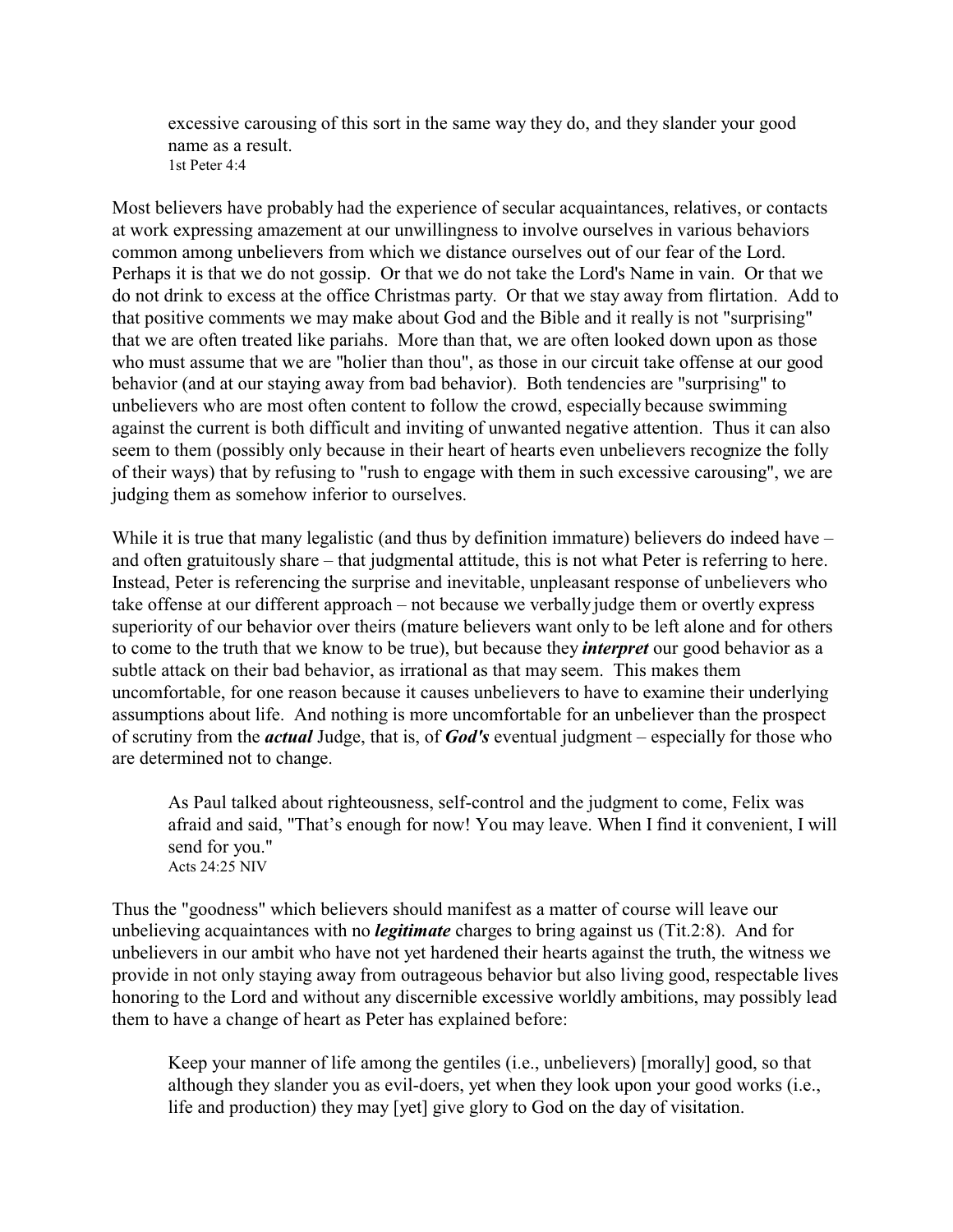1st Peter 2:12

But for those who are determined not to find fault with themselves, it is a function of human nature to cast blame upon others, and we may thus expect to be slandered on account of doing what is right. Such undeserved slander may sting. No one wants to be spoken ill of. But we who entrust ourselves to the Lord in all things have nothing in fact to fear of such unwarranted criticism. In the end, all such unfair defamation will not be allowed to harm us.

Like a fluttering sparrow or a darting swallow, an undeserved curse does not come to rest. Proverbs 26:2 NIV

# **Give an Account (v.5):**

But they are going to have to give an account [for all this] to the One who stands ready to judge the living (i.e., you believers) and the dead (i.e., the unbelievers who oppose you). 1st Peter 4:5

For those who oppose us and slander us unjustly, believers need always to keep firmly in mind that we are not to become overly upset nor to take issues into our own hands. Our Judge is in heaven, and He will see to our vindication (Rom.12:19), but we will be blessed in spite of all opposition and indeed on account of it:

(11) "Blessed are you when they revile and persecute you, and say all kinds of evil against you falsely for My sake. (12) Rejoice and be exceedingly glad, for great is your reward in heaven, for so they persecuted the prophets who were before you." Matthew 5:11-12 NKJV

"Blessed are you when men hate you, and when they exclude you, and revile you, and cast out your name as evil, for the Son of Man's sake. (23) Rejoice in that day and leap for joy! For indeed your reward is great in heaven, for in like manner their fathers did to the prophets." Luke 6:22-23 NKJV

Those who oppose us, those who attack us and slander us for Christ's sake on account of the fact that we are believers doing what is right, will face divine judgment:

1) At the last judgment:

"Behold, the Lord comes with ten thousands of His saints, (15) to execute judgment on all, to convict all who are ungodly among them of all their ungodly deeds which they have committed in an ungodly way, and of all the harsh things which ungodly sinners have spoken against Him." (16) These are grumblers, complainers (lit. "lot-blamers"), walking according to their own lusts. Jude 1:14b-16a NKJV

2) At the 2nd Advent: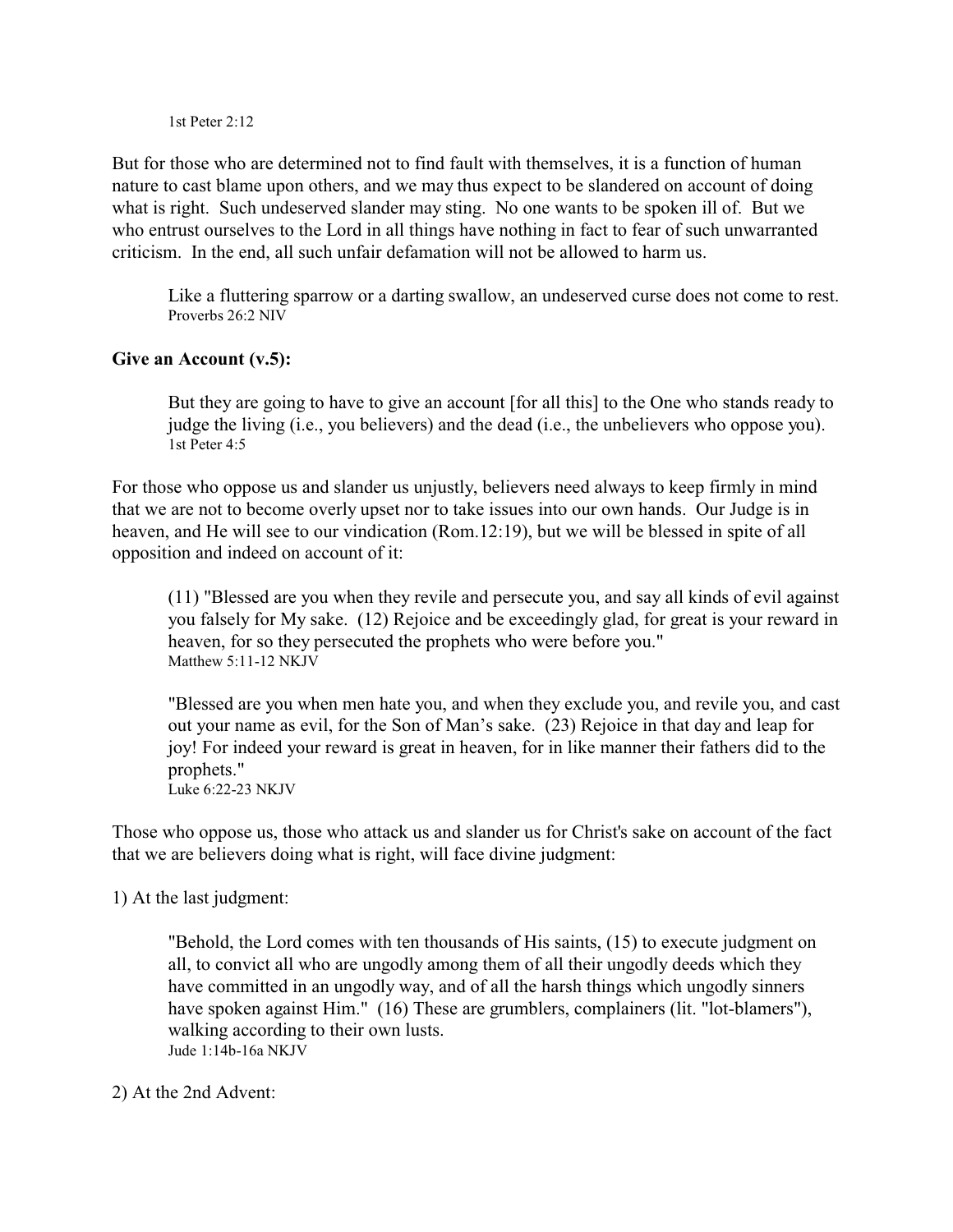(5) [These tribulations which you are enduring] are evidence of the righteous judgment of God in His [judging] you to be worthy of His kingdom on behalf of which you are also suffering. (6) Since indeed it is just for God to repay with tribulation those who are subjecting you to tribulation, (7) and to give you who are being distressed relief along with us at the revelation of our Lord Jesus from heaven with His powerful angels,  $(8)$ wreaking vengeance in a flame of fire upon those who do not know God and do not obey the gospel of our Lord Jesus. (9) These will pay the penalty of eternal destruction away from the presence of the Lord and the glory of His power, (10) when He comes on that [great] day to be glorified in the midst of His saints (i.e., resurrected believers) and to be marveled at among all those who have believed – as our testimony has been believed in your case.

2nd Thessalonians 1:6-10

3) And will be frustrated in all of their attempts against us in this life as well:

"No weapon forged against you will prevail, and you will refute every tongue that accuses you. This is the heritage of the servants of the Lord, and this is their vindication from me." Isaiah 54:17 NIV

#### **Gospel Proclaimed to the Dead (v.6):**

For it is for this [very] reason that the gospel has been proclaimed to the [spiritually] dead as well [as to you], in order that they [too], after they have been convicted in the flesh according to [their] human conduct, might live by means of the Spirit according to God['s grace]. 1st Peter 4:6

The "very reason" for the proclamation of the gospel to unbelievers, the spiritually "dead", is on account of the judgment mentioned in the previous verse: destruction and condemnation of unbelievers is the last thing God wants. God the Father wants all to be saved (Ezek.18:23; Matt.18:14; Jn.12:47; Acts 17:27; 1Tim.2:4; 2Tim.2:24-26; 2Pet.3:9; cf. Lam.3:33), and Jesus Christ has already paid the entire price – a very steep price indeed – for all of their sins so that they might be saved (Jn.1:29; Rom.5:18; 2Cor.5:14-15; 1Tim.2:5-6a; 1Jn.2:2). Peter's hope, expressed here in the Spirit, is that all unbelievers might be "convicted in the flesh according to their human conduct", that is, brought to see – through observing us as well as through God's direct intervention in their lives – that their behavior merits only death . . . so that they might turn to Jesus Christ and be saved, gaining life eternal "by means of the Spirit according to God['s grace]" through responding to the truth of the gospel. Before our Lord's return, that gospel will be proclaimed to all (Rev.14:6; cf. Matt.10:23); but, in spite of God's desire and in spite of our efforts on behalf of the gospel in the witness of words and also the witness of our lives, only those who deign to respond to God's grace in the gift of Jesus Christ will be saved.

"The one who believes in Him is not judged; the one who does not believe has been judged already, because he has not believed in the name of the only Son of God." John 3:18 NASB20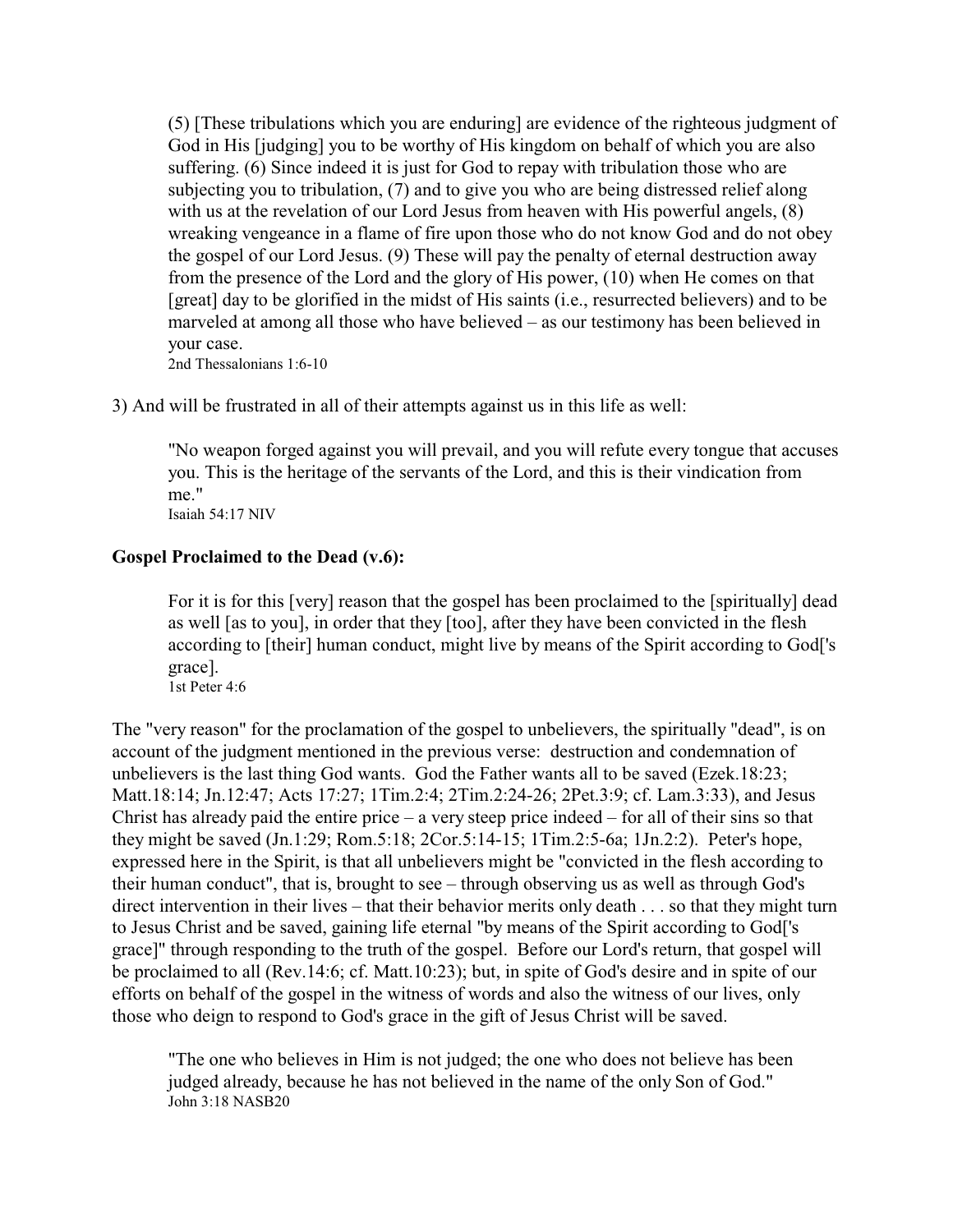#### **Paragraph II (vv. 7-11)**

(7) The end of all things has drawn near. Therefore exercise discretion, and maintain sobriety for [the benefit of your] prayers. (8) Above all, be sure to maintain your love towards each other resolutely, because "love covers a multitude of sins" (Prov.10:12; cf. Jas.5:20). (9) Be hospitable to each other without complaining. (10) As each one [of us] has received a [particular spiritual] gift, [so let us be] ministering it to each other as good stewards of the multifaceted grace of God. (11) If anyone communicates, let him do so as if he were speaking words directly from God. If anyone serves, let him do so from the strength which God provides, so that in all things God may be praised through Jesus Christ, to whom is the glory and the power for ever and ever. Amen. 1st Peter 4:7-11

### **The Imminence of the End (v.7):**

The end of all things has drawn near. Therefore exercise discretion, and maintain sobriety for [the benefit of your] prayers. 1st Peter 4:7

Having just reminded us of the last judgment and the fate of unbelievers who fail to respond to God's great gift of grace in Jesus Christ, Peter now prompts us to remember that the eternal perspective is the one which should be first and foremost in our own hearts as well. Nothing which might be achieved in this temporary life can hold a candle to the importance of the smallest spiritual accomplishment – because the former are temporary but the latter last forever. And nothing gained in this life apart from Him, neither wealth, nor power, nor fame, nor possessions, nor pleasures of any kind, will be capable of bringing even a smile to our lips – when they are burned up before the judgment seat of Christ. And if the pursuit of such "happiness" has hindered our spiritual growth, progress and production, then when the smoke clears, we may find we have little to show for our time down here on earth, no "gold, silver and precious stones" which elicit a "well done!" from our Lord, glorifying Him and delighting us for all eternity.

The Church Age, as the mystery age, by definition stands on the threshold of the end: there are no more prophecies needing to be fulfilled before the commencement of the end times. Only the necessity to complete the Body of Christ has brought about this present postponement in the plan of God, represented by the gap in the Jewish ceremonial calendar between the fall and following spring festivals. We now know that this pause has lasted for the better part of two thousand years, two "millennial days" corresponding to the penultimate and antepenultimate days of the seven days of God's reconstruction of the world following its devastation in the judgment of Satan's revolt on the far side of the Genesis gap. But while the length of the pause for the insertion of the Church Age was always predictable (based on the Jewish calendar and the seven days of re-creation, along with other biblical evidence), God has always been free to accelerate matters as He wills. For that reason, and because nothing in prophecy contradicted an immediate bringing on of the end times even during Peter's day, scripture is consistent in portraying them as "imminent" throughout this mystery age. For us today who do indeed stand on the threshold of the end in every possible way, Peter's words here, meant to provoke a sense of urgency in his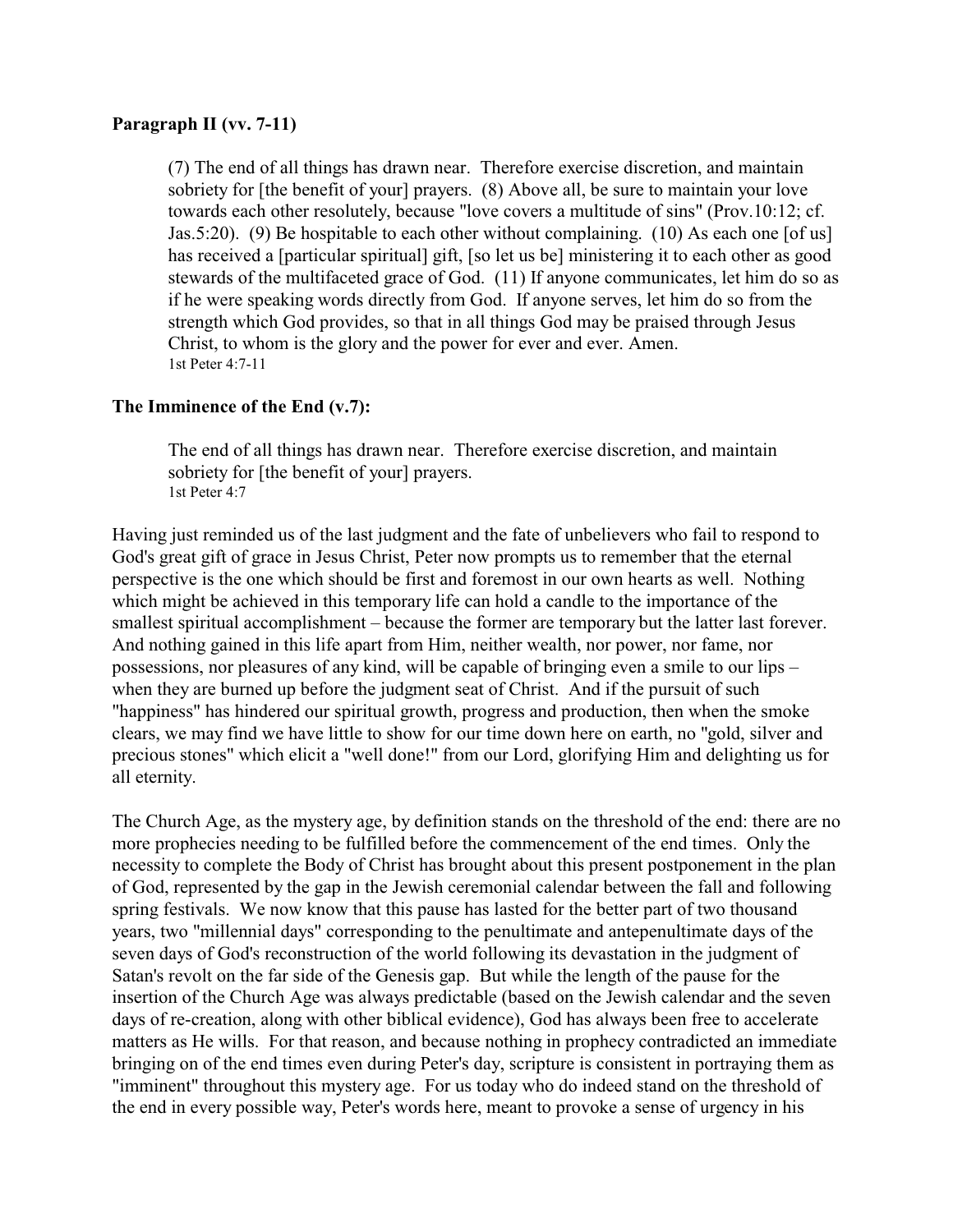readers to turn away from all that is wrong and problematic and to instead embrace spiritual growth, progress and production with gusto, should be felt with all that much more force – and taken deathly seriously. We will be seeing the Lord soon enough. How then should we be conducting our lives?

(10) For the Day of the Lord will come like a thief, a day in which (i.e., over the course of which) the heavens will depart with a roar, the very elements will ignite and dissolve, and the earth and everything which has been done upon it will be laid bare [for the Lord's inspection]. (11) Since the universe is going to be dissolved in this way, what sort of people ought we to be, [walking] in a sanctified and godly way, (12) eagerly looking forward to the coming of the Day of God (i.e., the day of eternity)? For on that day the heavens will burst into flame and dissolve, and the elements will catch fire and melt. (13) But we are awaiting new heavens and a new earth just as He promised – [a world] where righteousness dwells. 2nd Peter 3:10-13

#### **Discretion and Sobriety (v.7):**

The end of all things has drawn near. Therefore exercise discretion, and maintain sobriety for [the benefit of your] prayers. 1st Peter 4:7

The two words here, "discretion" and "sobriety" , together sum up the self-control believers are always to exhibit in the face of temptations and pressures to sin. The former, the Greek *sophroneo* which we are translating as "exercise discretion", refers more to mental control, while the latter the Greek *nepho* which we are translating as "maintain sobriety", refers more to physical control. To be *sophron*, is to be, literally, "safe-minded", and in the Greek language and culture this means having the mind-set to prudently stay away from bad influences and all questionable behavior. To be *nephon*, is to be, literally, abstemious in regards to alcohol, but the word is often used with a wider scope as is the case here to refer to abstention from all manner of excessive and deleterious behavior. These two synonyms taken together serve to sum up what is often called "restraint" in scripture (Greek *egkrateia*: Acts 24:25; 1Cor.7:9; 9:25; Gal.5:23; Tit.1:8; 2Pet.1:6), and to reinforce Peter's instructions. In contemporary vernacular, they mean, "don't do it – and don't even think about doing it!" That is surely good advice wherever it is a matter of any and all gross sin (of the sort referenced in verse three above: "debaucheries, lusts, binges, orgies, drunken-parties, and [other] lawless idolatries"). For where such clearly willful and outrageous violations of God's clearest commands are concerned, their ability to cause serious spiritual troubles – and to bring on correspondingly heavy divine discipline – is not to be minimized.

Keep your servant also from willful sins; may they not rule over me. Then I will be blameless, innocent of great transgression. Psalm 19:13 NIV

#### **For the Benefit of your Prayers (v.7):**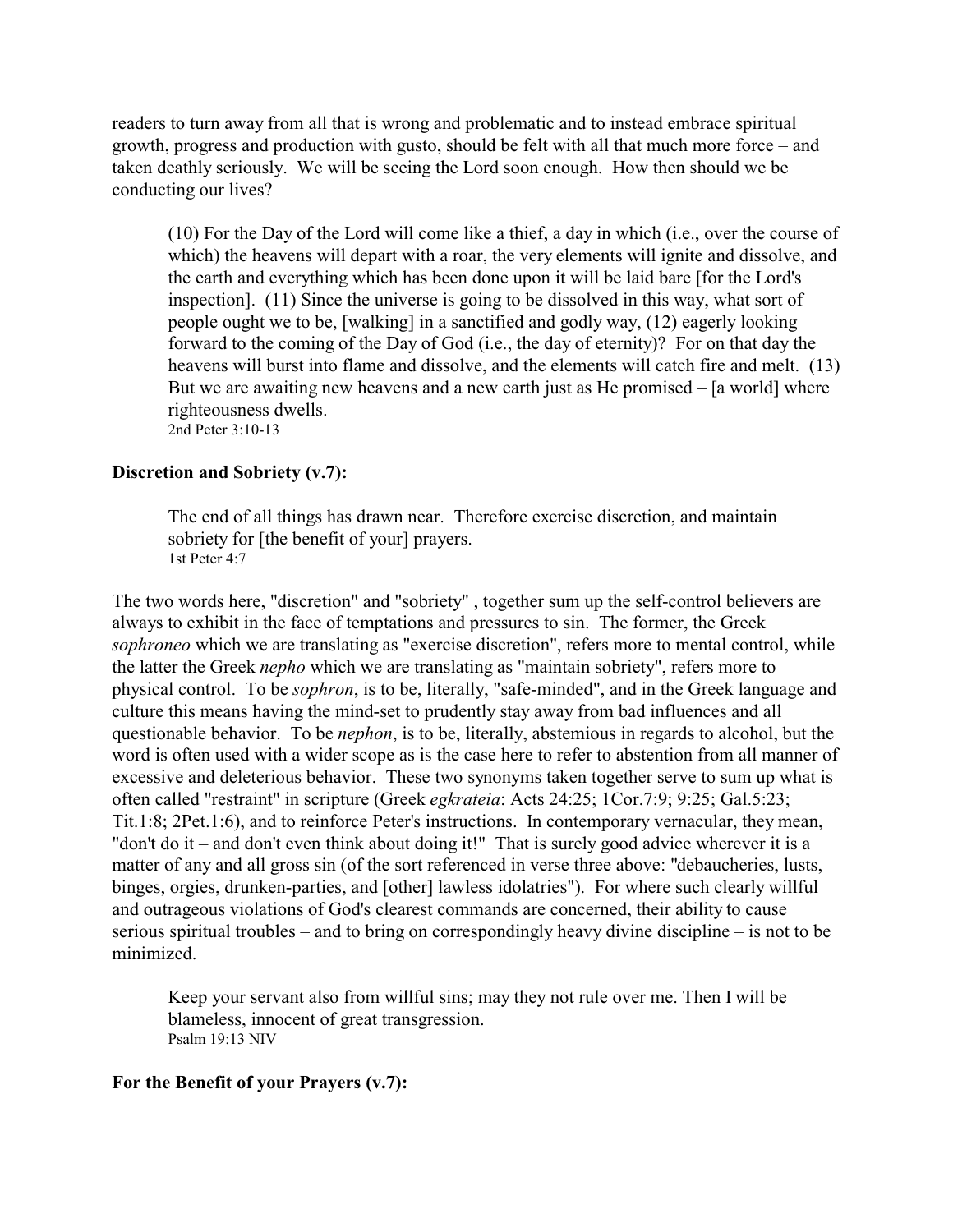The end of all things has drawn near. Therefore exercise discretion, and maintain sobriety for [the benefit of your] prayers. 1st Peter 4:7

It needs to be pointed out that Peter is only using prayer here as an example of why self-control in regard to excessive sin is important. Clearly, if we are involving ourselves in the behaviors of verse three "and whatever is similar to all these things" (Gal.5:21), it cannot help but be destructive to our Christian witness, our spiritual peace (on account of intensifying divine discipline), to our spiritual safety (because such behavior left unchecked leads to the sin unto death or apostasy), and to whatever ministries we may have been entrusted with. But since every believer prays – or should – Peter makes use of this example to remind us that departing from a prudent and sober course has immediate and potentially drastic consequences. Where would we be without the ability to bring our concerns directly to the Lord in prayer at all times? If we are out of fellowship with the Lord, refusing to repent and confess our sins, then should we expect our prayers to be heard (Job 35:12-13; Prov.1:28-31; 15:8; 15:29; Jn.9:31)?

If I had cherished sin in my heart, the Lord would not have listened. Psalm 66:18 NIV

Having one's prayers answered is the province of the righteous (e.g., Jn.9:31; Jas.5:16-18). And to Peter, keeping this avenue of help from God clear was of the utmost importance – for we know that he wrote with the Spirit of God:

(7) Likewise [you] husbands are to live together [with your wives] in accordance with [biblical] knowledge (i.e., according to what the Bible has to say by word and example about how to properly treat one's wife), [behaving] as [one ought] towards persons [who, as women, are] weaker. [You husbands] must bestow [all appropriate] honor [on your wives] as fellow heirs of the grace of [eternal] life, *so that your prayers may not be hindered* (i.e., sin in this regard compromising prayer). 1st Peter 3:7

Rather than limiting the call to prudent and sober self-control, therefore, the reference to prayer here is Peter's way of explaining how critically important such restraint really is for all believers who want to please Jesus Christ. Our relationship with Him is the most important thing in this life, and we ought to want to be able to put our requests before Him with confidence and without shame at all times, as that is one of the many wonderful features of that blessed relationship.

Let us therefore come boldly to the throne of grace, that we may obtain mercy and find grace to help in time of need. Hebrews 4:16 NKJV

### **Maintain your Love (v.8):**

Above all, be sure to maintain your love towards each other resolutely, because "love covers a multitude of sins" (Prov.10:12; cf. Jas.5:20). 1st Peter 4:8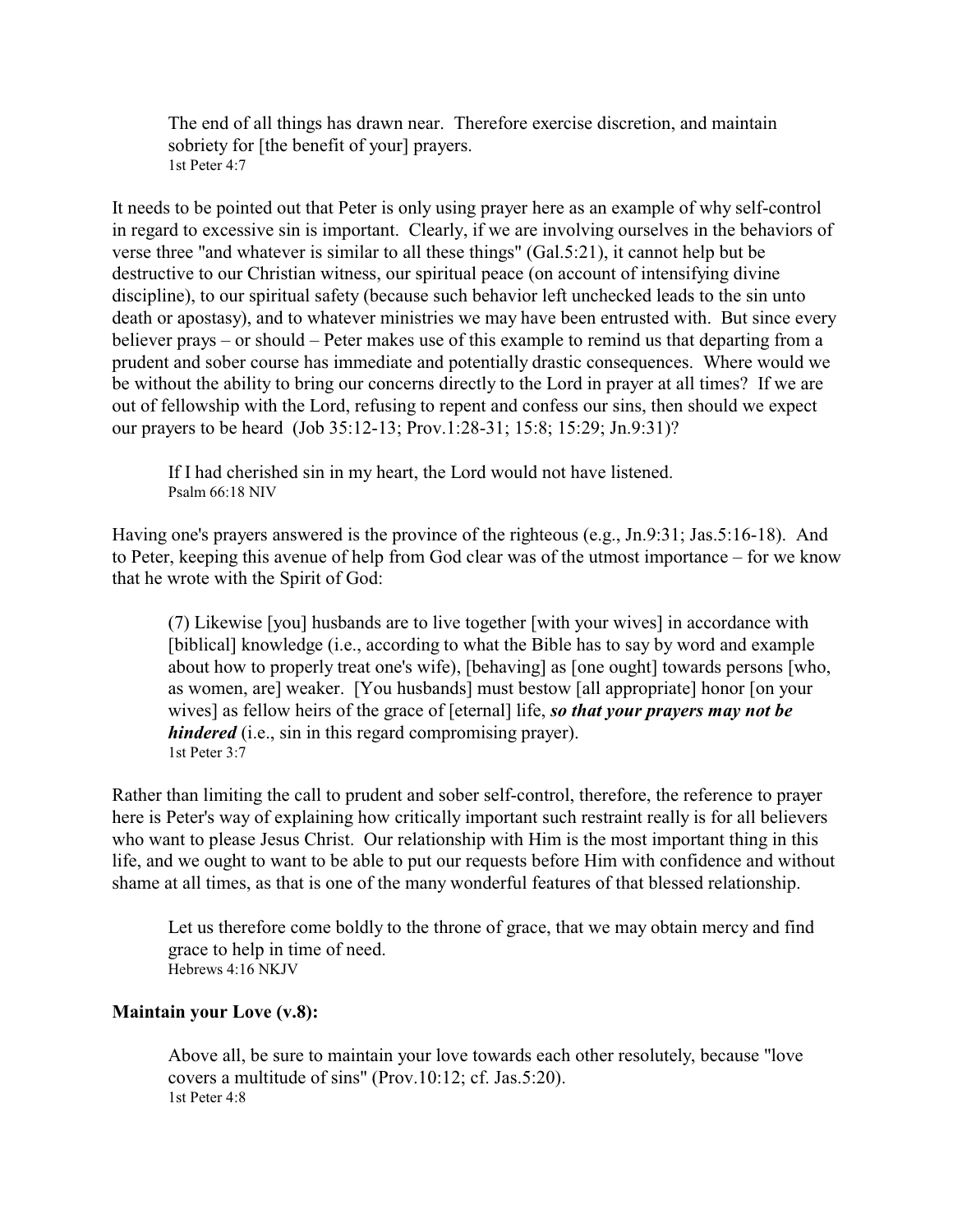Love, of course, is *the* cardinal virtue of the Christian life.

(34) "A new command I give you: Love one another. As I have loved you, so you must love one another. (35) By this everyone will know that you are my disciples, if you love one another." John 13:34-35 NIV

But [until that future time of our Lord's return] there now remains faith, hope and love, these three [cardinal virtues] – and the greatest of these is love. 1st Corinthians 13:13

And [as the capstone] over all these things put on love which is the unifying [virtue] of [spiritual] maturity. Colossians 3:14 (cf. Eph.4:2-3) [INDEX]

A believer who is truly walking in love, as the last verse cited demonstrates, is spiritually mature and capable of putting into practice all of the other Christian virtues as well – because it is love that binds them all together as one.

(36) "Teacher, which is the greatest commandment in the Law?" (37) Jesus replied: " 'Love the Lord your God with all your heart and with all your soul and with all your mind.' (38) This is the first and greatest commandment. (39) And the second is like it: 'Love your neighbor as yourself.' (40) All the Law and the Prophets hang on these two commandments." Matthew 22:36-40 NIV

We love God, "because He loved us first" (1Jn.4:19). And because we love Him, the Father and His dear Son our Lord Jesus who died for us, we also love our brethren who likewise belong to Him. Jesus Christ died for our brothers and sisters just as He died for us, so that we ought to have the same attitude of self-sacrifice on their behalf that He demonstrated for them and for us.

(10) This is love: not that we loved God, but that he loved us and sent his Son as an atoning sacrifice for our sins. (11) Dear friends, since God so loved us, we also ought to love one another. 1st John 4:10-11 NIV

We have covered the meaning of the Greek word *agape* previously in this series where Peter uses almost precisely the same terminology ("love one another resolutely"; 1Pet.1:22). $5$  The word translated "resolutely" in both instances is from the Greek *ektenes* meaning, etymologically, "stretched to the limit": we are to put no limits on our love for the Lord who paid for our sins on the cross nor on our love for our brethren for whom He also died. And while love is often emotional, just as genuine love for our brothers and sisters is manifested by what we actually do for them (praying for them, ministering to them according to the spiritual gifts we have severally been given), so also it is through our obedience to Him that our love for God is manifested: He

<sup>5</sup> Peter's Epistles #32: "A Challenge to Grow Spiritually: 1st Peter 1:21-25"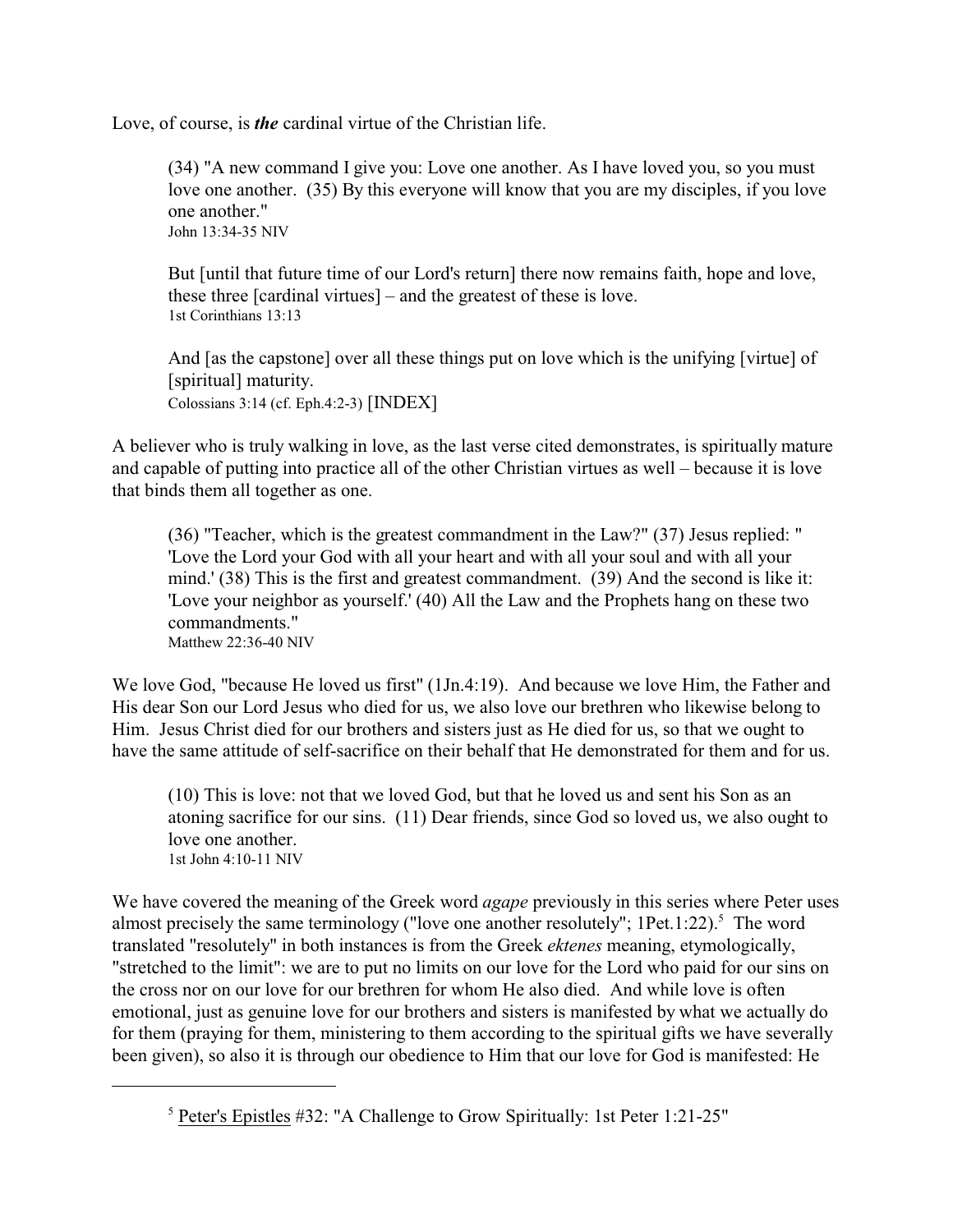has called us to grow spiritually, progress in our walk with Him, passing whatever tests He brings our way, then to help others do likewise primarily through the proper functioning of whatever gifts the Spirit has given us. Whether we are emotional about this or not, *doing it* is what love is all about; and even if we are extremely emotional, failing to actually *do it* is not biblical *agape* – it is not really "love".

(46) "Why do you call me, 'Lord, Lord,' and do not do what I say? (47) As for everyone who comes to me and hears my words and puts them into practice, I will show you what they are like. (48) They are like a man building a house, who dug down deep and laid the foundation on rock. When a flood came, the torrent struck that house but could not shake it, because it was well built. (49) But the one who hears my words and does not put them into practice is like a man who built a house on the ground without a foundation. The moment the torrent struck that house, it collapsed and its destruction was complete." Luke 6:46-49 NIV

### **Love Covers a Multitude of Sins (v.8):**

Above all, be sure to maintain your love towards each other resolutely, because "love covers a multitude of sins" (Prov.10:12; cf. Jas.5:20). 1st Peter 4:8

Hatred stirs up strife, but love covers all sins. Proverbs 10:12 NKJV

(19) My brothers, if someone of you wanders from the truth, and someone [else] turns him back [to the faith], (20) he should know that the one who turns [the] sinner back from the error of his way will save his life from [the sin unto] death, and will [thus] cover a multitude of sins (i.e., the result will be forgiveness instead of the sin unto death). James 5:19-20

One very good reason to take pains to be loving in the genuine Christian sense is because love is the most powerful counterweight to sin available to us. Sin is sin, and only Jesus Christ could take away sin – which He did, in dying for all human sins on the cross (Jn.1:29; Heb.9:28; 1Jn.2:2). We receive redemption from our sins when we believe in Him (Eph.1:7; Col.1:14), and we receive forgiveness for our sins when we confess them (Ps.32:6; 1Jn.1:9; 2:1). But as these scriptures tell us, walking in love has a palliative effect that acts as a damping field against sin, both in our own lives and also in those with whom we interact. And when we minister to others who are in the grip of sin's embrace, our intervention, through prayer or encouragement or guidance, may be the means God uses to deliver the person in question, so as to "save his life from death". By walking in love, therefore, loving the Lord with all that is in us and proffering that love to our brethren, we not only keep ourselves safe but also contribute to the spiritual safety of the Christian brothers and sisters with whom we interact and to whom we minister – so that the negative effects of sin are often swallowed up in God's mercy and forgiveness as a result.

Oh, the depth of the riches both of the wisdom and knowledge of God! How unsearchable are His judgments and His ways past finding out!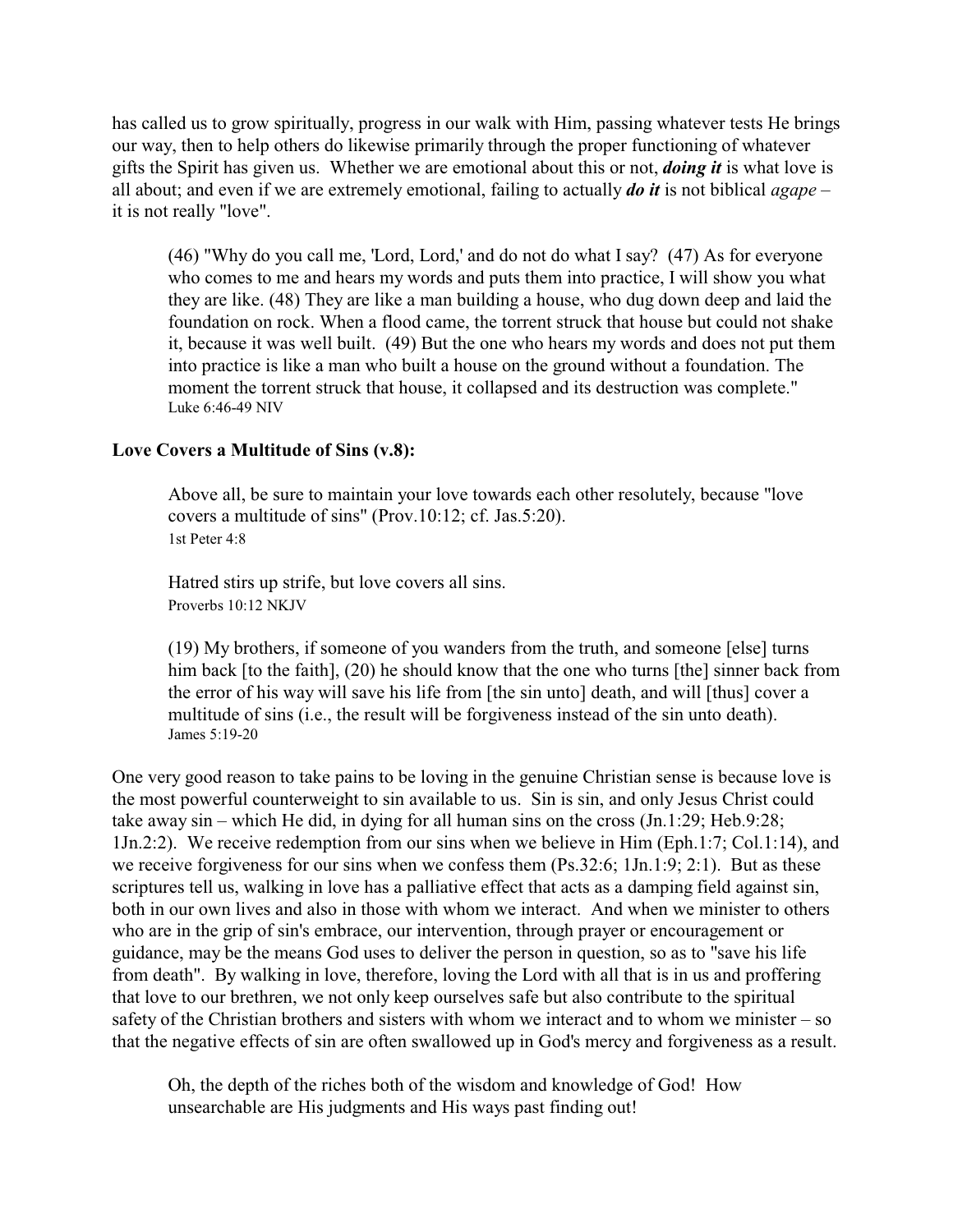Romans 11:33 NKJV

# **Hospitable without Complaining (v.9):**

Be hospitable to each other without complaining. 1st Peter 4:9

The first thing to notice about this command is that it holds true for our dealings with believers who are walking with Jesus Christ but is *not* a requirement for the way we are to comport ourselves towards unbelievers or apostates:

(9) Anyone who wanders away from this teaching has no relationship with God. But anyone who remains in the teaching of Christ has a relationship with both the Father and the Son. (10) If anyone comes to your meeting and does not teach the truth about Christ, don't invite that person into your home or give any kind of encouragement. (11) Anyone who encourages such people becomes a partner in their evil work. 2nd John 1:9-11 NLT

The second thing to notice is that the word translated "hospitable" does not have the same specialized meaning in Greek that it does in English. When we hear this word in English we immediately think of having someone over to our house for a meal or even giving them lodging for the night. While that is a possible application, the main thrust of this command is to counter exclusivity in our communion with others in regard to sharing the truth of the Word. We should want to spread the Word and therefore we should be open to friendly communication of the truth we know and believe to others – rather than keeping exclusively close to our own circle of acquaintances who are blessed as we are to already be receiving in-depth instruction in the truth. We should not view our fellowship in the Word, whatever form it takes, as some sort of special, secret club. We should do what can reasonably be done to make those who might come to us and to our fellowship in order to hear the Word feel comfortable and welcome rather than the other way around. This may perhaps constitute a burden for some of us some of the time – as we are not always going to be naturally *sympatico* with everyone who shows up at our fellowship. While there are good and reasonable bases for keeping a distance from strangers, this verse tells us not to allow superficial dislikes and prejudices to prevent us from putting the Lord and His Word first – and also tells us not complain about having to do so (we ought rather to be joyful) about sharing the truth).

### **Gifts (v.10):**

As each one [of us] has received a [particular spiritual] gift, [so let us be] ministering it to each other as good stewards of the multifaceted grace of God. 1st Peter 4:10

During the Church Age, the Holy Spirit gives every believer at least one spiritual gift at salvation  $(1Cor.12:4-11)$ .<sup>6</sup> The purpose of spiritual gifts is to edify the Church of Jesus Christ, that is, to

<sup>&</sup>lt;sup>6</sup> See Bible Basics 5: Pneumatology, section II.3.d.1, "Spiritual Gifts".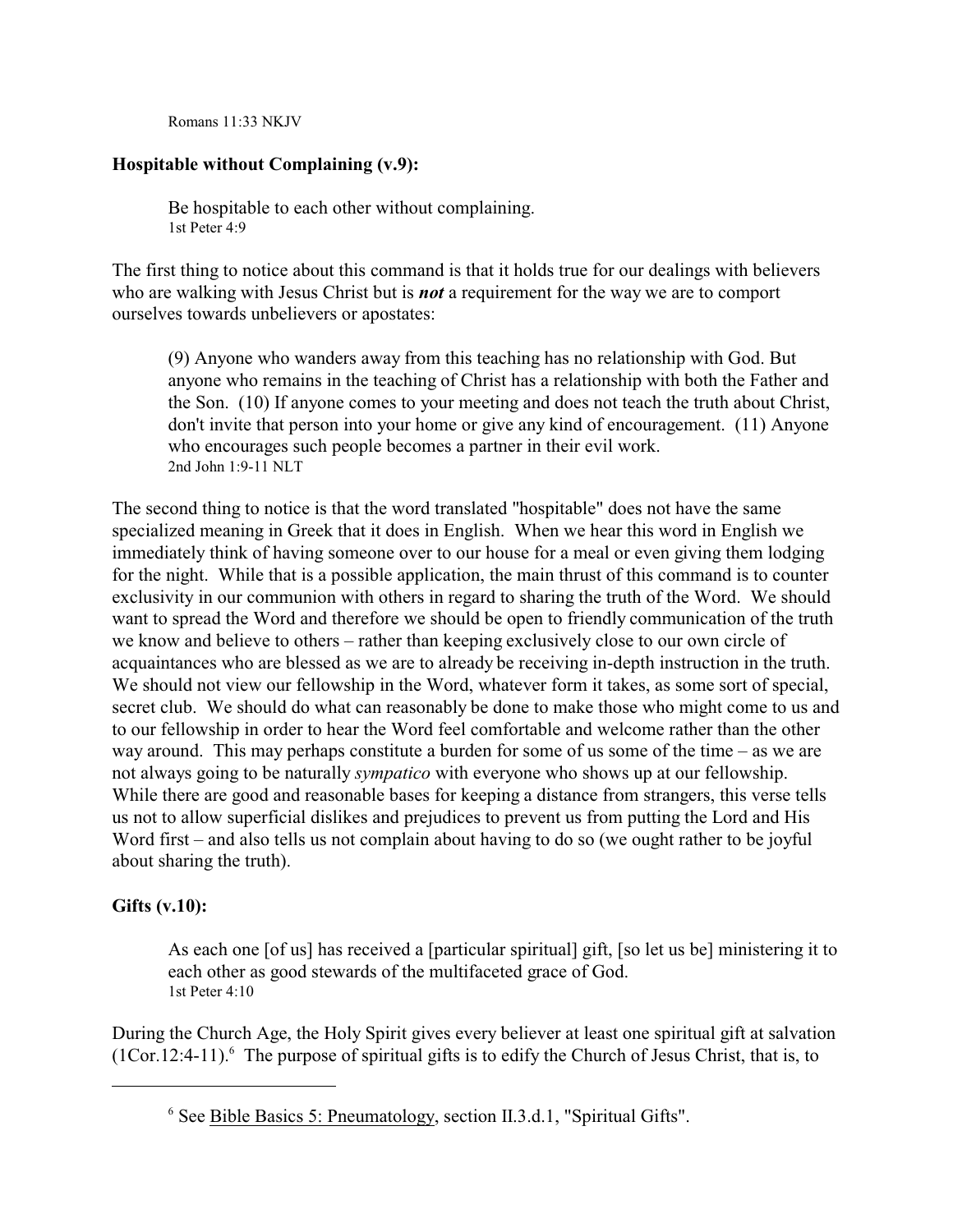contribute to the spiritual growth, spiritual progress and spiritual production of other believers. Spiritual gifts can be broken down into two basic categories: gifts designed for the communication of the Word of God (such as teaching and evangelizing) and gifts which support that communication of the truth (such as service, encouragement, giving, superintendence and charity). All gifts are important, and the Body of Christ cannot perform up to its full potential unless all are working together in harmony (1Cor.12:12-31). Needless to say, then, we should all strive to do what Peter is here encouraging us to do, namely, to develop and deploy the gifts we have been given.

(11) Christ Himself appointed some of us apostles, some prophets, some evangelists, some pastors and teachers (12) in order to prepare all of His holy people for their own ministry work, that the entire body of Christ might thus be built up, (13) until we all reach that unifying [goal] of belief in and full-knowledge of the Son of God, that each of us might be a perfect person, that is, that we might attain to that standard of maturity of the fullness of Christ; (14) that we may no longer be immature, swept off-course and carried headlong by every breeze of so-called teaching that emanates from the trickery of men in their readiness to do anything to cunningly work their deceit, (15) but rather that we may, by embracing the truth in love, grow up in all respects with Christ, who is the head of the Church, as our model. (16) In this way, the entire body of the Church, fit and joined together by Him through the sinews He powerfully supplies to each and every part, works out its own growth for the building up of itself in love. Ephesians 4:11-16

For it is from this Source, [Jesus Christ], that the entire body [the Church] is [truly] supplied and instructed through [all] its joints and sinews, and [thus] produces the growth that God has given. Colossians 2:19b

### **Ministering it as Good Stewards (v.10):**

As each one [of us] has received a [particular spiritual] gift, [so let us be] ministering it to each other as good stewards of the multifaceted grace of God. 1st Peter 4:10

The verb translated "ministering" is from the same root as the noun *dikonos*, the source of our English loan word "deacon". A deacon, in Greek, is first and foremost a servant, and the service we as Christians are to perform is the utilization of our spiritual gift or gifts for the benefit of the Church of Jesus Christ. As to precisely how we are to do this, it is important to say that there are as many different varieties and variations of individual gifts, not to mention combinations of gifts, as there are believers. No two of us are the same, so that the ways in which we are going to be called by the Lord to employ our gifts through His grace and the power of the Spirit are also highly diverse, variegated, kaleidoscopic – or as Peter says here, "multifaceted".

As we grow spiritually, we will be made aware of precisely where our individual talents and gifts lie, and we should at that point, once we have matured, be open and receptive to the opportunities for service which our Lord will undoubtedly put in our path. As with spiritual growth, progress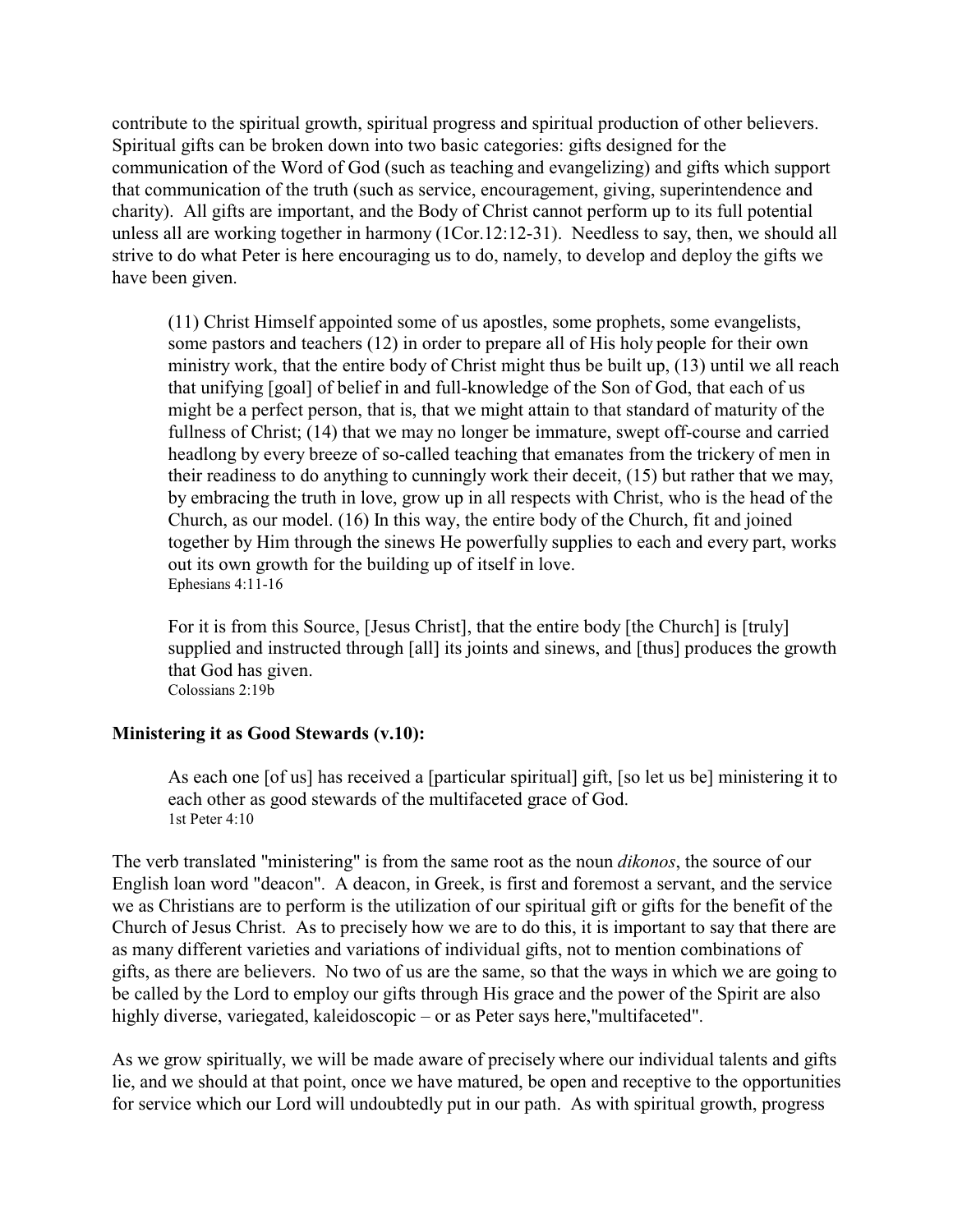and production where there is an overlap in these three functions even as there is also a clear progression as well, so it is in terms of using our gifts: there are certain things all Christians can and should do from early days, even before we have been led to see where our primary area of service will eventually be. For example, regardless of our level of maturity, we can all pray; we can all give; we can all encourage others. But the Christian life is addition rather than subtraction, so that as we grow we can both continue to do the things common to all Christians, even as we specialize in the development of our own unique manifestation of gifts and talents given to us for the sake of the edification of the Church.

The word translated "stewards" is the Greek *oikonomoi* from *oikos* meaning "house" and *nomos* having the notion here of "management". This position was a very important one in the Greco-Roman world since households were normally composed of many generations and much extended family possessing a large number of servants as well (most of whom were slaves). The steward performed the duties of a CEO of a small company or the general manager of a restaurant. He was responsible for almost everything, whether material concerns and supplies, personnel issues, finances and general operations. The master of the house would ideally have no need to concern himself with any of these matters – if he had a good steward (we may think of Joseph's exemplary management of Potiphar's household: Gen.39:2-6).

In the analogy, the Lord Jesus Christ is our Master and the household is His Church. We all have jobs to do in this operation, and the better we do them, the better the household will run and the better it will be for us as well, since we will be rewarded according to our service. We all need some training (spiritual growth); but as soon as we are able, we should be eagerly on the lookout for how best to make this household with its Master we esteem a smoothly functioning one – so that it may carry out its purpose of supplying the needs of all who belong to it.

To use a modern variation of the above, we may think of the local church as a restaurant. Its primary purpose is to feed its customers well – not to entertain them, nor to provide them with a social venue, nor to lighten their wallets, but to provide them with good nourishment. For this operation to be successful, there will have to be someone to stock the pantry, someone to handle the receipts, someone to buy the supplies, someone to keep up the building, someone to clean the floor, to wash the dishes, to set the tables, to take the orders and serve up the food – and someone to cook it. Many of these duties can be picked up with a minimum of specialized training since they depend upon skills which have already been developed in other venues of life. A good chef, however, is often the key to whether or not the restaurant is going to be successful – because if the food is not good, there is a limit to what ambience and other extraneous matters can accomplish. This will serve to illustrate that pastor-teachers, those who communicate the Word of God, need specialized training. A person may be talented, a "natural cook", but rarely do great chefs arise without a long period of apprenticeship at the very least.

The above parallel, like any parable, cannot be pushed too far, but one point of comparison is certainly true: there is plenty of work to do in Lord's household, plenty of opportunities to help out in the cause of spreading the truth of the Word of God. Those who are spiritually mature are best able to do that work, and thus fulfill the purpose of the spiritual gifts they have been given. Regardless of our gifts, we all have equal opportunity in this life to earn eternal rewards – depending upon performance.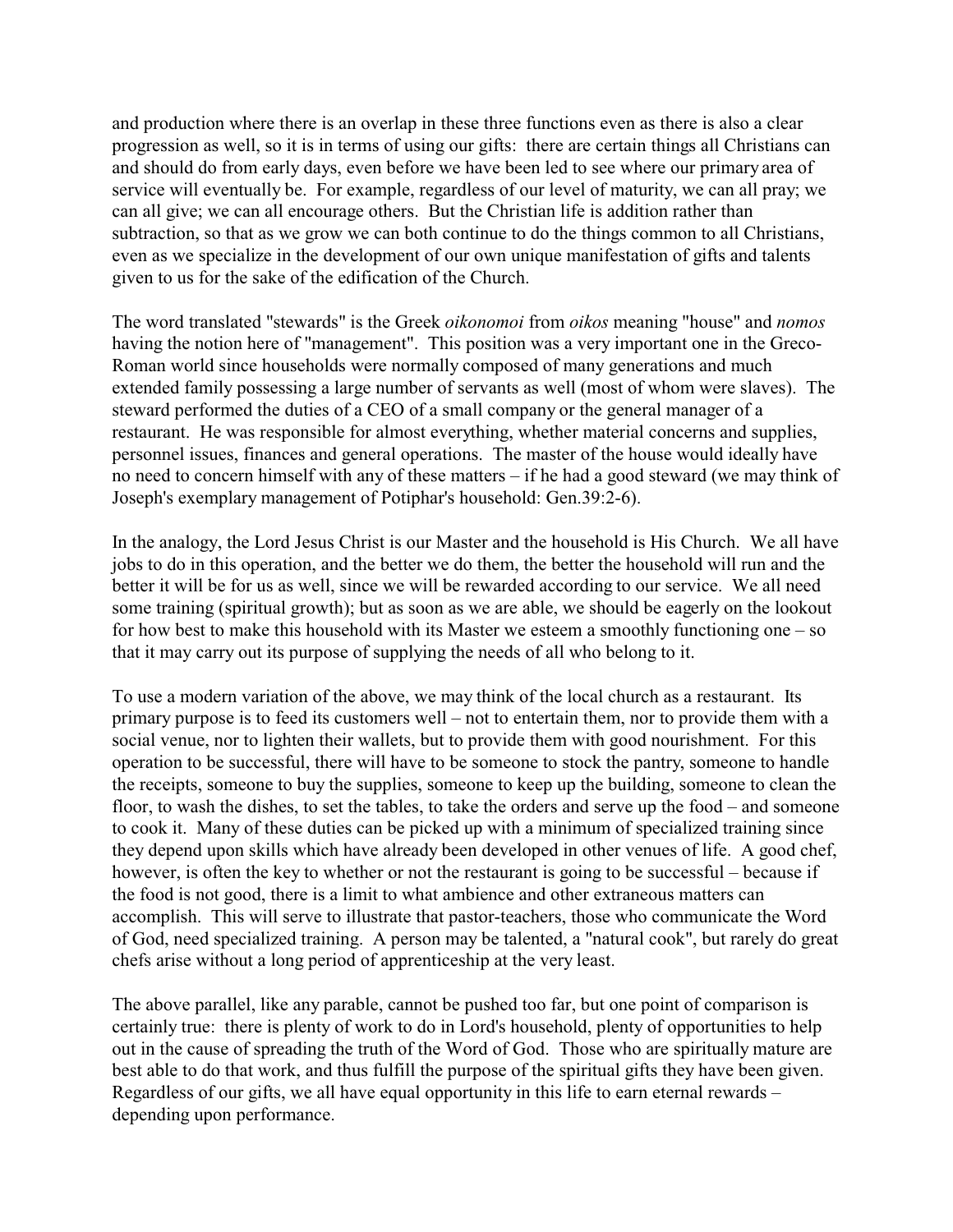The one who plants and the one who waters have one [and the same] purpose, and they will each be rewarded according to their own labor. 1st Corinthians 3:8 NIV (cf. Gal.6:9; Heb.10:35; 2Jn.1:8)

#### **Communication and Service (v.11):**

If anyone communicates, let him do so as if he were speaking words directly from God. If anyone serves, let him do so from the strength which God provides, so that in all things God may be praised through Jesus Christ, to whom is the glory and the power for ever and ever. Amen. 1st Peter 4:11

As mentioned above, communication and service are the two basic areas of spiritual gifts. Peter here gives us both of these general categories without naming the specific gifts and that has the benefit of making the purpose of gifts of either category plain: spreading the truth. The Body of Christ, as Paul explains (1Cor.12:12-31), is composed of many members, all of which are important to the proper functioning of the whole. Communication of the truth cannot take place without the support of service, and there would be no spiritual point to service without communicating the truth. This is the essential biblical principle of spiritual gifts, even though in Laodicea the rule is little to no communication of the truth and much service to no particular point.

In the following directives I have no praise for you, for your meetings do more harm than good. 1st Corinthians 11:17 NIV

In our present verse, however, Peter's primary purpose is to emphasize the proper manner in which our gifts are to be employed. Those who evangelize, teach the Bible, or otherwise communicate the Word of God are to do so "as if speaking words directly from God". That is to say, all who communicate the truth are to hold their ministries in deadly earnest, never losing sight of the fact that, indeed, these are God's words – if we are genuinely communicating the truth of scripture as we should be. This leads us to understand that an occupational hazard of teachers, evangelists, apologists and all others who communicate the Word is to lapse into a lackadaisical and self-centered approach to their ministering, focusing on self and the way in which their presentations are received. There is a great temptation in this sort of ministry to want to be popular and well-received, to want to bring those listening into a state of emotional response, to be esteemed for the presentation . . . instead of for the content. In other words, "preaching" is apt to replace teaching whenever a communicator of the Word forgets his purpose and gives way to ego instead. But this is about the Lord and His truth, not about us. If we make it about us, then truth will fall by the wayside and little or nothing will be accomplished for Jesus Christ. Whereas our entire object as those who are sharing the truth ought to be "*that in all things God may be praised through Jesus Christ, to whom is the glory and the power for ever and ever. Amen.*"

Similarly, those who serve, all who are not tasked with communicating the Word directly but given gifts to support the communication of the Word and its reception, need to keep firmly in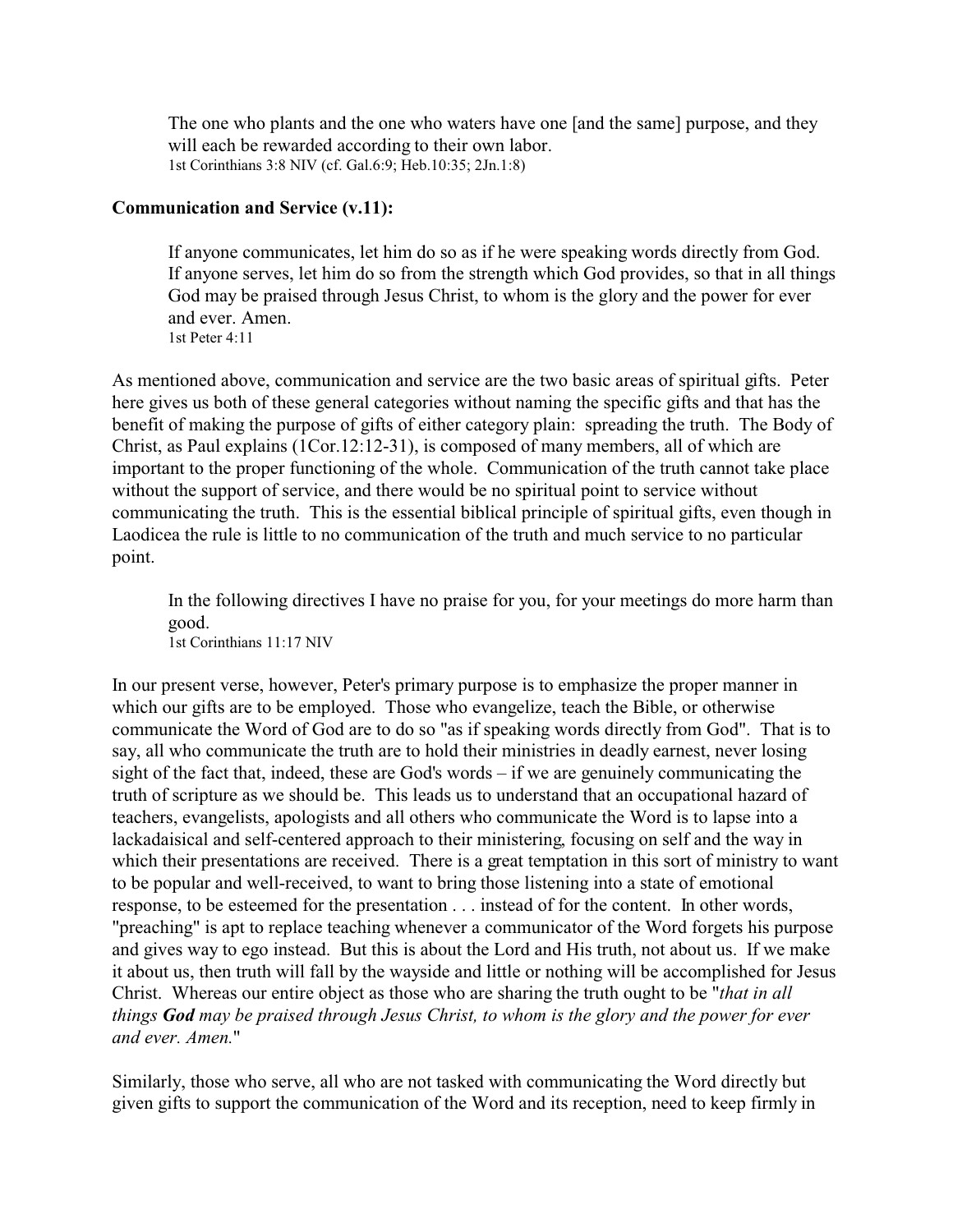mind that God is the One who is doing the empowering of their service. For the occupational hazard of those involved in service is to think too highly of their own contributions and as a result to seek praise from men instead of from God. Those who fall into the trap of such thinking will tend to be drawn to "ministries" which are likewise all about worldly success and showmanship, where numbers and fame and finances dominate everything, with the result of empowering pointless distraction from the truth instead of actually supporting the spread of the Word of God. But if those who are called to serve would have as their primary concern "*that in all things God may be praised through Jesus Christ, to whom is the glory and the power for ever and ever. Amen*", then ego would not be allowed to interfere with humble support of ministries which are actually accomplishing the will of God – even if little worldly glory attends to such truly godly efforts.

Not to us, Lord, not to us but to your name be the glory, because of your love and faithfulness. Psalm 115:1 NIV

Approaching spiritual gifts with the correct perspective outlined by Peter here is absolutely essential if we wish to fulfill God's purpose for our lives – and earn the rewards our Lord Jesus Christ desires for us. We need to "compete according to the rules", keeping ever in mind that it is the Lord Jesus Christ we are serving, not ourselves (Col.3:23-24).

(24) Don't you know that all the runners in the stadium run the race, but that only one receives the prize? Run in such a way so as to achieve what you are after. (25) And again, everyone involved in competition exercises self-control in all respects. Those athletes go through such things so that they may receive a perishable crown of victory, but we do it to receive an imperishable one. 1st Corinthians 9:24-25

(4) No one serving as a soldier gets entangled in civilian affairs, but rather tries to please his commanding officer. (5) Similarly, anyone who competes as an athlete does not receive the victor's crown except by competing according to the rules. (6) The hardworking farmer should be the first to receive a share of the crops. (7) Reflect on what I am saying, for the Lord will give you insight into all this. 2nd Timothy 2:4-7 NIV

### **Paragraph III (vv. 12-19)**

(12) Beloved, don't be alarmed at the fiery ordeal which has befallen you and is putting you to the test – as if something out of the ordinary were happening to you. (13) But to the degree that you are [truly] participating in Christ's sufferings, be joyful about it, so that at His glorious revelation, you may also rejoice with great gladness. (14) If you are [indeed] being reproached on account of Christ's name, you are [truly] blessed, for the Spirit of glory and of power, even the Spirit of God, rests upon you (i.e., to support you in the trial). (15) Now let none of you suffer as a murderer or a thief or an evildoer or a meddler, (16) but if [anyone should suffer for being labeled] as a "Chrestian", let him not be ashamed of it. Let him rather glorify God under that name. (17) For it is time for the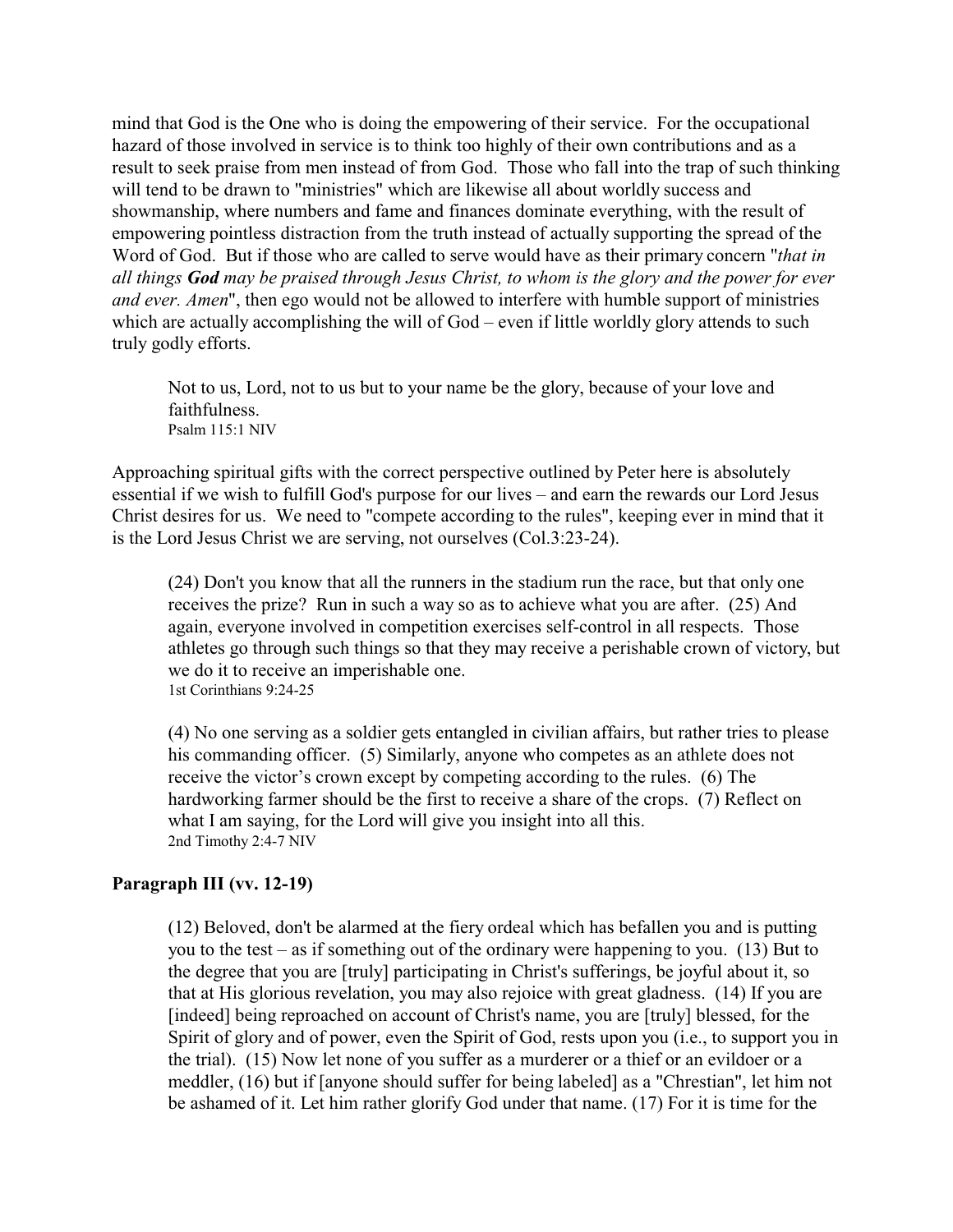judgment to begin, starting with God's household. And if it first begins with us, what will be the end of those who do not believe God's gospel? (18) For [as it says], "If the righteous man is barely saved, where will the ungodly and sinful turn? (Prov.11:33)". (19) Therefore let all those who are suffering according to the will of God entrust their lives – while doing what is good – to a Creator who is faithful. 1st Peter 4:12-19

# **Don't be Alarmed (v.12):**

Beloved, don't be alarmed at the fiery ordeal which has befallen you and is putting you to the test – as if something out of the ordinary were happening to you. 1st Peter 4:12

The word translated "be alarmed" here comes from the Greek root *xen-* relating to otherness (cf. xenophobia), and so literally means "think it strange" (this is the way many versions render it). However, what Peter is referring to here is the shock or astonishment or surprise that comes from unexpected events: even experienced and veteran troops can succumb to panic if subjected to a radically unexpected shock. This is the first thing mature Christians need to learn to avoid, namely, an initial reaction of panic or anger when a test falls upon us unawares. For we often will find, if we can just withstand that first blow, that first emotional and all too natural reaction on hearing terrible news, that with the Spirit's help we will be able to rally our inner spiritual resources and put our trust in the Lord to make a safe way for us through this new sea of trouble.

(1) And Ahab told Jezebel all that Elijah had done, also how he had executed all the prophets with the sword. (2) Then Jezebel sent a messenger to Elijah, saying, "So let the gods do to me, and more also, if I do not make your life as the life of one of them by tomorrow about this time." (3) And when he saw that, he arose and *ran for his life* . . . 1st Kings 19:1-3a NKJV

Does anyone really doubt that if Elijah had sat still for a day and put the matter to the Lord in prayer, that he would have then still "run for his life"? But once we allow panic and alarm to set in, recovery becomes that much harder to achieve. The devil is a past master of the counterattack. Counter-attacks are often successful – as was the case with Elijah above – because they generally find the enemy at his most vulnerable, namely, both disorganized after his own attack and feeling confident from his own success, an illusion which a swift riposte may easily shatter. So it is in spiritual terms as well.

You were running a good race. Who cut in on you to keep you from obeying the truth? Galatians 5:7 NIV

Therefore while it is certainly true that all believers need to master the art of dealing with testing, and especially difficult and long-lasting testing, the first order of business in passing any test is to avoid the initial mistake of overreacting and failing to trust God at the outset. As the old adage goes, "Don't panic now! There'll be plenty of time to panic later". Which is to say, we need to develop the spiritual habit of being *always* on the alert. This is all enemy territory down here on planet earth. Things may be calm and peaceful now, but our "enemy the devil prowls around like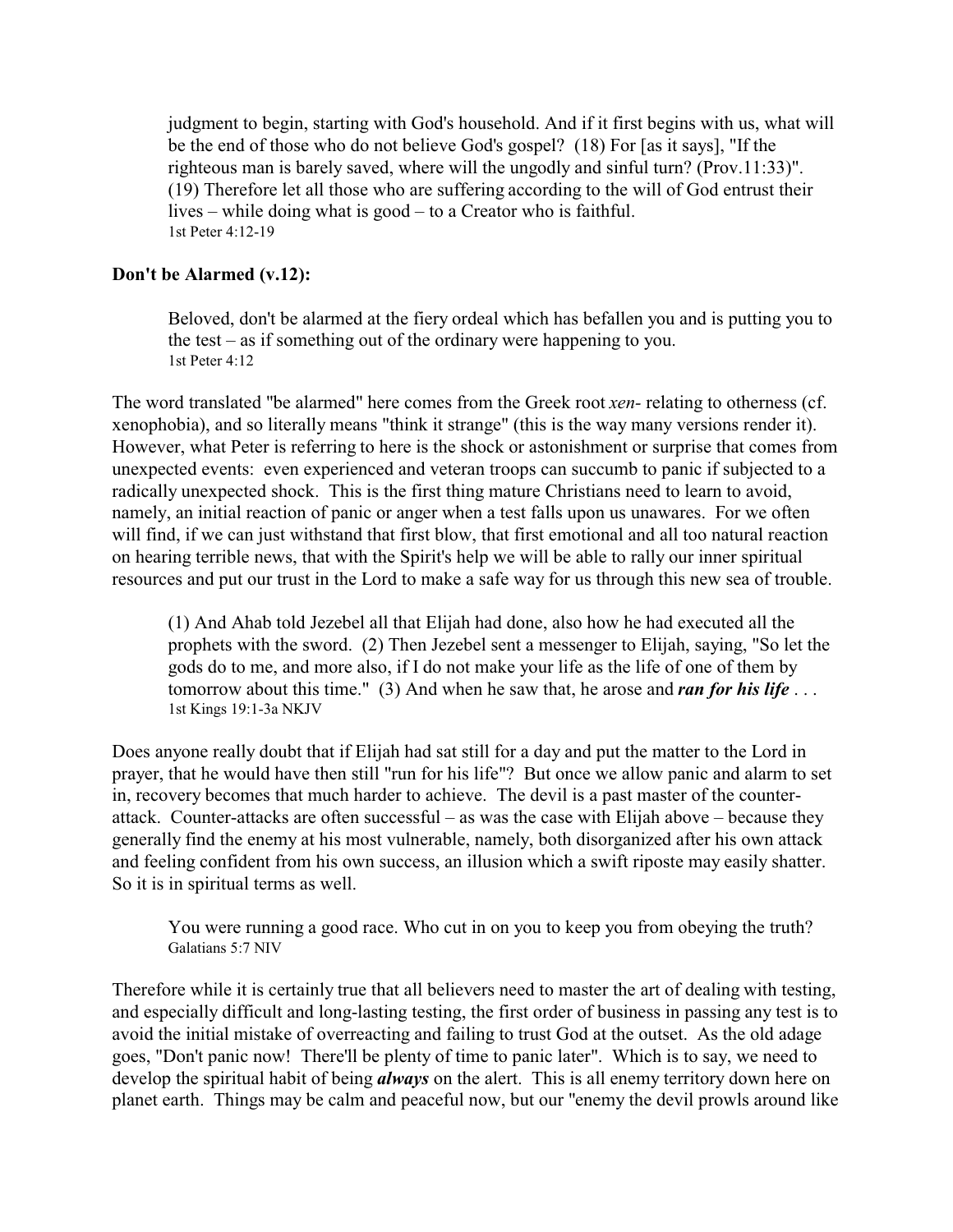a roaring lion looking for someone to devour" (1Pet.5:8 NIV). We can be sure that he and his minions are always on the lookout for an opportune time to hit us – and hitting us when we least expect it is usually a perfect time.

(6) Surely he will never be shaken; a righteous man will be remembered forever. (7) He will have no fear of bad news; his heart is steadfast, trusting in the Lord. (8) His heart is secure, he will have no fear; in the end he will look in triumph on his foes. Psalm 112:6-8 NIV1985

This is true. But having confidence in the Lord and complacency are not the same things. Believers who are doing what our Lord requires, growing, progressing and producing for Him, need not look over their shoulders or walk on egg shells in fear of unexpected disasters. We have every right to be "bold as a lion" in our Christian walk (Prov.28:1), because *we* know that it is the Lord who is looking out for us and that He is the One who is really fighting these battles for us. But we also must keep in mind that this is the devil's realm, and that we are interlopers herein.<sup>7</sup> As those who are followers of Jesus Christ, and especially if we are truly fulfilling God's plan for our lives in honoring our Savior, we are prime targets for Satan and his followers, and we will face resistence and opposition sooner or later.

So we should not "think it strange" that testing, trials, trouble and tribulation come our way – that is "situation normal" for believers on the battlefield of this temporary life. None of us can afford to become spiritually lackadaisical just because we have been given a period of respite. If things are going well, that is reason to praise and thank the Lord (Jas.5:13b), and it would be inappropriate to worry about losing whatever we have been given (Prov.10:22). But testing will come, sooner or later. And when it does, we need to resolve ahead of time not to immediately lose our composure, but instead to maintain a godly calm and presence of mind "under fire", something that it is especially necessary to do at the initial onset of trouble.

"I have told you these things, so that in me you may have peace. In this world you will have trouble. But take heart! I have overcome the world." John 16:33 NIV

Human beings have a tendency – an old sin nature tendency – to imagine the worst, to fear that the worst will happen once it seems to have begun to happen, and to fear that there will be no way to ward off threatening disaster, and no respite or deliverance thereafter. But how many times in our lives has the Lord delivered us? If we are honest with ourselves, we will recall that He has saved us more times than we can remember from all manner of troubles, often when we were powerless to save ourselves – and He has saved us all from the lake of fire by dying on the cross for all of our sins. Having done that for us, the one thing we had absolutely no power to cope with, the thing that cost Him more than we can imagine in a life time of imagining, don't we understand that He will certainly deliver us from whatever relatively small troubles confront us now, now that we belong to Him?

<sup>&</sup>lt;sup>7</sup> See especially part 4 of the SR series: Satan's World System, part I, "Strangers in the Devil's Realm".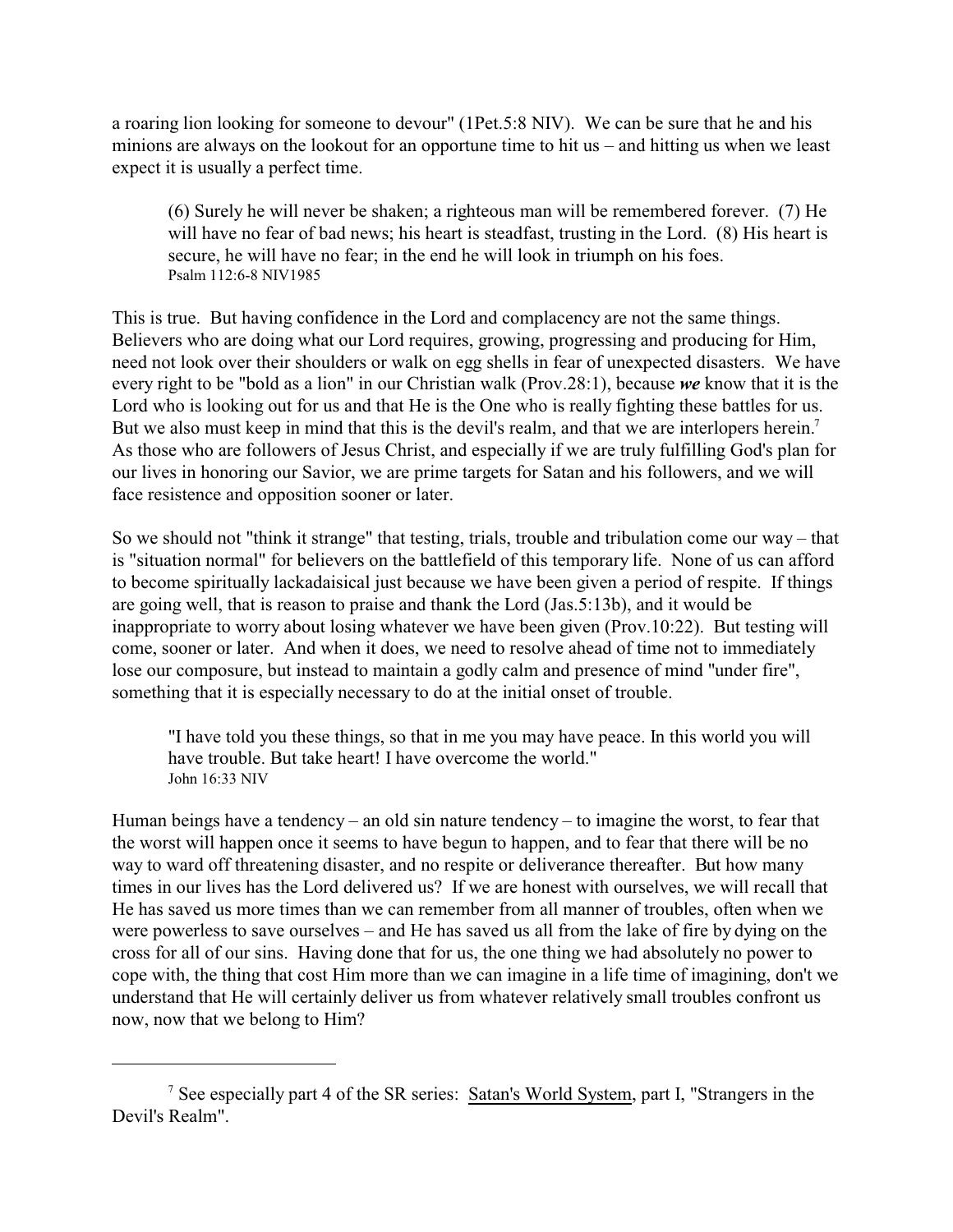(31) So what shall we say to these things? If God is for us, who is against us? (32) He who did not spare His own Son, but handed Him over for our sake, how will He not also graciously give us everything [we need] along with [that gift of] Him? Romans 8:31-32

So when trouble comes, when disaster looms, we need to *not* panic. Instead, we need to stand fast and trust the Lord. We need to put the matter to Him in prayer immediately and in complete faith that He loves us and is for us. We need to remember all of the very many times He has rescued us in the past, times when there seemed to be no hope; but He was our hope and our help. He will never ever let us down – for He is absolutely and perfectly faithful.

(1) God is our refuge and strength. [He is] our help in [times of] tribulation, [and] very quick to be found. (2) Therefore we shall not fear when the earth totters, when the mountains quake in the heart of the seas, (3) [when] its waters roar and foam, when the mountains shake on account of its swells. Psalm 46:1-3

### **Fiery Ordeal (v.12):**

Beloved, don't be alarmed at the fiery ordeal which has befallen you and is putting you to the test – as if something out of the ordinary were happening to you. 1st Peter 4:12

Testing in general and undeserved suffering in particular come in many forms and are seldom completely lacking in the life of a Christian walking closely with the Lord. Occasionally, however, we find ourselves beset by a true "trial by fire". That is to say, we should distinguish between minor inconveniences on the one hand, and large, difficult tests of faith on the other. Even though it is appropriate to find fault with Elijah's poor reaction to Jezebel's threats, it is certainly true that being threatened with death by the de facto ruler of the land, a shameful person who had carried out such many threats swiftly and remorselessly in the past, was no small thing. It is also good to consider that Elijah is one of the greatest and strongest believers of all time. If he could be tripped up by a sudden shock, we should humbly realize that we ourselves are not immune to making similar mistakes. That is why this event is in the biblical record, after all, precisely so that we may *not*. When we do face a particularly difficult test, an extraordinary calamity falling suddenly upon us, quickly orienting to the situation and immediately getting our spiritual feet set soundly beneath us is of the utmost importance. When disaster strikes, as those who belong to Jesus Christ, as those who trust Him and trust in His promises to us more that we trust in what we see or hear or feel, we need to . . .

1) Take a deep breath and *refuse to panic* when the unexpected test falls upon us (this step is all the more important to the degree that we have for any reason let our spiritual guard down and have thus been caught unawares).

"Call upon me in the day of trouble; I will deliver you, and you will honor me." Psalm 50:15 NIV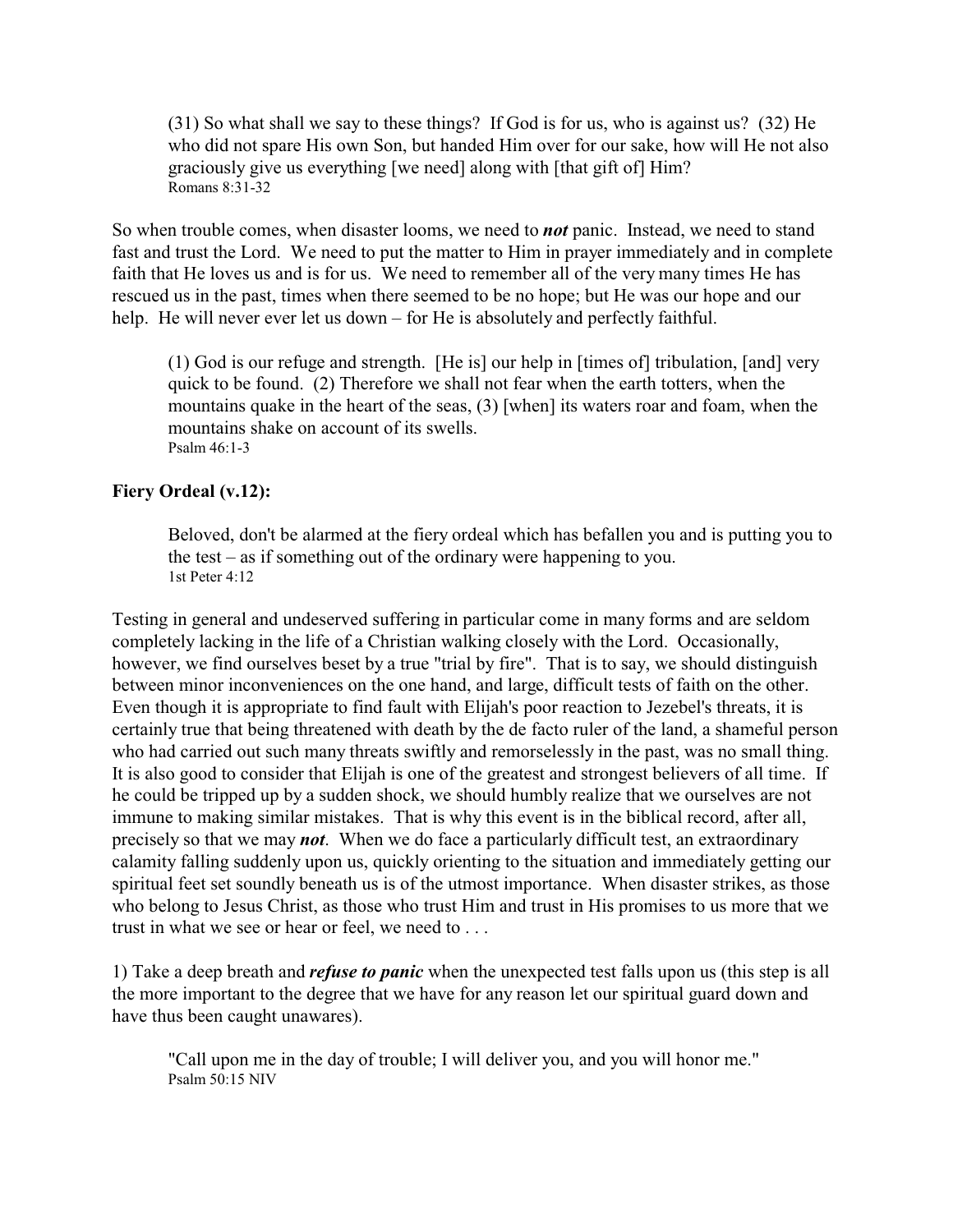(14) "Because he loves me," says the Lord, "I will rescue him; I will protect him, for he acknowledges my name. (15) He will call upon me, and I will answer him; I will be with him in trouble, I will deliver him and honor him. (16) With long life will I satisfy him and show him my salvation." Psalm 91:14-16 NIV

(23) Yet I am always with you; you hold me by my right hand. (24) You guide me with your counsel, and afterward you will take me into glory. (25) Whom have I in heaven but you? And earth has nothing I desire besides you. (26) My flesh and my heart may fail, but God is the strength of my heart and my portion forever. Psalm 73:23-26 NIV

The Lord will rescue me from every evil attack and will bring me safely to his heavenly kingdom. To him be glory for ever and ever. Amen. 2nd Timothy 4:18 NIV

2) Recognize that we are being tested and *renounce fear*.

(3) When I am afraid, I will trust in you. (4) In God, whose word I praise, In God I trust; I will not be afraid. What can mortal man do to me? Psalm 56:3-4 NIV1985

3) Remember that since the Lord is with us, *surviving* the disaster and passing the test is not only possible but *certain* if we trust Him, because He has promised us that, and He is all-sufficient to see us through.

You have not suffered any testing beyond normal human [experience]. And God is faithful. He will not allow you to be tested beyond your capacity, but, along with the test, He will grant you the way out, so that you can bear up under it. 1st Corinthians 10:13

4) Determine to *pass the test* by relying on Him.

He only is my rock and my salvation; He is my defense; I shall not be moved. Psalm 62:6 NKJV

5) Then and only then *do what is needful* to do with the resources, strength and wisdom that the Lord has given us, *trusting in Him* to deliver us, not ourselves.

"All those gathered here will know that it is not by sword or spear that *the Lord* saves; for *the battle is the Lord's*, and he will give all of you into our hands." 1st Samuel 17:47 NIV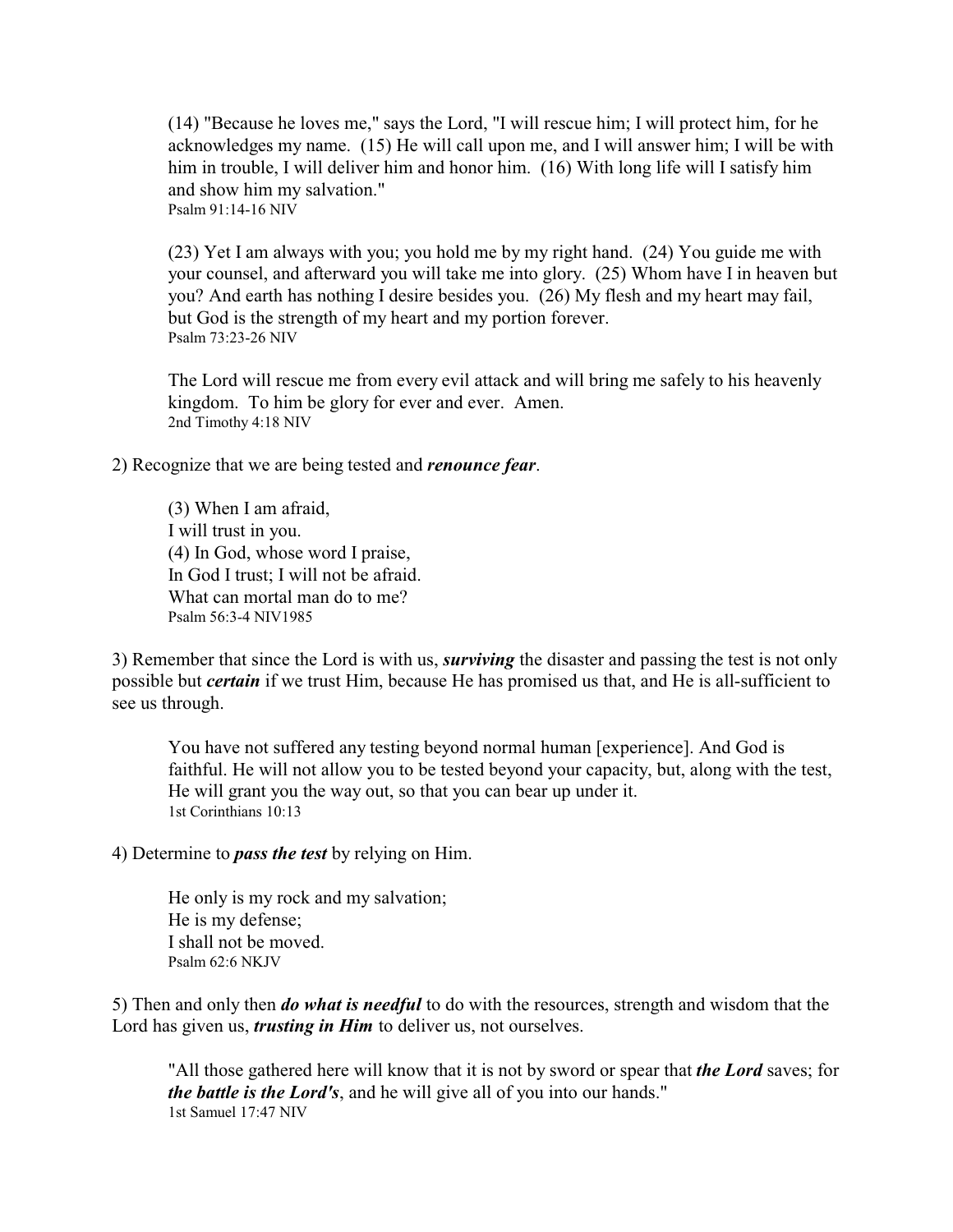6) And finally, we must never forget that even if the worst does happen, God is *working it all out* together *for our eternal good* (Rom.8:28)

Precious in the sight of the LORD Is the death of His godly ones. Psalm 116:15 NASB

For this is God, our God forever and ever. He will be our guide, even unto death. Psalm 48:14

(1) The righteous perish, and no one ponders it in his heart; devout men are taken away, and no one understands that the righteous are taken away to be spared from evil. (2) Those who walk uprightly enter into peace; they find rest as they lie in death. Isaiah 57:1-2 NIV

(21) For to me, to live is Christ and to die is gain. (22) If I am to go on living in the body, this will mean fruitful labor for me. Yet what shall I choose? I do not know! (23) I am torn between the two: I desire to depart and be with Christ, which is better by far. Philippians 1:21-23 NIV

Testing is an inevitability of the Christian life since in one way or another, sooner or later, all believers are going to be opposed by the evil one and his unseen forces. But testing is also very necessary; there is no spiritual growth without testing. Without testing, how can we demonstrate our faith? How can we show that in face we *do* trust the Lord more than anything and anyone else, unless we are given some opposition to confront? It cannot have been easy for Abraham to take Isaac up to the mountain, bind him to the altar and prepare to sacrifice him. But that particular test, one of the hardest any believer has ever faced, brought him eternal glory . . . when he *passed* it.

(11) But the angel of the LORD called out to him from heaven, "Abraham! Abraham!" "Here I am," he replied. (12) "Do not lay a hand on the boy," he said. "Do not do anything to him. Now I know that you fear God, because you have not withheld from me your son, your only son." Genesis 22:11-12 NIV

(21) Was not our father Abraham considered righteous for what he did when he offered his son Isaac on the altar? (22) You see that his faith and his actions were working together, and his faith was made complete by what he did. (23) And the scripture was fulfilled that says, "Abraham believed God, and it was credited to him as righteousness," and he was called God's friend. James 2:21-23 NIV

(17) By faith Abraham, when God tested him, offered Isaac as a sacrifice. He who had embraced the promises was about to sacrifice his one and only son, (18) even though God had said to him, "It is through Isaac that your offspring will be reckoned." (19) Abraham reasoned that God could even raise the dead, and so in a manner of speaking he did receive Isaac back from death. Hebrews 11:17-19 NIV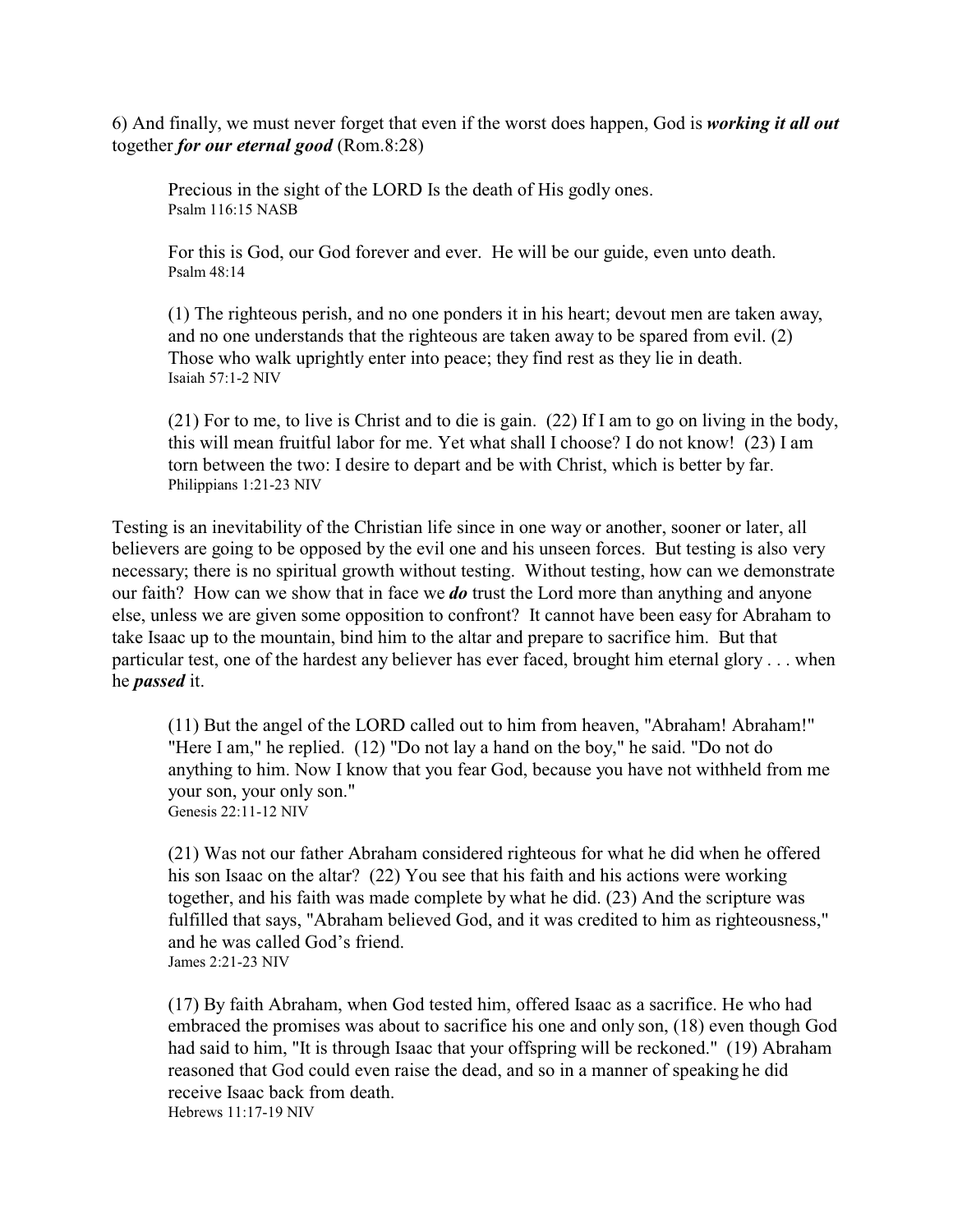Abraham clearly trusted the Lord "no matter what". Even though none of us is going to be tested to like degree or in like fashion to Abraham, that does not mean that we will not face testing which is very difficult *for us*. Let us resolve ahead of time to follow in Abraham's footsteps and to aggressively trust that the Lord is with us, cares for us, and will deliver us "no matter what". Let us recognize that "this is a test" – and that the Lord Himself, according to all of His many merciful promises, is sure to bring us safely through it, "no matter what".

I, John, your brother and fellow partaker in the *tribulation* and *kingdom* and *perseverance* in Jesus was on the island called Patmos because of the word of God and the testimony of Jesus. Revelation 1:9

Life, the Christian life, *is* a test. Here on earth we have suffering and tribulation, but on the other side we are eagerly looking forward to the kingdom of God. When our Lord returns, all will be bliss. We will receive a resurrection body which will never die nor ever know any pain or discomfort again. We will be reunited with those we love who have gone on before us, and all will be one in Jesus Christ. And we will be rewarded bountifully for all the suffering we have had to endure in this life for the sake of Jesus Christ, living with Him and the Father and the Church in New Jerusalem forever, enjoying our inheritance and rewards therein for all eternity.

In between the present troubles and future joys, as in the verse quoted above, Revelation 1:9, there is *perseverance*. That is what connects the suffering we are enduring now with eternal blessings we hope to receive in the glorious future to come. Perseverance is thus the essential element in our Christian walk from one to the other. No one who fails to maintain faith in Jesus Christ will pass from one to the other. Having determined to hold onto our faith in Him no matter what, even if it be the will of God for us to face martyrdom during the Tribulation's Great Persecution, does it not also behoove us to persevere in the face of whatever tests come our way in between, be they large or small? Indeed, passing the small tests now, and passing the occasional large tests now, not only contributes to our growth and builds our reward – developing that spiritual grit will prove to be of great benefit when and if we have to face the worst that antichrist and his crew will throw at us. This prior tempering may even prove to have been essential.

### **Rejoicing in Participating in Christ's Sufferings (v.13):**

But to the degree that you are [truly] participating in Christ's sufferings, be joyful about it, so that at His glorious revelation, you may also rejoice with great gladness. 1st Peter 4:13

Needless to say, if a Christian is suffering on account of divine discipline for some malfeasance or other, that is not "sharing the sufferings of Christ" (cf. 1Pet.3:17; 4:15).

Now no punishment (i.e., divine discipline) is a cause of rejoicing as it is being experienced, but rather of regret – only later does it bear fruit for those who have been trained through it – the fruit of [personal] righteousness which corresponds to peace (i.e., restored wholeness and completeness in our relationship with God).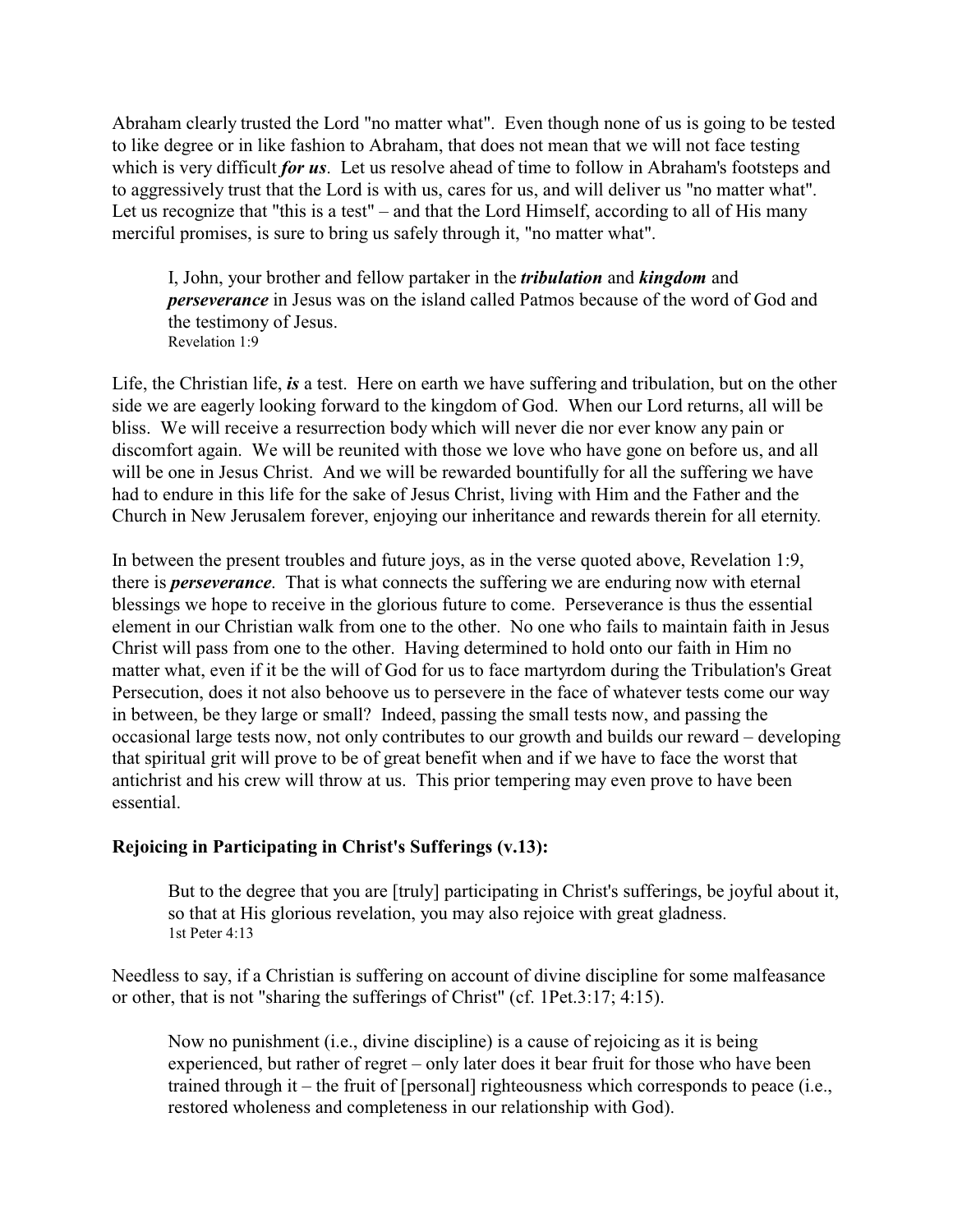Hebrews 12:11

As the verse above assures us, however, when we do repent and confess even suffering for divine discipline does have salutary effects. But for those who truly are suffering not for discipline but precisely because they belong to Jesus and are walking closely with Him and are thus incurring the opposition of the devil and his followers, seen and unseen, that is honorable in every way and no cause for shame or regret. Indeed, we believers are specifically called to share in our Lord's sufferings, that is, to be witnesses for Him as we become the new focus of the plan of God, prime targets of the devil's opposition now that our Master has ascended in glory, and likewise objects of interest to the elect angels as they observe us in our fight (Matt.18:10; Lk.15:10; 1Cor.11:10; Heb.1:14; 1Pet.1:12).

Now I think that God has made us apostles appear to be the lowliest of men, as though we had been condemned to death, for we have become a sort of public amusement for the whole world, both for angels and for men. 1st Corinthians 4:9

What was true of Paul to an extraordinary degree is also true of the rest of us – when we are walking with Christ. We provide a witness to angels and mankind both when we are called upon to suffer for the Lord, and all the more effectively to the degree that we bear up under that suffering in a courageous and honorable way, giving glory to God without complaint.

(24) "A disciple is not above his teacher, nor a servant above his master. (25) It is enough for a disciple that he be like his teacher, and a servant like his master. If they have called the master of the house Beelzebub, how much more will they call those of his household!" Matthew 10:24-25 NKJV

(20) "Remember the word that I said to you, 'A servant is not greater than his master.' If they persecuted Me, they will also persecute you. If they kept My word, they will keep yours also. (21) But all these things they will do to you for My name's sake, because they do not know Him who sent Me." John 15:20-21 NKJV

All who want to live a godly Christian life "will be persecuted" (2Tim.3:12), and the verses above make it clear why that is: we believers belong to Jesus Christ; as His servants, we are the targets of the devil's opposition until He returns. When our Lord was here with us, the opposition came His way; now that He has ascended to the third heaven, we are the ones upon whom the evil one and his forces focus their attention. Rather than being a cause for despair, however, this "sharing of our Lord's sufferings" should be a cause for rejoicing.

(12) Beloved, don't be alarmed at the fiery ordeal which has befallen you and is putting you to the test – as if something out of the ordinary were happening to you. (13) But to the degree that you are  $[$ truly $]$  participating in Christ's sufferings, be joyful about it ... 1st Peter 4:12-13a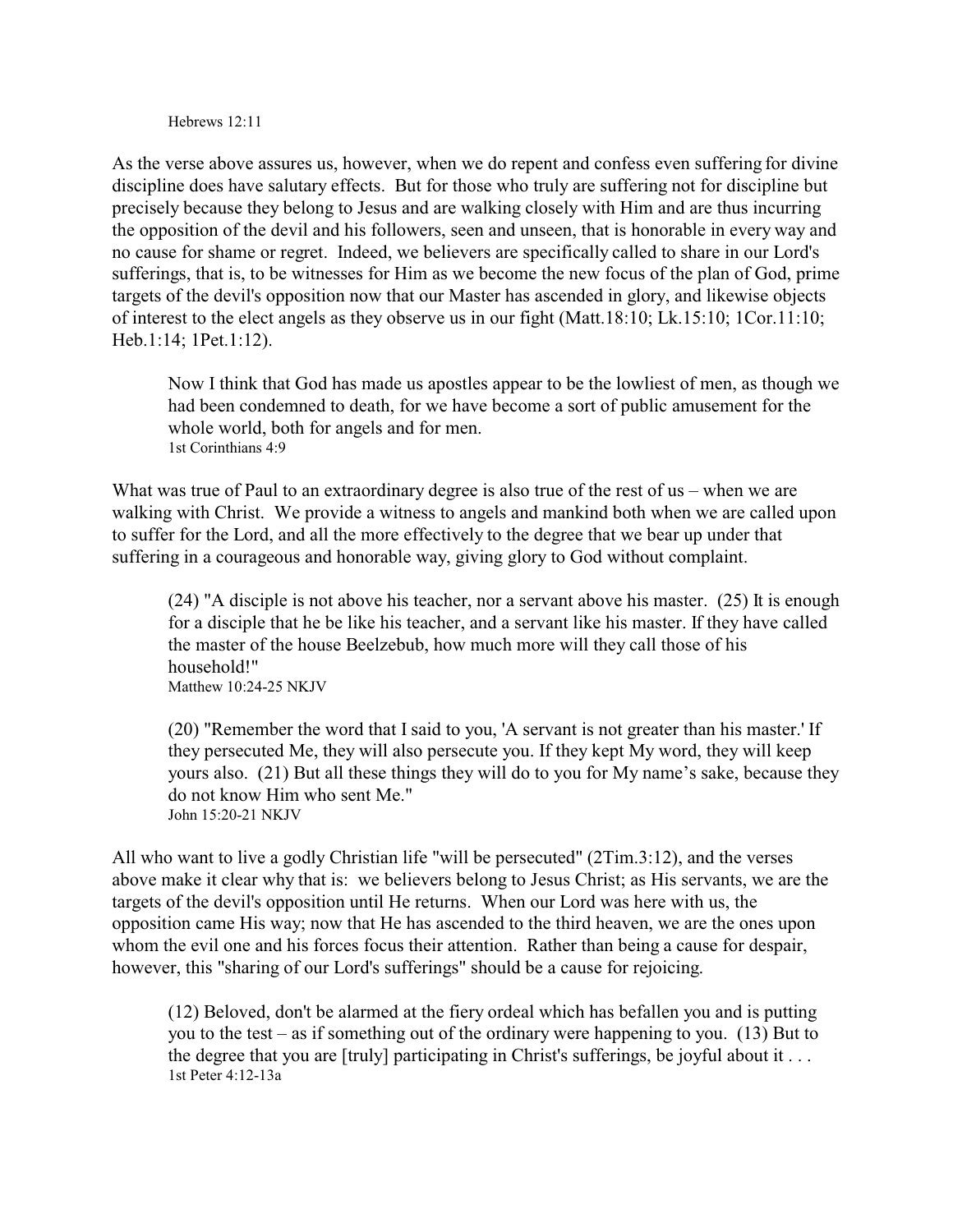We should rejoice because this suffering we are enduring is *for Jesus Christ*. We are getting hit with it because we are doing what He wants to do. Therefore, truly "sharing in Christ's suffering", being oppressed and opposed by Satan's minions seen and unseen precisely because we are persevering in our godly Christian walk, is in fact a *verification* that we are doing what Jesus wants us to do. Counterintuitive as it may seem, it is often the case that believers who are living "nice lives" without any sort of trouble we can discern are likely not receiving opposition, pressure, testing, suffering precisely because they are not the worthy targets that we are, if indeed we are growing, progressing and producing for Jesus Christ while they are not.

(2) Brothers, when you are being beset with all manner of trials, take pains to *be joyful*. (3) For you should keep in mind that this testing of your faith develops perseverance. (4) So let your perseverance develop fully, that you may become fully mature and entitled to *a full reward*, having been found lacking in no respect. James 1:2-4

Those who quote the first verse in the passage above often fail to continue with what follows. That is unfortunate because verses three and four explain verse two. Why would anyone "rejoice" when being tested? Why should anyone be happy to be suffering? James is *not* saying that at all. He is saying that we should rejoice *in spite* of the trouble and pain and suffering we are receiving – because we have our eyes on the larger picture. And what is that larger picture? Testing properly negotiated leads to spiritual growth which in turn results in a bountiful *eternal reward* (cf. Matt.4:12; 5:3-12; Lk.6:20-23; cf. Acts 5:41; Col.1:24).

Now without faith, it is impossible to please [God]. For whoever wishes to draw nearer to God must believe that He exists, and that He will reward those who earnestly seek Him. Hebrews 11:6

We have elsewhere developed the doctrine of crowns and Christian rewards.<sup>8</sup> The verse above confirms that it is legitimate – and in fact necessary – for believers to be motivated and to motivate ourselves by means of anticipating a good report from our dear Lord Jesus at His *bema*, the judgment seat of Christ.

(10) For we must all stand before Christ's tribunal (*bema*), so that each of us may receive recompense (i.e., be rewarded) for what he has accomplished through this body, whether it be good or worthless. 2nd Corinthians 5:10

It is precisely because we know that everything which is happening in this world only has any meaning as it relates to the plan of God that we believers have the capacity to look past the pain and trouble our sufferings are causing, and to remember that 1) they have a greater purpose, and 2) they will be amply rewarded by our Lord on the other side. Therefore while it is absolutely contrary to worldly thinking, suffering – *for Christ* – is a privilege. That is because such testing, rather than a roadblock or even a speed-bump, is an opportunity for us to accelerate our growth

<sup>&</sup>lt;sup>8</sup> See especially CT 6, section I.7, "The Judgment and Reward of the Church".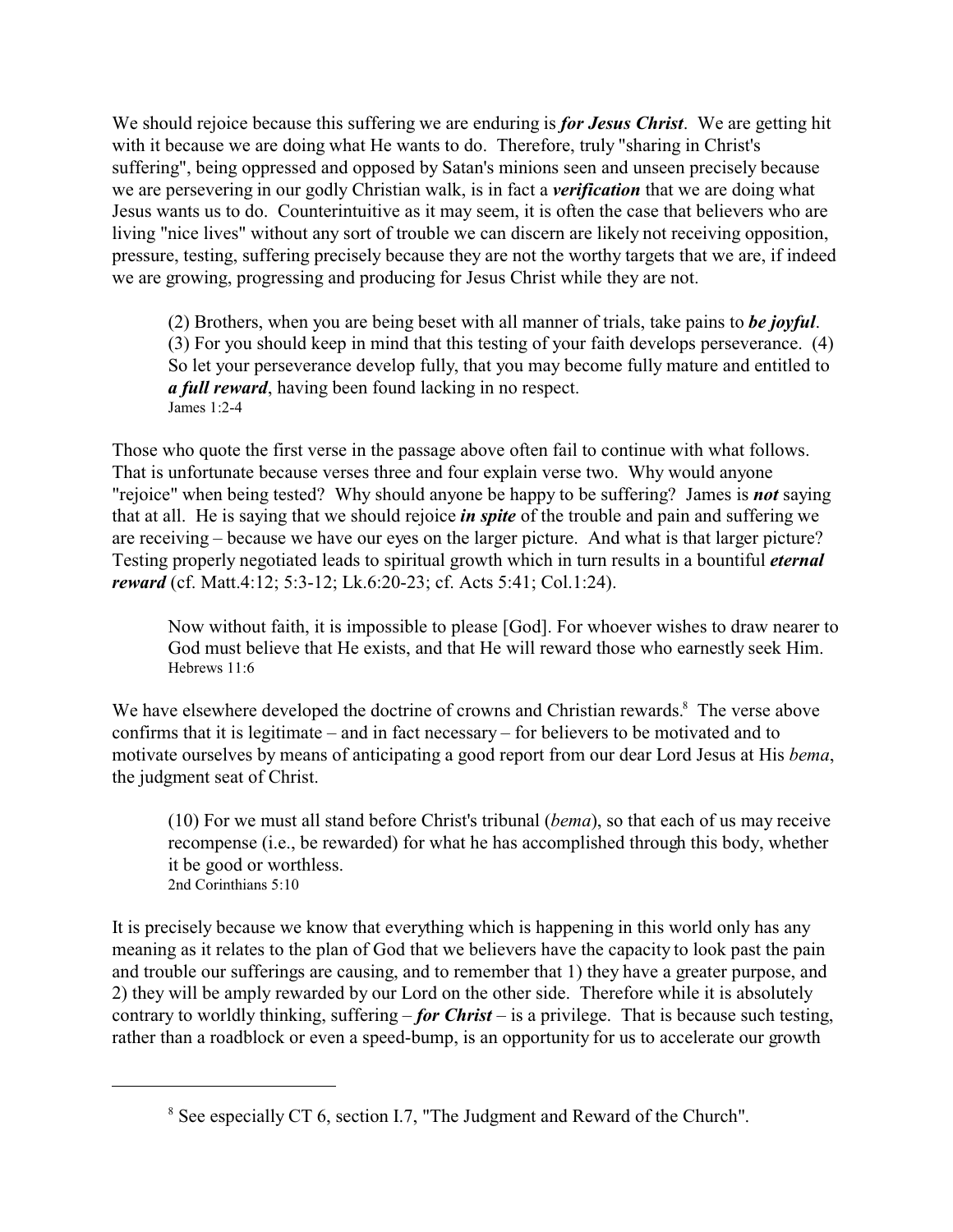and to validate the level of spiritual maturity we have received, with the result of honoring our Savior in this life and being commensurately rewarded by Him in the next.

And if we are God's children, then we are also His heirs, even fellow heirs of Christ – that is *if we have indeed suffered* with Him so that we might also be glorified together with Him. Romans 8:17

For it has been *granted to you* on behalf of Christ not only to believe in Him, but also *to suffer for Him*. Philippians 1:29 NIV

If we persevere (i.e., maintain faith in spite of suffering), we will also reign with Him. 2nd Timothy 2:12a

(6) In anticipation of this ultimate deliverance, your *joy* overflows, though at present it may be your lot *to suffer* for a time through various trials (7) to the end that your faith may be shown to be genuine. This validation of your faith is far more valuable than gold, for gold, though it too is assayed by fire, ultimately perishes. But your faith, when proven genuine in the crucible of life, *will result in praise, glory and honor* for you at the glorious return of Jesus Christ. 1st Peter 1:6-7

But to the degree that you are [truly] participating in Christ's sufferings, *be joyful* about it, so that at His glorious revelation, *you may also rejoice* with great gladness. 1st Peter 4:13

The last passage above, our verse in context, carefully considered, means precisely what we have been saying throughout, namely, that to participate in suffering for Christ's sake as a witness to Him and for Him is a privilege, and that we should be joyful about it, *not* because anyone enjoys suffering but because of what it says about our spiritual progress here and now and because of what it promises for our eternal future. The "glorious revelation" of our Master comes at His second advent return, which is followed by the judgment seat of Christ which takes place very soon thereafter (Matt.16:27; Rev.22:12). Given where we are on the eschatological time-line, that glorious event will occur in next to no time at all. Believers who have committed to doing what our Lord wants us to do, to deny ourselves, pick up our crosses, and follow Him in quest of spiritual growth, progress and production, need to determine ahead of time not to wilt under testing, not to give up and give over to complaining if called upon to endure suffering for Jesus Christ, but instead to aggressively call to mind that our Lord is trusting us with this test, whatever the test entails, and to purpose to pass it – to His glory and our eternal joy and reward.

(20b) "Be happy, even though you are poor, for yours is the Kingdom of God. (21) Be happy, even though you are hungry now, for you shall be satisfied. Be happy, even though you are crying now, for you shall laugh. (22) Be happy when people revile you and exclude you and reproach you and disparage your reputation on account of the Son of Man. (23) Rejoice and leap for joy in [anticipation of] that [future] day, for behold, *your*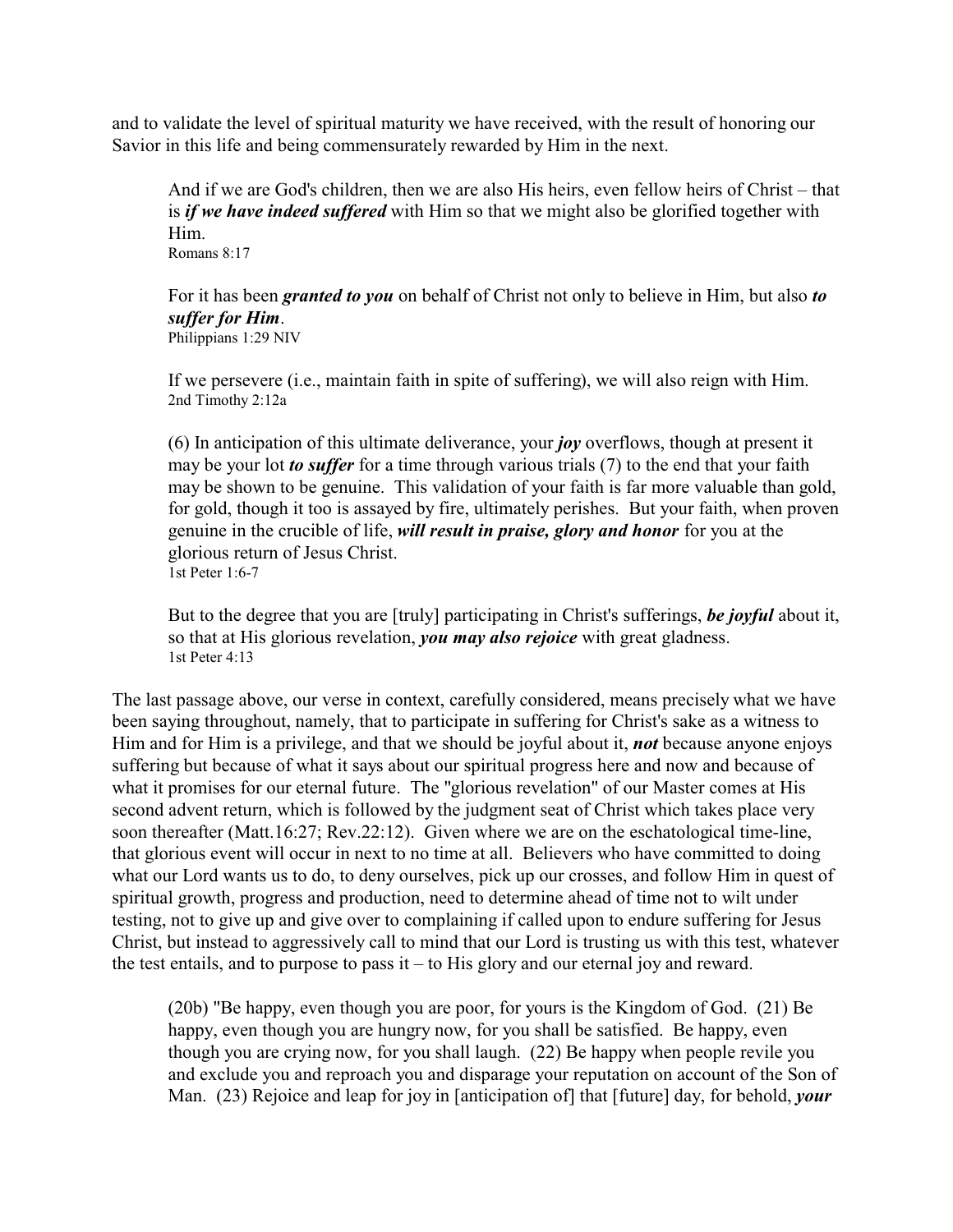*reward in heaven is great*; after all, your ancestors treated the prophets in the same way." Luke 6:20b-23

Our treasure is in heaven (Matt.6:21; Lk.12:34), not on this earth where everything is mere vanity (Eccl.1:2). To gain the entire world at the cost of one's eternal life is the epitome of folly (Matt.16:26; Mk.8:36; Lk.9:25). But if we lose everything for Jesus Christ, we have in truth gained more than we can presently understand.

(7) But whatever I had gained [in my former godless life], compared to Christ I have come to consider these things as losses. (8) Indeed, I consider everything to be a loss compared to the surpassing importance of knowing Jesus Christ my Lord, for whose sake I have suffered the loss of everything, and consider [everything I have lost] as garbage, compared to gaining Christ. Philippians 3:7-8

(15) Do not be a lover of this world, nor of what is in this world. If anyone is a lover of this world, a [genuine] love for the Father is not in him. (16) For all that is in the world, the lust of the flesh, the lust of the eyes, and the boastful pride of life, is not from the Father, but is from the world. (17) The world and its lust are passing away, but whoever does God's will is [going] to stay [alive with God] forever. 1st John 2:15-17

So when things are darkest, when we are experiencing pain and trouble and setbacks, when opposition and disaster comes our way, even though like Job such tribulation is not a consequence of any bad behavior on our part, we need to remember where we are: in the midst of the devil's world; and we need to remember what we are doing here: serving our Lord and Master in whatever way He chooses to make use of us. If this involves serious "suffering for Christ", we have a right – and a duty – not to become despondent, but instead to commit ourselves to our God (1Pet.4:19), putting ourselves in our Lord's hands, trusting that, no matter what our eyes and ears and emotions tell us, He is indeed "working everything out for our [eternal] good" (Rom.8:28).

### **The Spirit of Glory Rests upon You (v.14):**

If you are [indeed] being reproached on account of Christ's name, you are [truly] blessed, for the Spirit of glory and of power, even the Spirit of God, rests upon you (i.e., to support you in the trial). 1st Peter 4:14

Genuine suffering for Christ, described here in terms of the hostility of unbelievers towards us merely because we are believers, constitutes a blessing. Peter repeats this principle in order to bring in another major reason why it is that we should "count it all joy", considering the trouble we are enduring as something positive from the divine point of view: to the extent that we are troubled, to that extent we receive help and support directly from the Holy Spirit to endure and pass the test.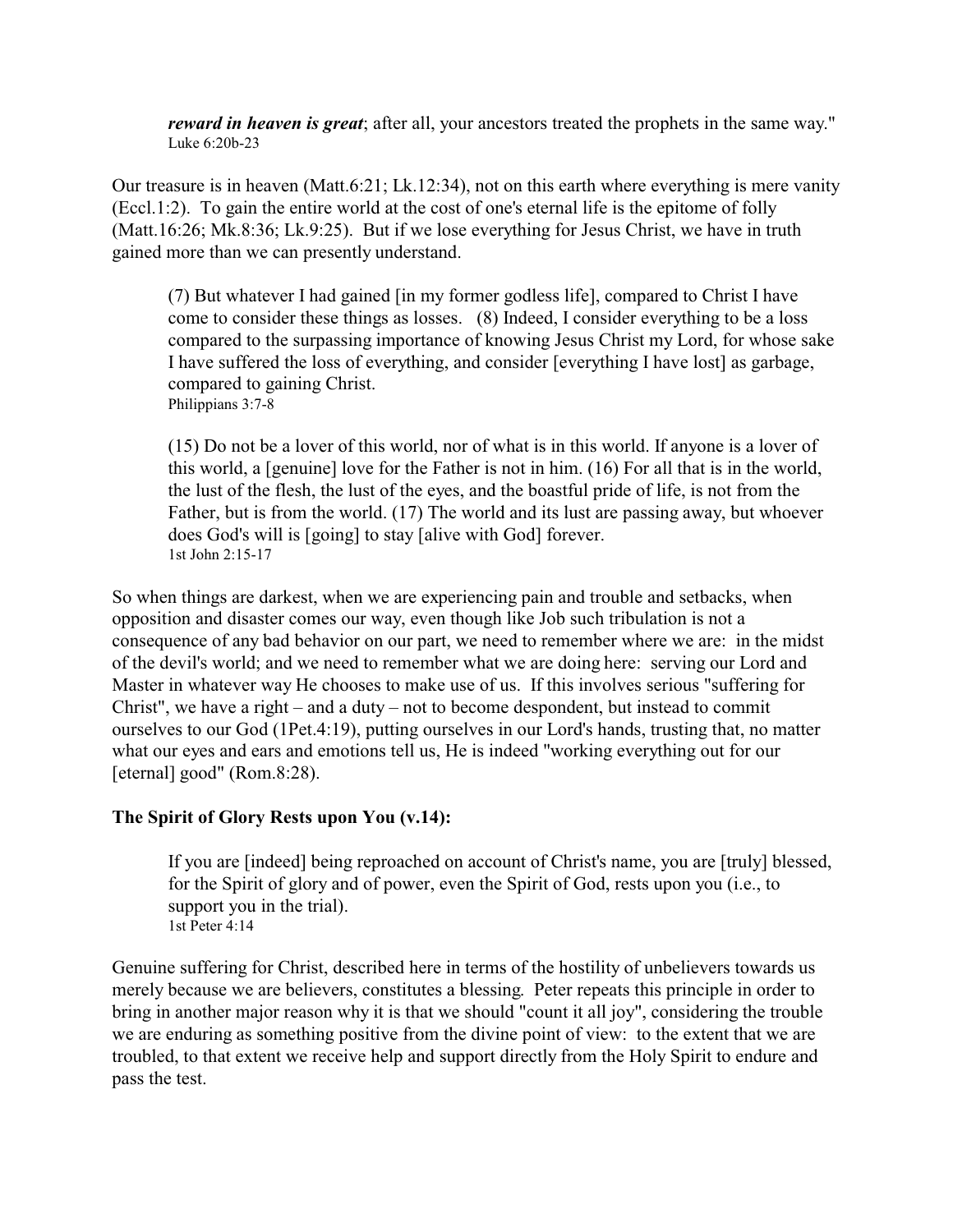(3) Blessed be the God and Father of our Lord Jesus Christ, the God of compassion and all encouragement, (4) the One who encourages us in all our tribulation so that we in turn may be able to encourage those in all types of tribulation by means of the very encouragement which we ourselves received from God. (5) Because as our sufferings for Christ multiplied in service to you, so through Christ did the encouragement we received [through the Spirit] multiply to the same degree. 2nd Corinthians 1:3-5

The Spirit is described in our context as "the Spirit of glory" – calling our attention to the rewards we shall receive in resurrection when we are glorified (Rom.8:30; cf. Rom.8:11; 8:17; 2Cor.4:14), a topic also covered above. But He is also described here as "the Spirit of power", and it is good to remember that the Holy Spirit who indwells us *is God*. Nothing is impossible for God. So whatever we truly need to get through the suffering for Christ we are enduring is completely known to the Spirit – and the Spirit is completely capable of providing it.

And the Spirit helps us in our weakness in a similar way. For we do not know what we ought to pray for, but the Spirit Himself intercedes for us also with anguished supplications which words cannot express. Romans 8:26

The Spirit is in us; He is for us; He knows what we truly need (while we really do not); and He is said here in our context to be "resting upon us" in a special ministry of provision to give us absolutely everything necessary to endure and persevere, most particularly the encouragement we need not to *give* up but instead to *bear* up under whatever test the Lord Jesus sees fit to let come our way. As Paul testifies (2Cor.1:3-5), we can be confident that to the extent that trouble increases, to that same extent we may be sure that the encouragement from God Himself, the Spirit who indwells us, will also increase not only commensurately but superabundantly.

This is an important principle to digest here and now, given "the day and the hour". If we find ourselves reproached for the sake of Jesus Christ today, we can be sure that this is going to happen to an extreme degree during the Tribulation. Having the Spirit's help to get through that most difficult time will be essential. We are assured by the scriptures above that we do have that help, but how, exactly, do we access it fully?

(5) Those who are oriented to the flesh think about the things of the flesh, but those who are orientated to the Spirit, the things of the Spirit. (6) For the thought-pattern of the flesh results in death, but the thought-pattern of the Spirit results in life and peace. (7) Now the thought-pattern of the flesh is [one of] enmity towards God, for it does not obey God's law, nor is it [even] able [to do so]. (8) And [so] those who are under the control of the flesh (i.e., unbelievers enslaved to the sin nature) are not able to please God. (9) But you are not under the control of the flesh, but under the control of the Spirit – if indeed the Spirit of God dwells in you. And if anyone does not have the Spirit of Christ, that person does not belong to Him. Romans 8:5-9

For as many as are being led by the Spirit of God, these are the [true] sons of God.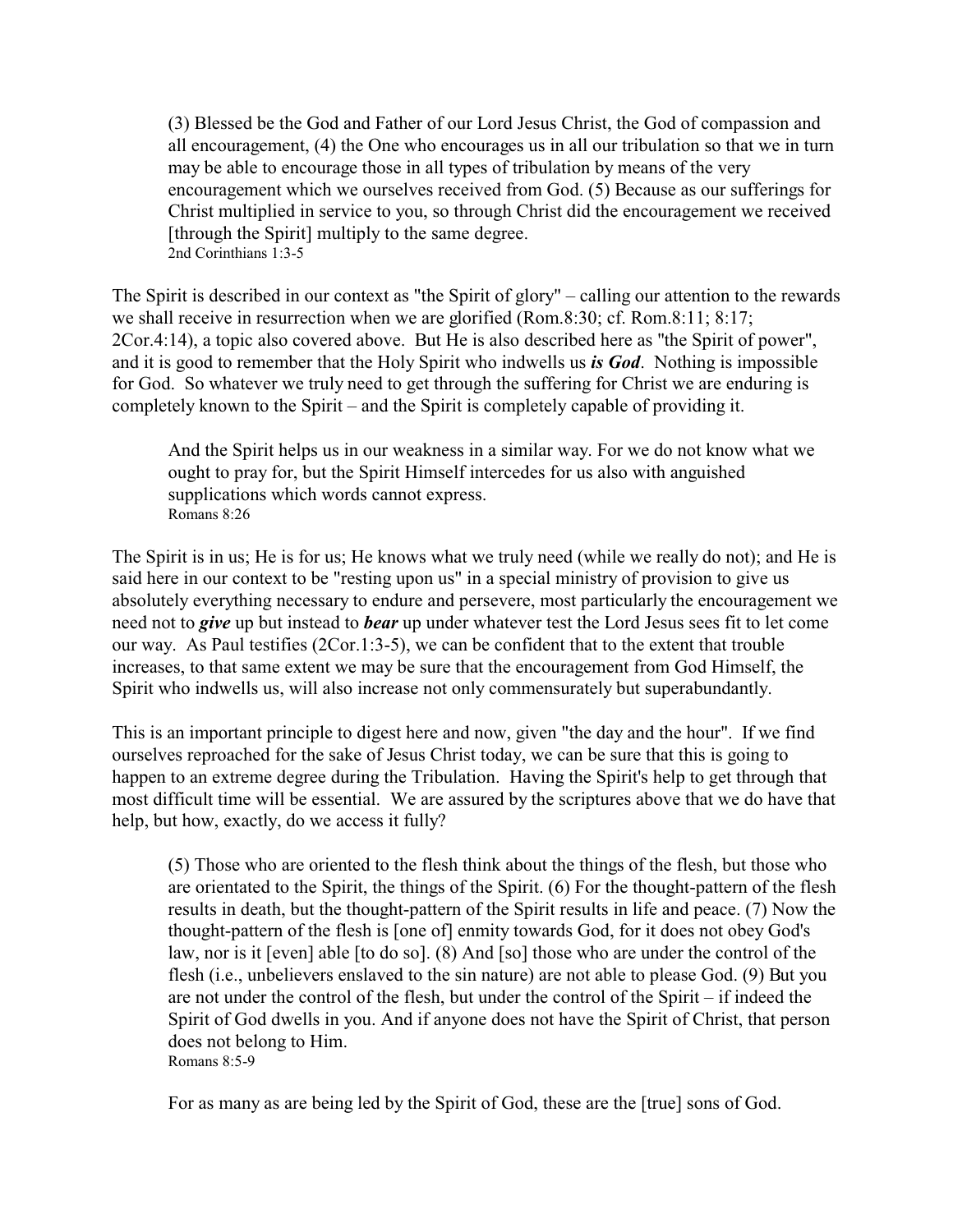#### Romans 8:14

(16) But I tell you, walk in the Spirit and you will not carry out what the flesh lusts for. (17) For what the flesh lusts for is contrary to the Spirit's will, and the Spirit is opposed to what the flesh lusts for. Since these are diametrically opposed to each other in this way, what you are doing is not what you yourself choose. (18) But if you are led by the Spirit, you are not under the Law. (19) The acts of the sinful nature are obvious: sexual immorality, impurity and debauchery; (20) idolatry and witchcraft; hatred, discord, jealousy, fits of rage, selfish ambition, dissensions, factions and envy; (21) drunkenness, orgies – and whatever is similar to all these things. I warn you, as I did before, that those who live like this will not inherit the kingdom of heaven. (22) But the fruit of the Spirit is love, joy, peace, patience, kindness, uprightness, faith, (23) humility, self-control. Against such things, there is no Law. (24) Now those who belong to Christ Jesus have crucified the flesh with its weaknesses and its lusts. (25) If we live because of the Spirit, let us also walk by means of the Spirit. Galatians 5:16-25

As these passages show, benefitting from the ministry of the Holy Spirit is a function of following His lead. Appropriating the Spirit's help is thus neither passive (requiring no action whatsoever on our part – we have to follow Him), nor is it self-generated (i.e., we do not control the Spirit; we receive His help when we are doing things the correct way *by* following His lead).

Thus the key to accessing the Holy Spirit's help and encouragement to the fullest extent is to be found in our responsiveness to Him – the Spirit prods us through our consciences and our memory of the truth we have believed. The more mature we become, the more of God's truth we have learned and appropriated by believing it, the better we *can* hear His "still, small voice" (1Ki.19:12). What we do with that is still a question of our free will responding in faith – or not. When we do respond to the Spirit's reminders, He encourages us and empowers us and guides us. When we pay attention instead to emotions, or to our own selfish priorities, or to the nay-saying of the world, or the influence of the evil one, then we miss the opportunity to benefit from the One who is in us "to will and to do" (Phil.2:13). But we need not become depressed about this when we do fail to take full advantage of what the Spirit offers us, because we will always have abundant opportunities to be filled with and fulfilled by the Holy Spirit (Eph.5:18), whenever we *are* willing to respond to Him and His ministering to us.

And David was greatly distressed; for the people spake of stoning him, because the soul of all the people was grieved, every man for his sons and for his daughters: but David encouraged himself in the Lord his God. 1st Samuel 30:6 KJV

This verse is a good example of how the process works. David was "distressed", "feeling the pressure" in the Hebrew, literally. But instead of giving in to the despair, David took action, "encouraging himself *in the Lord*". Now David could not have done this without the help of the Holy Spirit. Every good thing we do is through the Spirit (e.g., 1Cor.12:3). Secondly, David could not have done this without being a mature believer, that is, without having the spiritual capital of sufficient truth in his heart, believed and retained and crystalized through much prior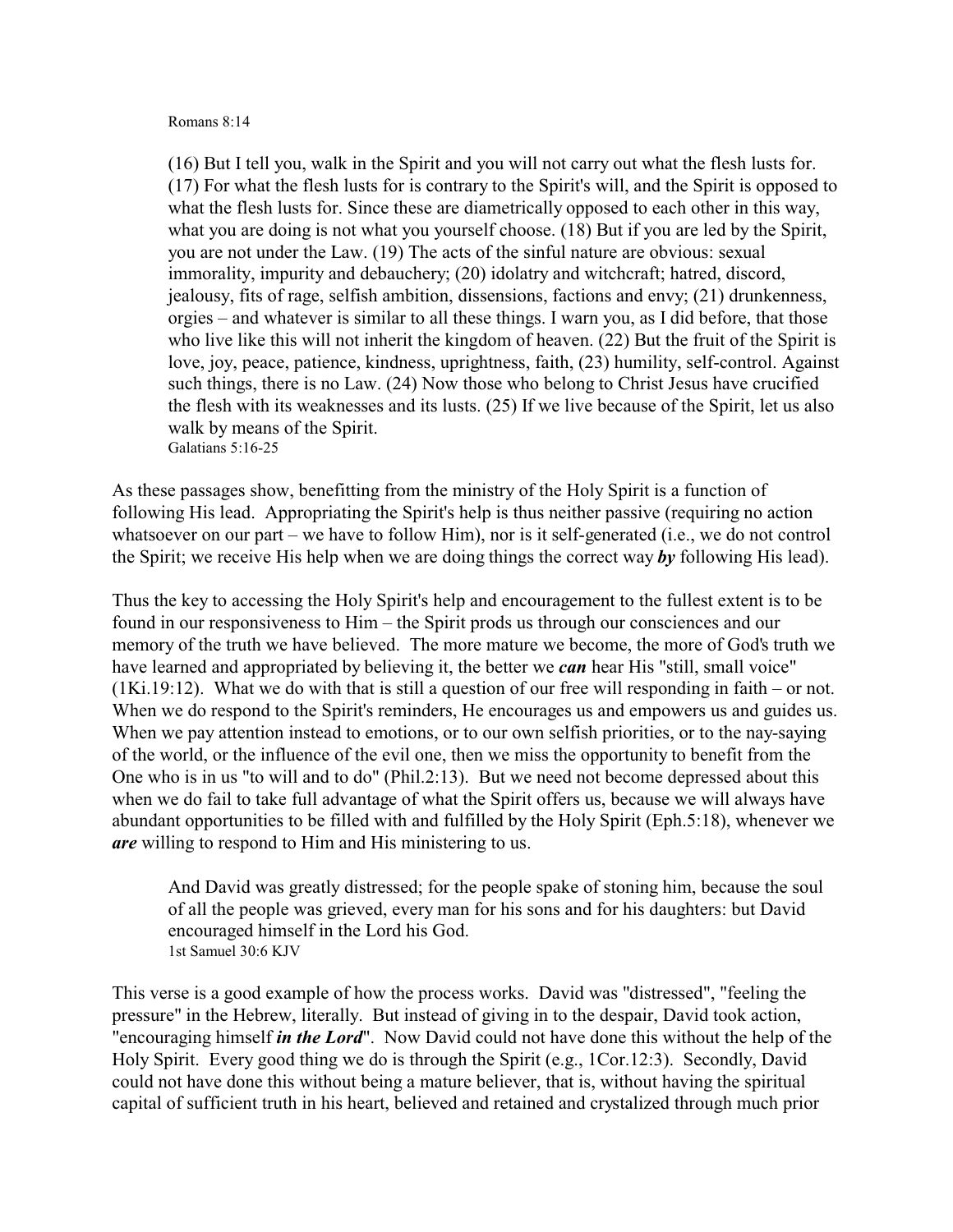application of that truth, whereby his faith had been greatly strengthened so as to be able to believe in God's promises, even when the situation was dire (as it was here). Finally, even though the Lord was the One who brought deliverance and success, and even though the Spirit was the One who reminded David of the truth and led him to encourage himself rather than to give up, David himself actually had to take action and encourage himself "in the Lord his God", by remembering God's promises to him and choosing to believe them.

Thus it always is in the Christian life. God directs. God empowers. But we need to respond to the truth we have previously learned and are now being called on by the Spirit to apply in whatever crisis or test we find ourselves. Thus the empowerment of the Spirit, the guidance of the Spirit, the encouragement of the Spirit is not "automatically successful". He is God and nothing can stand in His way. But we are required to allow Him to work by listening to His gentle guidance and responding in the good and godly way we have been trained to do. That is why scripture continually *commands* us to take action, and never suggests that God will override our free will.

Be strong and courageous. Do not be afraid or terrified because of them, for the Lord your God goes with you; he will never leave you nor forsake you. Deuteronomy 31:6 NIV

Be on your guard; stand firm in the faith; be courageous; be strong. 1st Corinthians 16:13 NIV

(1) Therefore since you have been resurrected [positionally] with Christ, keep seeking after the things above, where Christ is, seated at the right hand of God. (2) Keep thinking on the things above, and not the things on the earth. Colossians 3:1-2

Finally, brothers, whatever is true, whatever is noble, whatever is right, whatever is pure, whatever is lovely, whatever is admirable – if anything is excellent or praiseworthy – think about such things. Philippians 4:8 NIV

It is not possible to fulfill any of the above commands – or any other similar command – without responding to the Holy Spirit and making the necessary application of the truth we have believed. Indeed, it is not too much to say that all the many commands and exhortations given to believers in the Bible can *only* be complied with by means of this same process, namely, listening to the Spirit and actively responding to the truth. While this was possible before the cross, believers today who have the Holy Spirit actually indwelling us have no one to blame but ourselves when we fail to accept the guidance, encouragement and empowerment the Holy Spirit continually offers us.

(16) I will ask the Father, and He will give you another Encourager to be with you forever  $-$  (17) the Spirit of truth whom the world cannot receive, for it neither sees Him, nor knows Him. But you know Him, for He abides with you, and will be in you. John 14:16-17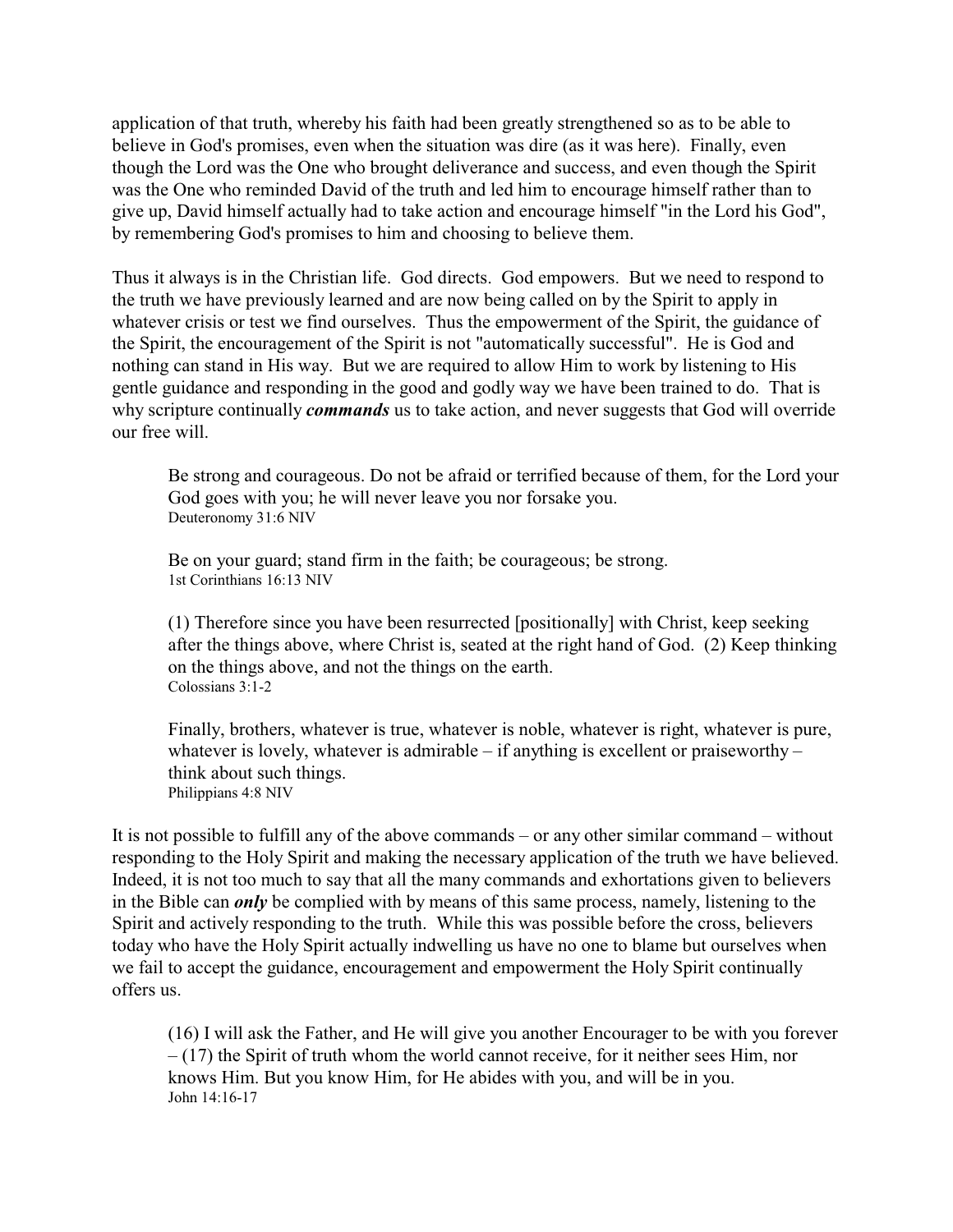But the Encourager, the Holy Spirit whom the Father will send in My Name, that One will teach you all [the truth] and will remind you of all [the truth] which I spoke to you. John 14:26

But as for you, the anointing which you received from Him remains in you, and you have no need for anyone to teach you [this (i.e., v.26 and previous)]. But just as His anointing teaches you about all things and is true and not false, so also as He has taught you, remain in Him. 1st John 2:27

Finally, it is most uplifting to know that to the extent we are facing exceptional troubles, the Spirit's help likewise abounds to see us through.

Because as our sufferings for Christ multiplied in service to you, so through Christ did the encouragement we received multiply to the same degree. 2nd Corinthians 1:5

If you are [indeed] being reproached on account of Christ's name, you are [truly] blessed, for the Spirit of glory and of power, even the Spirit of God, rests upon you. 1st Peter 4:14

When troubles come, therefore, we do what we have to do in whatever trial we face, in complete faith and confidence that the Holy Spirit is the One who is supplying the power for us to do it – and that He *will* see us through it, if only we let Him do so.

### **Not as Murderer or Thief or Evildoer or Meddler (vv.15-16):**

(15) Now let none of you suffer as a murderer or a thief or an evildoer or a meddler, (16) but if [anyone should suffer for being labeled] as a "Chrestian", let him not be ashamed of it. Let him rather glorify God under that name. 1st Peter 4:15-16

The first three derogatory titles in verse fifteen, murderer, thief and evildoer, all represent serious crimes. Murder and theft need no elaboration, except to say that these two represent the sixth and eighth commandments, and thus violate respectively the sanctity of life and the sanctity of property, both necessary elements for survival in the world to the end that everyone may be able to seek after God (cf. Acts 17:26-27). The word "evildoer" is the Greek *kakopoios*, so that this conventional translation is a literal reflection of the word's etymology (with *kakos* meaning "evil", and *poieo* meaning "to do/make"). In terms of actual Greek usage, however, the word covers a large swath of noxious criminal activities, large and small, so that the practical effect of its use here, occurring directly after murder and theft, is to expand the area of ill-repute to be avoided by Christians to "any and all misdemeanors and felonies". "Meddling", that is, being a busybody, prying, and gratuitously involving oneself in other people's business, is likewise meant to cover a good deal of semantic territory, embracing all other scandalous activities which, while perhaps not illegal (as the other three named behaviors are), are equally to be spurned by Christians who wish to give no offense to man or God.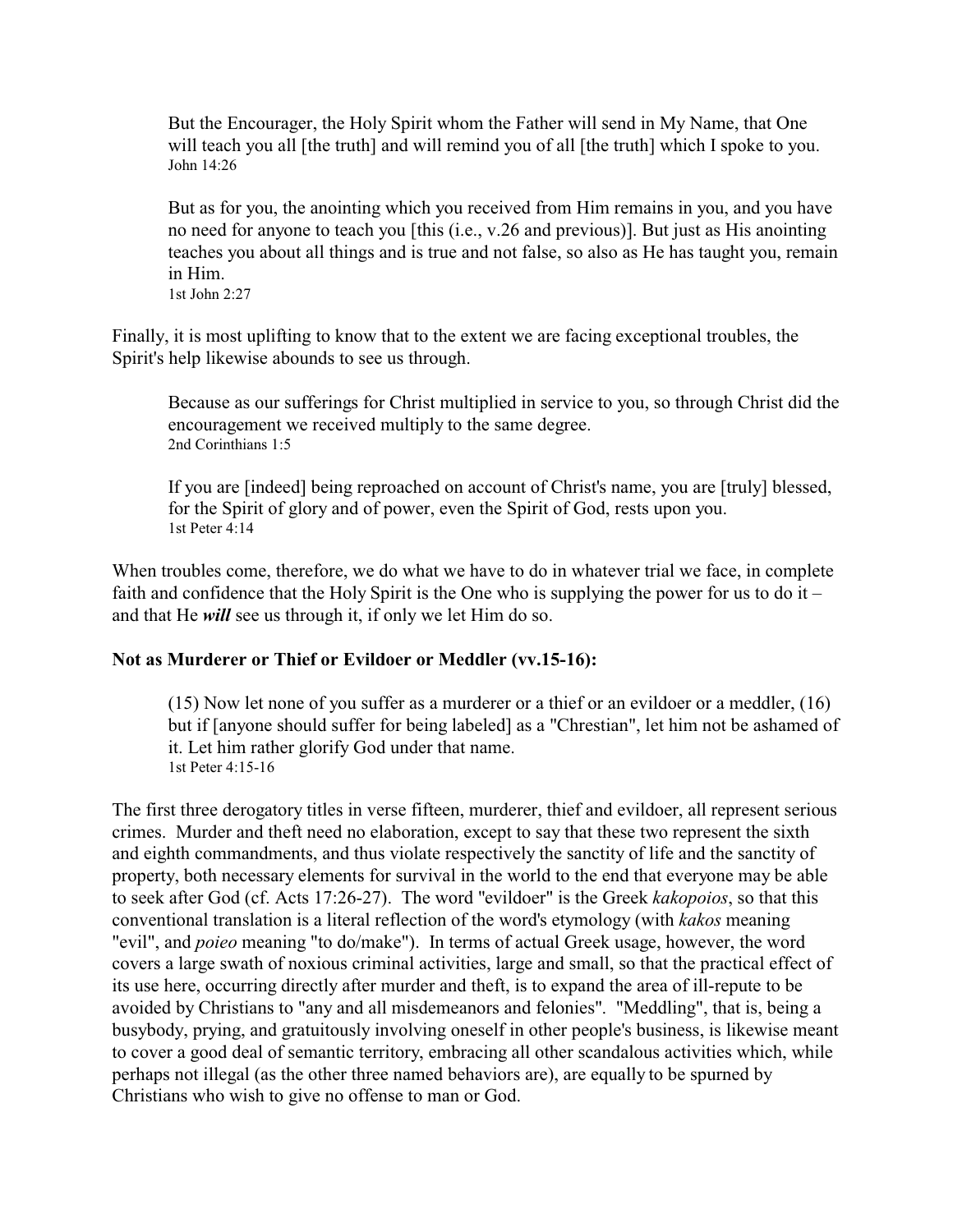Suffering for murder or robbery or other crimes, and suffering for abysmal behavior which leads to reproach, is not only fair but also to be expected in the normal course of justice and human relationships. The hypothetical person Peter has in mind has gotten his bad reputation entirely through his own foul actions and is therefore justly named, "murderer", "thief", "evil-doer", and "meddler". Far be it from any follower of Jesus Christ to have any such name placed upon him or her with just cause! But what if we are ill-spoken of not for any actual malfeasance, but precisely because we *are* followers of Jesus Christ? That is no cause for shame at all; rather it is an honor to suffer for Christ in such a way as we have seen, and results in eternal reward.

The unbelievers Peter is concerned about, however, had no idea what a "Christian" was, because at the time he wrote this epistle, the word most likely had not even been coined (and even if it had, it was certainly not in wide circulation nor generally accepted by the church as the most appropriate term to use for followers of Christ). $9$  What we have here in the best of the Greek manuscripts, Sinaiticus, is instead the word "Chrestian", spelled with a long 'e', not a long 'i'. The difference is significant. "Chrestian" is not a word that believers coined to describe themselves. This term was invented by unbelievers to negatively characterize followers of this new and, to them, strange group. As Peter has already remarked, they "found it strange" that believers were averse to running after all manner of illicit practices with which paganism was enamored, and they resented this standoffish "prudishness" (1Pet.4:4). Therefore, as a term of derision they called Christians "goody-goodies", the essential meaning of "Chrestian" (from the Greek *chestos*, meaning "good").

No one so labeled could expect to be admitted to the closest counsels or society of pagans who looked down their noses at such aloof behavior, so that enduring ostracism – and all the potential disadvantages that entailed – was part and parcel of the suffering for Christ which walking in a godly way produced. Even today we may say that standing apart from many of the "cultural activities and practices" of our present society likewise often results in Christians being branded "holier than thou" and avoided (and often penalized) as a result. Today we may bear this sort of reproach under the name "Christian", and no believer should ever feel ashamed of being called a follower of Christ, especially on account of walking in a sanctified and godly way. In Peter's day, the process and the results were much the same, but the name invoked was different, one considered by pagan unbelievers in turning things upside down to be as equally repulsive as "murderer", "thief", "evil-doer", or "meddler" – but a name which Peter, writing in the Spirit,

<sup>&</sup>lt;sup>9</sup> This is the original spelling at all three places where the word occurs in the New Testament (Acts 11:26; 26:28; and in our context). Later scribes changed the spelling to accord with the practices of the church-visible. Widespread adoption of the term "Christian" may be as late as the third or fourth century A.D. In his article, "*Chrestianoi / Christianoi*" in *Hermes*, vol. 30.3 (1895) pp. 465-470, F. Blass has demonstrated that the earlier (correct) form is the only one found to occur in many archaic Christian grave steles, showing that these early believers embraced Peter's advice – and also that they did not yet know of the term "Christian'. See also the *BDF* grammar 5.2, fn. 3, where it is demonstrated that the word "Christian" is a Latin adjectival formation, suggesting that therefore "Christian" is a transformation of "Chrestian" (cf. Suetonius' use of the word "Chrestus" in place of Christ, *Div.Claud.* 25). See also at Ichthys, "The Name 'Christian' ": https://ichthys.com/mail-the-name-Christian.htm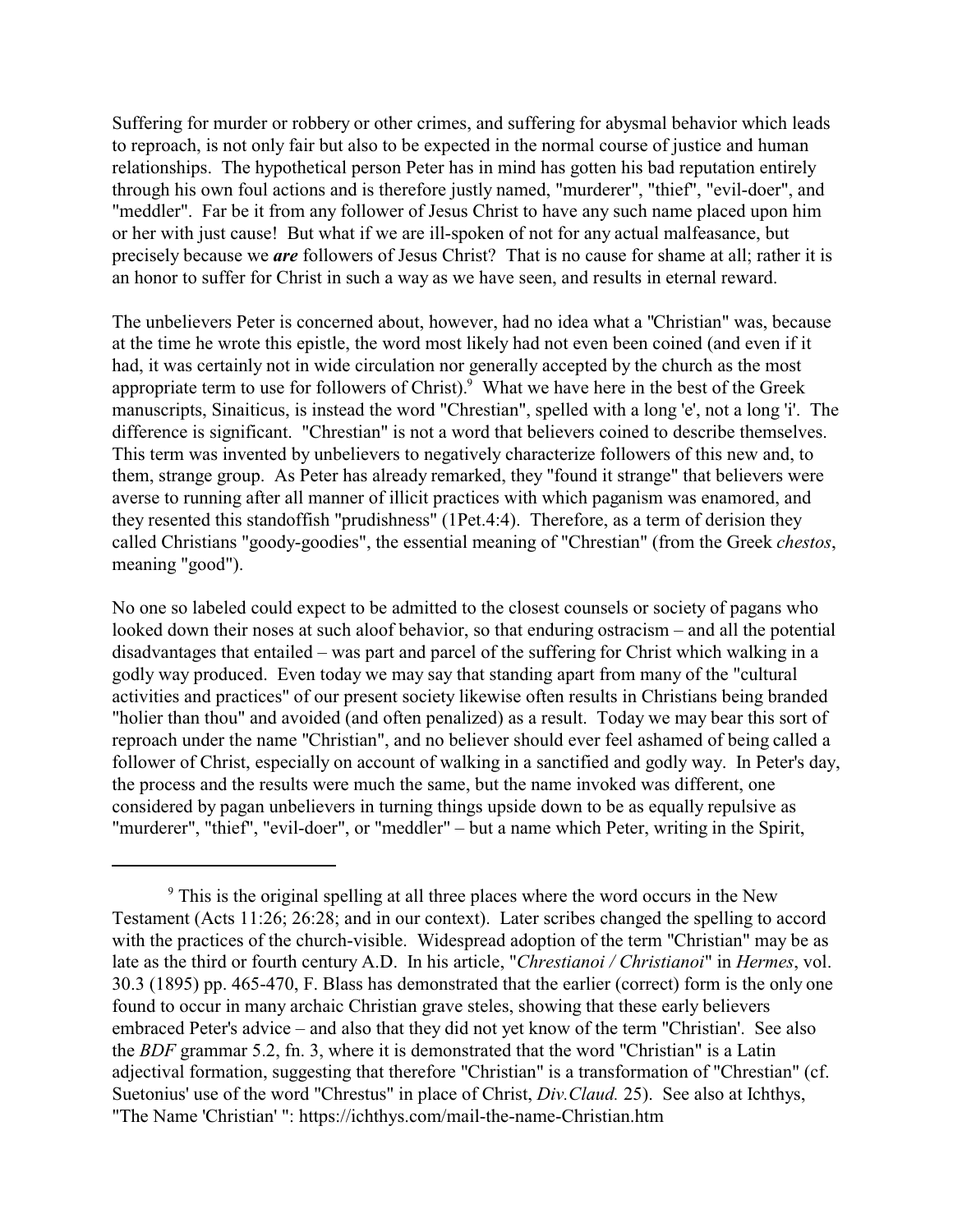tells his readers to embrace: if we suffer reproach for Christ's sake when we do what is right and refuse to do what is wrong, we should never feel ashamed for that, no matter how much the taunts and exclusion may sting. It is our Lord Jesus we are here in the world to please – not the world which knows Him not.

#### **Time for the Judgment to Begin (v.17):**

For it is time for the judgment to begin, starting with God's household. And if it first begins with us, what will be the end of those who do not believe God's gospel? 1st Peter 4:17

Peter offers the observation above as a means of encouragement. We believers may be enduring undeserved suffering for the sake of Jesus Christ at the hands of unbelievers, but judgment is coming. This reminder should be encouraging to us for three reasons. First, remembering that our time here on earth is short – and even shorter than some may assume when we consider the swiftly approaching Tribulation – helps us to focus instead on the glories to come (cf. 1Cor.10:11). There is no judgment of the Church until we have been resurrected, given beautiful and wonderful new bodies which will never become sick or grow old or experience pain ever again. We may be suffering now, physically and emotionally, but the day is rapidly approaching when we will never ever suffer again in any way whatsoever.

(42) So it is with the resurrection of the dead. The body sown is corruptible, the one raised incorruptible. (43) The body sown is dishonorable, the one raised glorious. The body sown is weak, the one raised powerful. (44) The body sown is suited to physical life, the one raised to spiritual life. If there is a physical body (and there patently is), then there is also a spiritual one. (45) For as it has been written that "Adam, the first man, became a physical being, possessing life", so Christ, the last Adam, became a spiritual being, bestowing life. (46) However it is not the spiritual body, but the physical body which comes first, and the spiritual body follows. (47) The first man was earthly, being taken from the ground. The second Man is heavenly. (48) And as was the earthly man, so also are we of the earth. And as is the heavenly Man, so also shall we be when we too take on heavenly form. (49) For just as we have born the image of the earthly man, so also shall we bear the image of the heavenly Man. 1st Corinthians 15:42-49 [index]

(13) And one of the elders who was speaking with me replied, "These people dressed in white robes – who are they and where have they come from?" (14) And I said to him, "My lord, you know." And he said to me, "These are the ones who are about to come forth from the Great Tribulation. And they have washed their robes and made them white in the blood of the Lamb. (15) For this reason they are before the throne of God and serve Him day and night in His temple. And the One who sits upon the throne will pitch His tabernacle over them. (16) They will neither hunger nor thirst again, nor will the sun beat down upon them nor any burning [heat], (17) because the Lamb who is in the midst of the throne will shepherd them and will lead them to fountains of living water (lit., "fountains of waters of life"), and God will wipe away every tear from their eyes". Revelation 7:13-17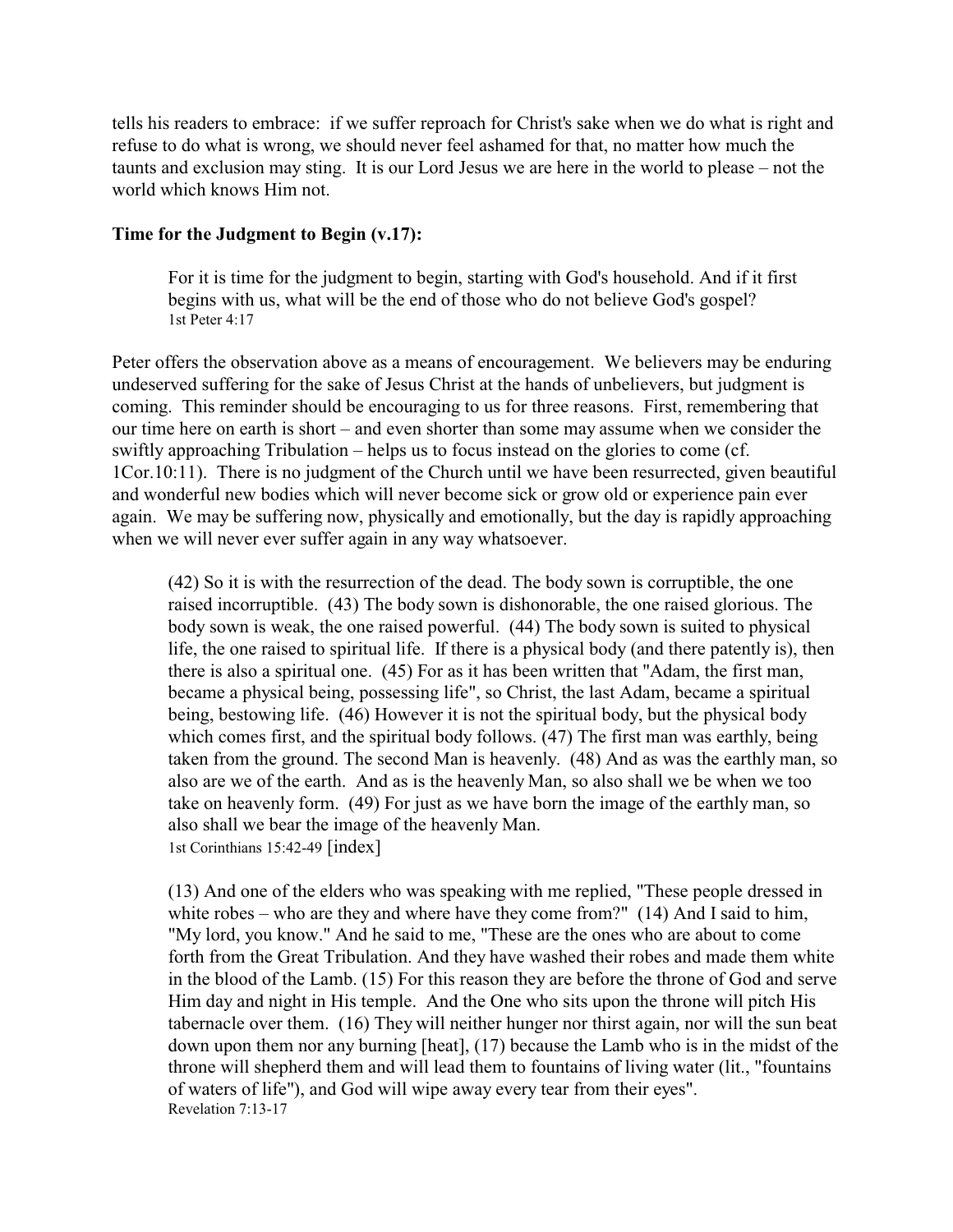(3) And there was a loud voice from the throne, saying, "Behold, the tabernacle of God is [now] with men. And He has taken up residence with them, and they will be His people, and He Himself will be their God. (4) And He will wipe away every tear from their eyes. And there will no longer be any death, or cries of pain, or grief. For the previous things have passed away." Revelation 21:3-4

As mentioned above, we have covered elsewhere the doctrine of Christian rewards and the judgment we shall all receive before Christ's *bema*. 10 Suffice it to say here that this is the second reason why Peter's remark about the imminence of judgment should be encouraging to us: we are going to be rewarded for everything we have done for Jesus Christ in this life, even something so seemingly insignificant as a cup of cold water offered in His Name (Matt.10:42). Remembering the wonderful treasures that await us at the resurrection is, as we have seen, an essential tool in our box for enduring suffering: along with our father Abraham, we are looking beyond this life towards that eternal city "whose architect and builder is God" (Heb.11:10), namely, the heavenly New Jerusalem. There is where our true citizenship and eternal habitation lies, the place Jesus has made for us to be with Him and each other together forever (Jn.14:2-3). There are the gates of pearl, the foundations of precious stones, the streets and building made of translucent gold, the tree of life bearing twelve crops, the crystal waters of the river of life – and the Father and the Lamb with whom we shall be and whose glory we shall see face to face forevermore.

The third reason why this statement about impending judgment is meant to be encouraging is because of the just desserts about to fall upon our persecutors. True, we rightly feel godly trepidation about our own appearance before Jesus Christ to be judged for "the things done in this body" (2Cor.5:10). That is surely true for us all, if we are thinking aright, even for such a great believer as the apostle Paul (2Cor.5:11). But we who believe in Jesus Christ know that whatever few painful moments we may have to endure when our Lord evaluates our lives, our position as part of His Church, His Bride, is secure. He has died for our sins and we have redeemed by His blood, His death for us on the cross (Rev.7:14; 22:14). Our discomfort will last but a moment and will swiftly be swallowed up by the ecstatic joy we shall experience with Him and with each other in the New Jerusalem forever, fully rewarded for all the spiritual growth, progress and production we have accomplished through the Holy Spirt. But for unbelievers, for all those who persecuted us, who shunned us, who cast our name about as something evil, their eternal portion is the lake of fire (Rev.20:11-15).

(41) "The Son of Man will send out His angels, and they will gather out of His kingdom all things that offend, and those who practice lawlessness, (42) and will cast them into the furnace of fire. There will be wailing and gnashing of teeth. (43) Then the righteous will shine forth as the sun in the kingdom of their Father. He who has ears to hear, let him hear!"

Matthew 13:41-43 NKJV

<sup>&</sup>lt;sup>10</sup> See especially CT 6, section I.7, "The Judgment and Reward of the Church".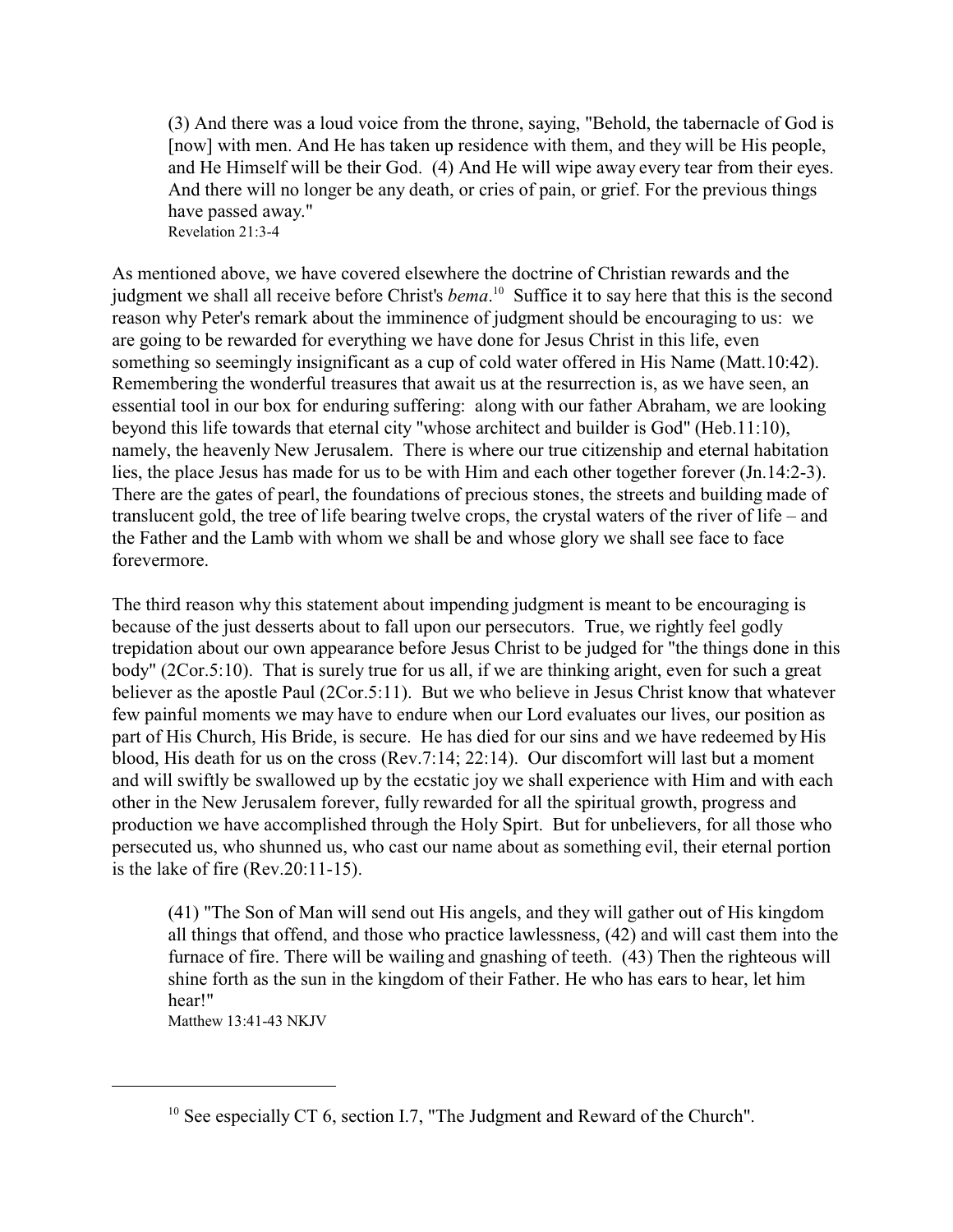### **The Righteous Barely Saved (v.18):**

For [as it says], "If the righteous man is barely saved, where will the ungodly and sinful turn? (Prov.11:33)". 1st Peter 4:18

As believers in Jesus Christ, we know that we are saved (e.g., Jn.3:18; Acts 16:31; Eph.2:8-9). But it is also true that in order for us to come into all the glories we have been promised in the gospel, we first have to cross the finish-line with our faith intact, we have to "hold fast to our original conviction firmly to the end" (Heb.3:14; cf. 1Cor.15:2; Col.1:21-23; 2Thes.2:11-13; Heb.3:6). Bible teachers (of whom Peter was not only one of the best but whose words here are of course inspired by the Spirit) do need to give those whom they instruct the proper confidence in the truth. We have been saved, we are being saved, and we will be saved – that is the security of our salvation, invincible as long as we win the victory of faith (1Jn.5:4-5; Rev.2:7; 2:11; 2:17; 2:26; 3:5; 3:12; 3:21; 21:7). But Bible teachers must also not fail to warn their listeners about "the other side of the coin" in all matters that have this double aspect such as is the case in salvation: our salvation is absolutely secure *just as long as we hold fast our faith*. Believers are saved. Unbelievers are not, not even if they once believed. Apostasy is a reality, and never will that be more obvious – and never will it be more pronounced – than during the Great Apostasy of the Tribulation where fully one third of believers alive at that time are predicted to fall away from the faith.

The one who believes in Him is not being judged, but the one who does not believe has already been judged on the grounds that he has not put his faith in the Name (i.e., the Person) of God's only Son. John 3:18

So then, my brothers, just as you have always been obedient [to the truth], not just when I was present [with you] but even more so now in my absence, go to work on your salvation with fear and trembling. Philippians 2:12

Our salvation is *not* hanging by a thread. Jesus Christ loves us and died for us. All of our sins have been forgiven, and our Lord and Master deeply desires us to remain part of His Body, His Bride, His Church, for all eternity. Our job is to hold onto that salvation, to persevere until the end, not allowing the pressures and trials and tribulations of this life to swamp our faith.

(11) Here is a trustworthy saying: If we died with Him, we will also live with Him; (12) If we persevere, we will also reign with Him. If we disown Him, He will also disown us; (13) If we are faithless, He will remain faithful, for He cannot disown Himself. 2nd Timothy 2:11-13

Never will perseverance in faith be more difficult than during the Tribulation, when we may be called upon to give up our lives for the Lord rather than take the mark of the beast. Keeping our eyes on the prize of salvation, with all the glories of the resurrection that accompany it, will be absolutely necessary for believers to negotiate that most difficult of times with their faith intact.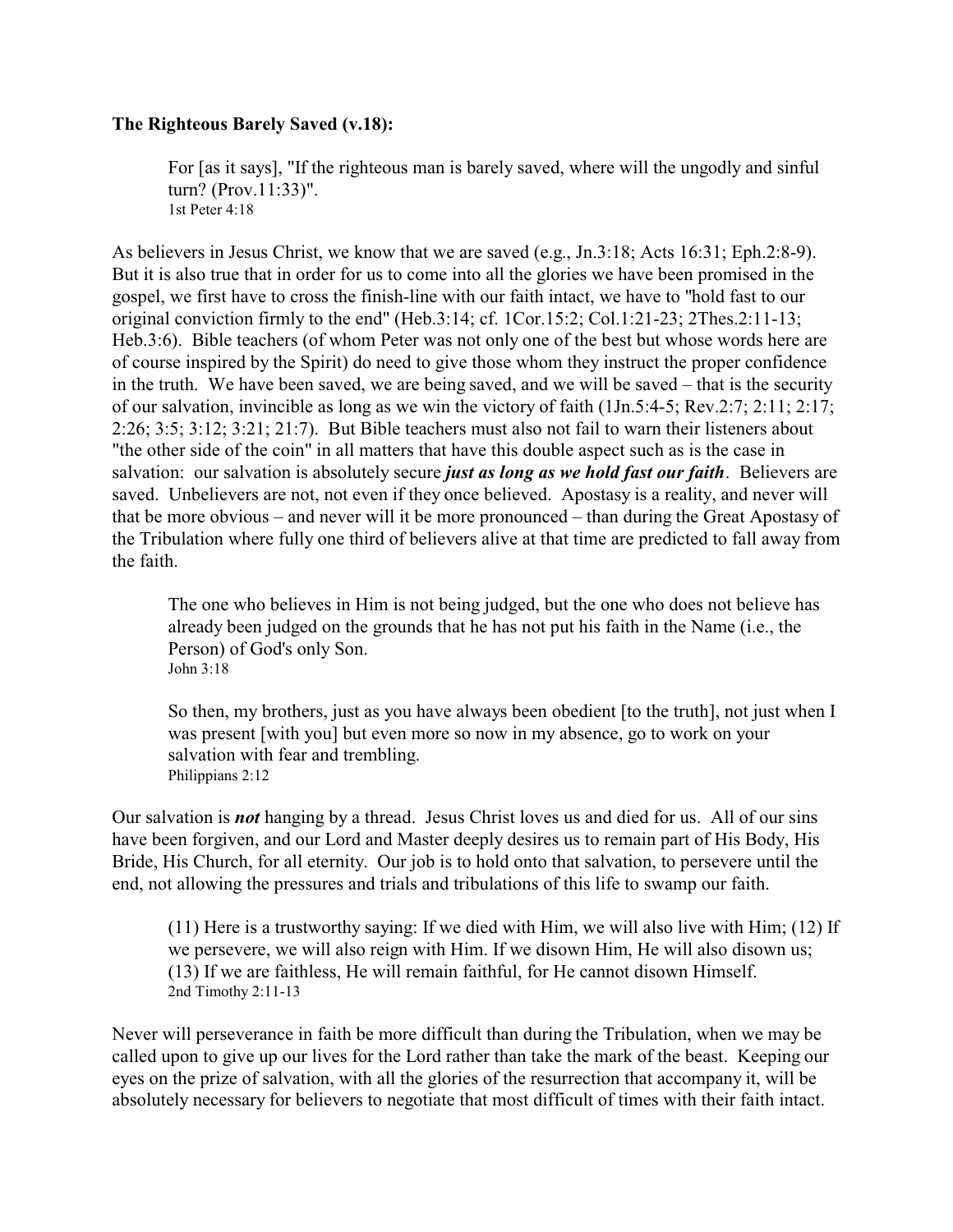(10) And at that time many will fall away and will betray each other and will hate each other, (11) and many false prophets will arise and will deceive many. (12) Now because of the increase of lawlessness [at that time], the love of the many will cool. (13) But he who endures until the end, this [is the one who] will be saved. Matthew 24:10-13

Contemplating the severe challenges of that terrible time soon to come may seem daunting, and we may be tempted to ask along with the disciples, "Lord, who then can be saved?" (Matt.19:25). So we need never to forget His answer to them:

"With men this is impossible, but with God all things are possible." Matthew 19:26b NKJV

### **Those who are Suffering (v.19):**

Therefore let all those who are suffering according to the will of God entrust their lives – while doing what is good – to a Creator who is faithful. 1st Peter 4:19

Suffering, especially when it is unexpected, undeserved and onerous, is one of the main ways people fall into apostasy, that is, when instead of trusting God, and instead of persevering in doing good, and instead of having confidence in His total faithfulness, understanding that this suffering is "the will of God", they allow themselves to become angry, or sullen. or lapse into despair, and so eventually fall away from the faith.

And he who was sown on the rocky places, this is the one who hears the Word and immediately receives it with joy. He has no roots [to his faith], however, but lasts only a short time. So when tribulation or persecution occurs on account of the Word, he is immediately tripped up (*skandalizetai*; i.e., he apostatizes). Matthew  $13:20-21$ 

And these [second types] who are sown on the rocky places are similar. Whenever they hear the Word they immediately receive it with joy, although they have no root [of faith] in themselves, but are only temporary [believers]. When tribulation or persecution because of the Word comes [their way], they are immediately tripped up (*skandalizontai*; i.e., they apostatize). Mark 4:16-17

And those [whose seed of faith fell] on the rock do receive the Word with joy when they hear it. However these [types] have no root [to their faith]. They believe for a while, but *in time of testing* they apostatize. Luke 8:13

In our present verse, Peter gives us the secret to enduring suffering for the sake of Christ. Believers must remember that whatever we have to suffer, even the horrors of the Tribulation, that "this is the will of God" for us (1Thes.5:18). For *whatever* happens in our lives is "the will of God". God's plan is absolutely comprehensive and all-inclusive. He has taken into account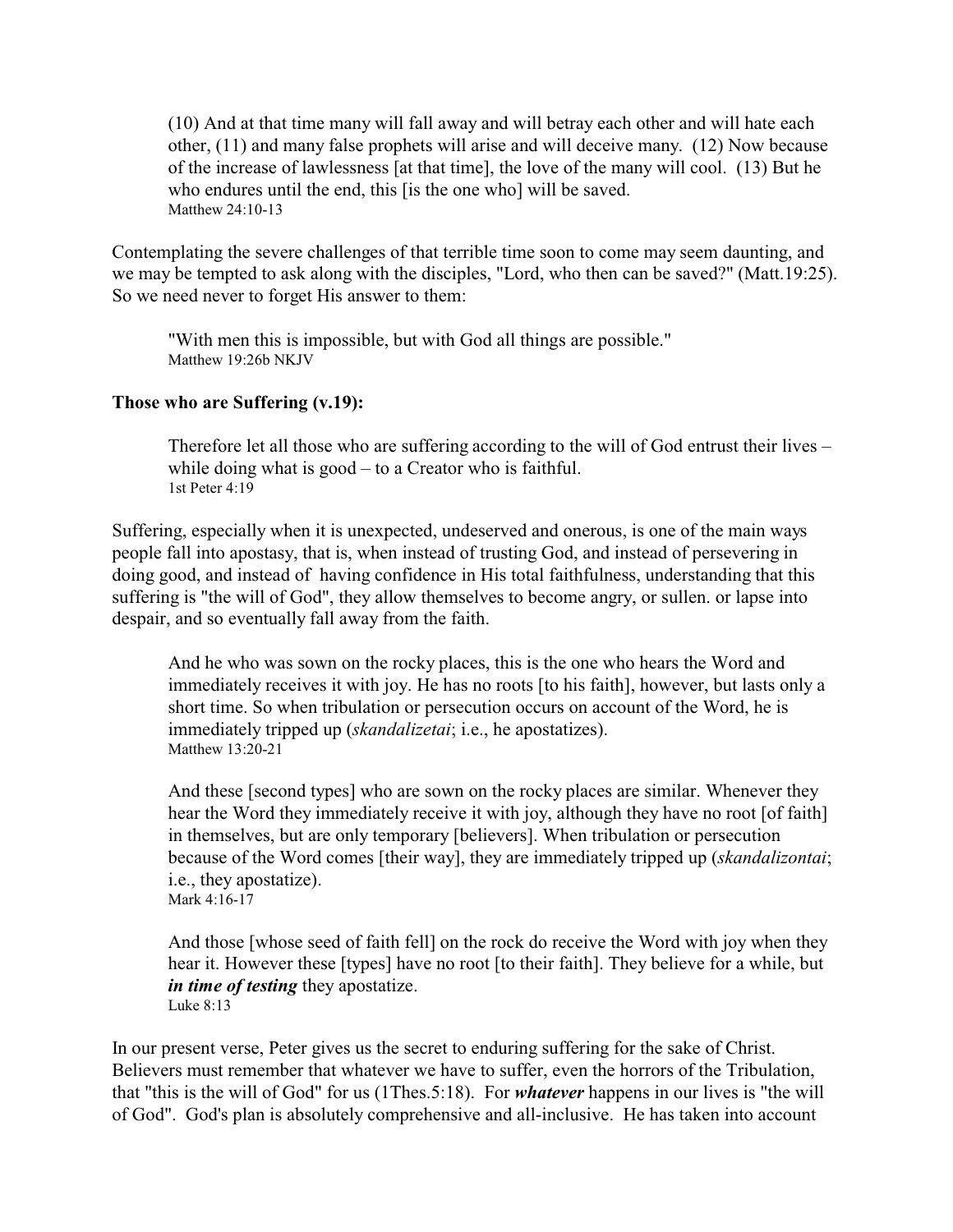every single thing that has happened, is happening, or will ever happen. Indeed, nothing could possibly happen without His allowing it to happen. To human eyes, while things may seem to occur by chance or arbitrary happenstance, we believers know and understand that all things are under the supervision of the beneficent gaze and mighty hand of God, having been decreed in eternity past in complete detail, taking into account every single decision, large or small, of every human being made in the image of God (Rom.8.28-30). We may be tested in this life; we will be tested in this life; this life *is* a test – of our desire to be with the Lord (or not), and of the depth of the love we feel for Him for rescuing us from death and damnation (or lack thereof). Passing the test requires faith, and faith is trust. We trusted the Lord to save us from the grave when we first put our faith in Jesus Christ. And we trust Him, trust His words of truth to us, at every step of the way in our spiritual journey of growth, progress and production thereafter.

But with respect to the progress you have made, keep on advancing in the same way! Philippians 3:16

(6) So then, exactly as you [originally] received Christ Jesus as [your] Lord, be walking in Him [in the very same way], (7) rooted and built up in him, established in the faith just as you were taught, overflowing with thanksgiving. Colossians 2:6-7

Since faith is the key to salvation and that same faith is the key to our spiritual advance, it should come as no surprise that faith is also the secret to enduring suffering for Christ's sake: we understand – *by faith* – that whatever we suffer is the will of God; we understand – *by faith* – that even though the world doesn't see it, these troubles we are encountering are in fact God working everything out together for true, divine good in our case (Rom.8:28), strengthening our faith thereby (Jas.1:3), and preparing us for tests still to come to the end of our Lord's glorification and our own great eternal reward (1Pet.1:7). He made us for His own glory – He is our "Creator" and we belong to Him. And He is unchangingly "faithful" to us. We will never regret trusting Jesus Christ. And if we commit ourselves to doing so when the times are the toughest, we will find that the greatest moments of fellowship with Him are precisely when we do trust Him with all our hearts in the very midst of the fiery furnace.

(24) Then King Nebuchadnezzar was astonished; and he rose in haste and spoke, saying to his counselors, "Did we not cast three men bound into the midst of the fire?" They answered and said to the king, "True, O king." (25) "Look!" he answered, "I see four men loose, walking in the midst of the fire; and they are not hurt, and the form of the fourth is like the Son of God." Daniel 3:24-25 NKJV

Daniel's three friends entrusted their lives to the Lord – and He delivered them in a miraculous way, giving them an exceptional experience unparalleled in the history of the world. They had confidence that their God was *faithful*, and that He was fully capable of delivering them. But, as they told the king (Dan.3:16-18), whether it was the Lord's good pleasure to save them or to suffer death for His sake, they were determined to do His will. Let us likewise adopt that same godly attitude and resolve to persevere with it regardless of whatever undeserved suffering we may be called upon to endure, even it should be our lot to face the fiery furnace of the